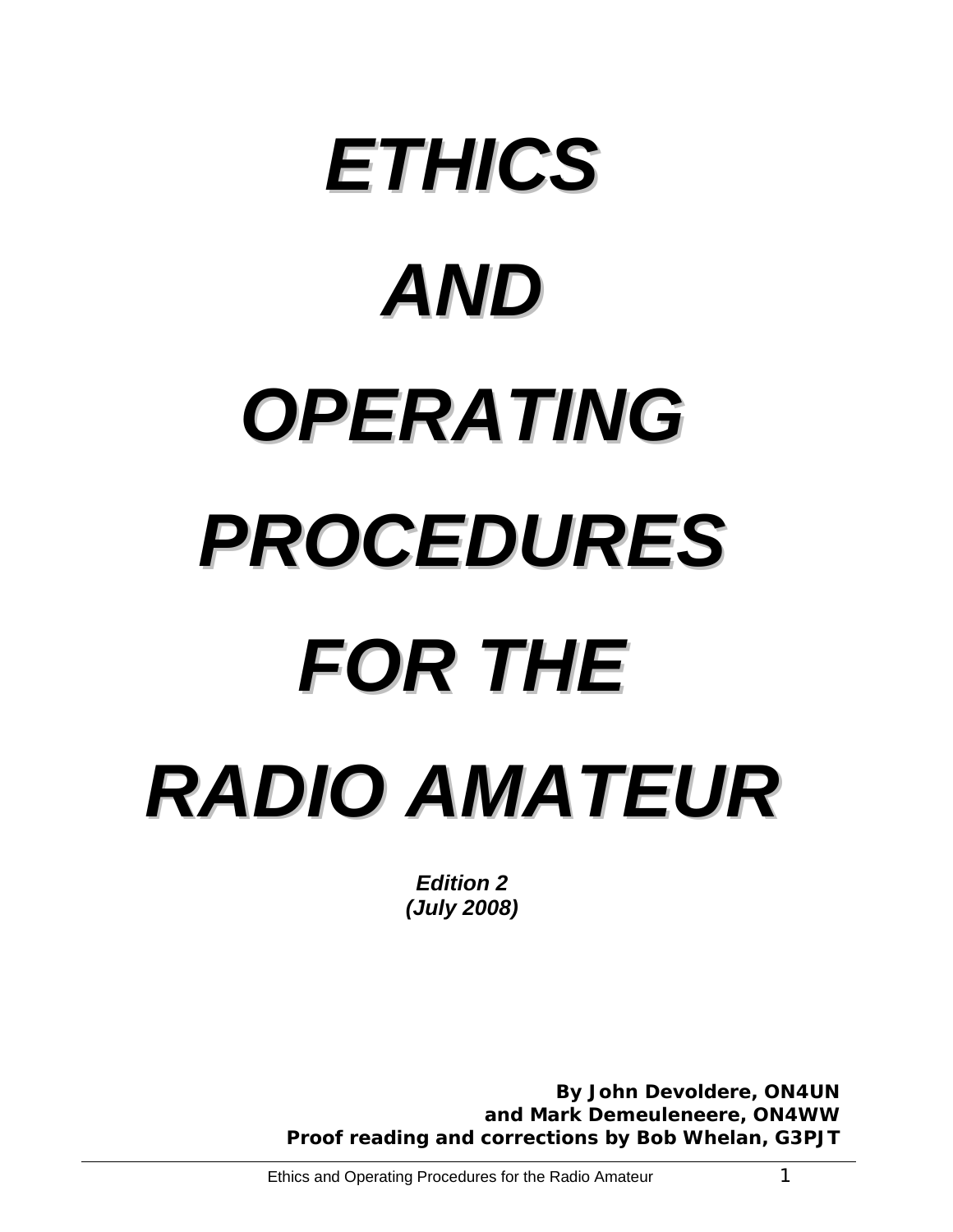# **PowerPoint version:**

A PowerPoint presentation version of this document is also available. This document as well as the PowerPoint version can be downloaded at [www.arrl.org](http://www.arrl.org/) as well as at various other amateur radio websites.

# **Translations:**

If you are willing to help us with translating into another language, please contact one of the authors ([on4un@uba.be](mailto:on4un@uba.be) or [on4ww@uba.be](mailto:on4ww@uba.be)).

# **Copyright:**

Unless specified otherwise, the information contained in this document is created and authored by John Devoldere and Mark Demeuleneere (the "authors") and as such, is the property of the authors and protected by **copyright law**. Unless specified otherwise, permission is granted to view, copy, print and distribute the content of this information subject to the following conditions:

- 1. it is used for informational, non-commercial purposes only;
- 2. any copy or portion must include a copyright notice (©John Devoldere and Mark Demeuleneere );
- 3. no modifications or alterations are made to the information without the written consent of the authors.

Permission to refer to this information for purposes other than those described above, or to use the information in any other way, must be requested in writing to either one of the authors.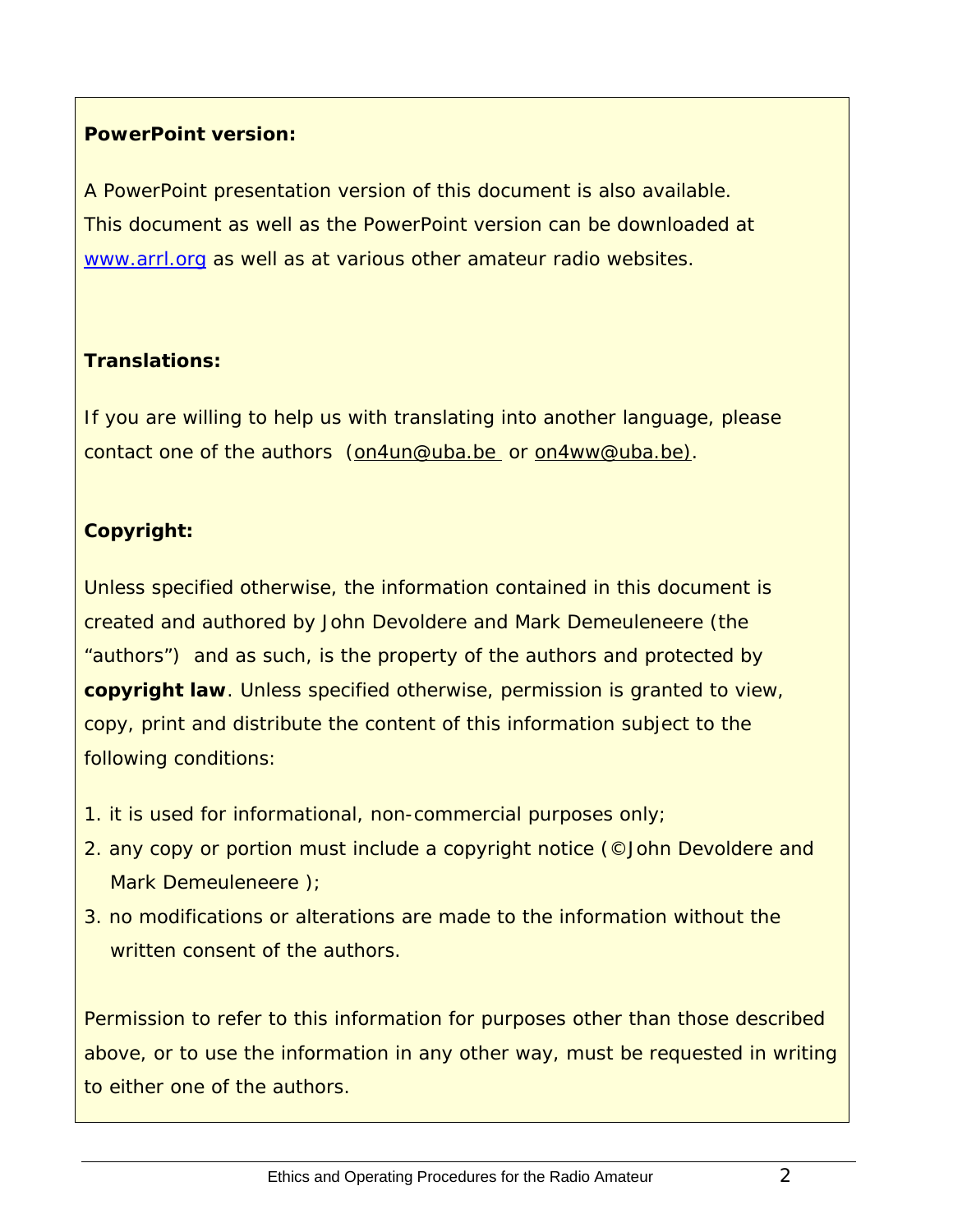| II.                                                          |  |
|--------------------------------------------------------------|--|
|                                                              |  |
|                                                              |  |
|                                                              |  |
|                                                              |  |
|                                                              |  |
|                                                              |  |
| <b>II.7. WHAT DO YOU TALK ABOUT ON THE AMATEUR BANDS?</b> 11 |  |
|                                                              |  |
|                                                              |  |
|                                                              |  |
|                                                              |  |
|                                                              |  |
|                                                              |  |
|                                                              |  |
|                                                              |  |
|                                                              |  |
|                                                              |  |
|                                                              |  |
|                                                              |  |
|                                                              |  |
|                                                              |  |
|                                                              |  |
|                                                              |  |
|                                                              |  |
|                                                              |  |
| II.9.9. Using the prosign 'AS' (DIT DAH DIT DIT DIT) 26      |  |
|                                                              |  |
|                                                              |  |
|                                                              |  |
| II.9.14. Using the '=' sign or 'DAH DIT DIT DIT DAH'  27     |  |
|                                                              |  |
|                                                              |  |
|                                                              |  |
|                                                              |  |
| II.9.19. Sending 'DIT DIT' at the end of a QSO  29           |  |
|                                                              |  |
|                                                              |  |

# **TABLE OF CONTENT**

Click on the page number to go to that page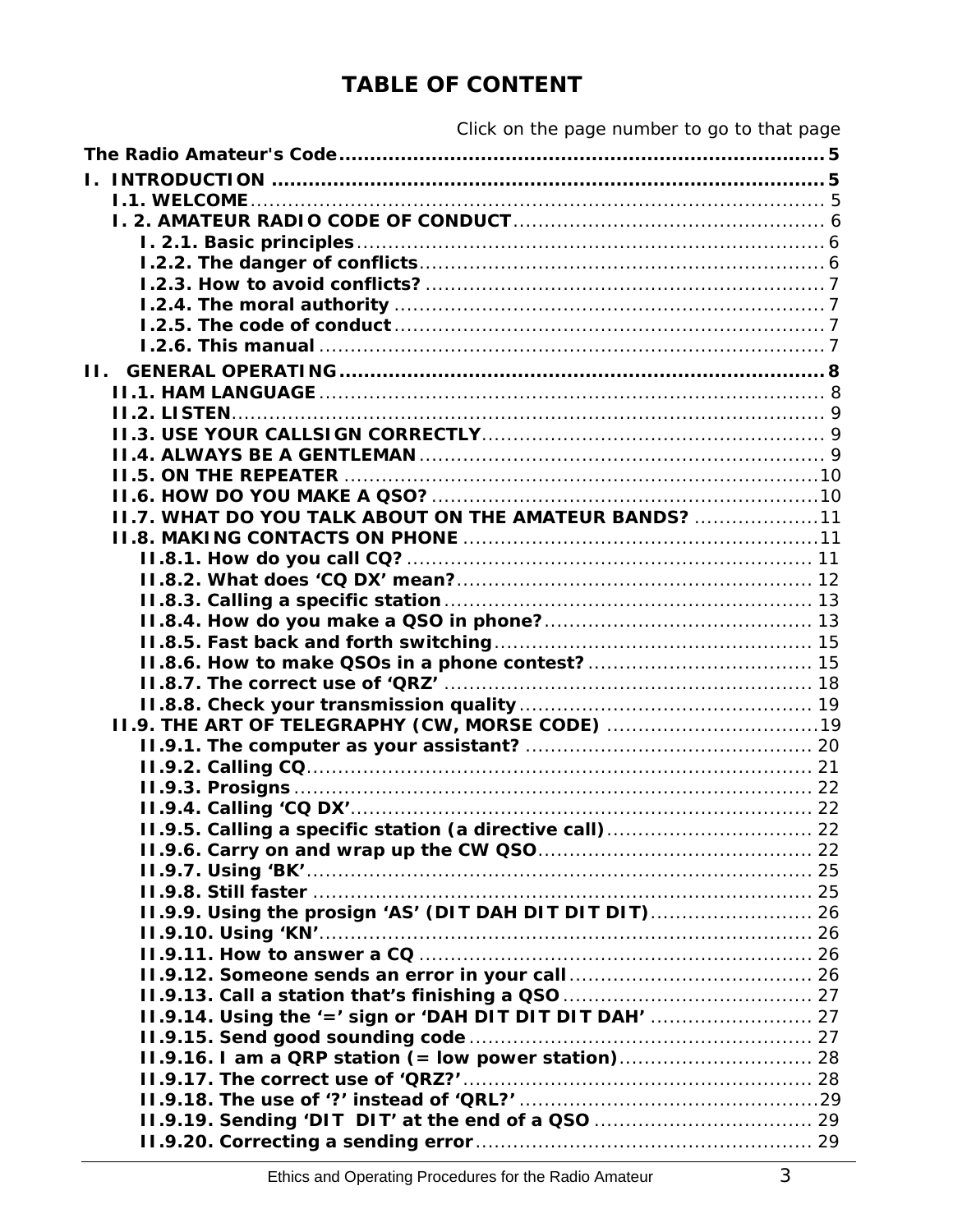| 11.9.22. Abbreviated numbers (cut numbers) used in contests  31    |  |
|--------------------------------------------------------------------|--|
|                                                                    |  |
| II.9.24. Where can one find slow speed CW stations (QRS)?  32      |  |
|                                                                    |  |
|                                                                    |  |
|                                                                    |  |
|                                                                    |  |
|                                                                    |  |
|                                                                    |  |
|                                                                    |  |
|                                                                    |  |
|                                                                    |  |
|                                                                    |  |
|                                                                    |  |
|                                                                    |  |
|                                                                    |  |
|                                                                    |  |
|                                                                    |  |
|                                                                    |  |
|                                                                    |  |
|                                                                    |  |
|                                                                    |  |
|                                                                    |  |
|                                                                    |  |
|                                                                    |  |
|                                                                    |  |
|                                                                    |  |
| III.6.3. Which information is available, how to retrieve it  53    |  |
| III.6.4. A spot appears: a new country for you. What now? 54       |  |
|                                                                    |  |
|                                                                    |  |
|                                                                    |  |
|                                                                    |  |
| <b>III.8. SPECIFIC OPERATIONAL PROCEDURES FOR VHF AND HIGHER56</b> |  |
|                                                                    |  |
|                                                                    |  |
|                                                                    |  |
|                                                                    |  |
|                                                                    |  |
|                                                                    |  |
|                                                                    |  |
| III.10.6. How to behave in the middle of a cop parade?  59         |  |
| 111.11. TIPS FOR DX STATIONS AND DXPEDITION OPERATORS  59          |  |
| Attachment 1: International Spelling and Phonetic Alphabet 65      |  |
|                                                                    |  |
|                                                                    |  |

**The use of Commas and Full Stops**: in this manual fractional parts are separated by a comma. Example:  $3,51$  MHz =  $3.510$  kHz,  $1.000.000 =$  one million.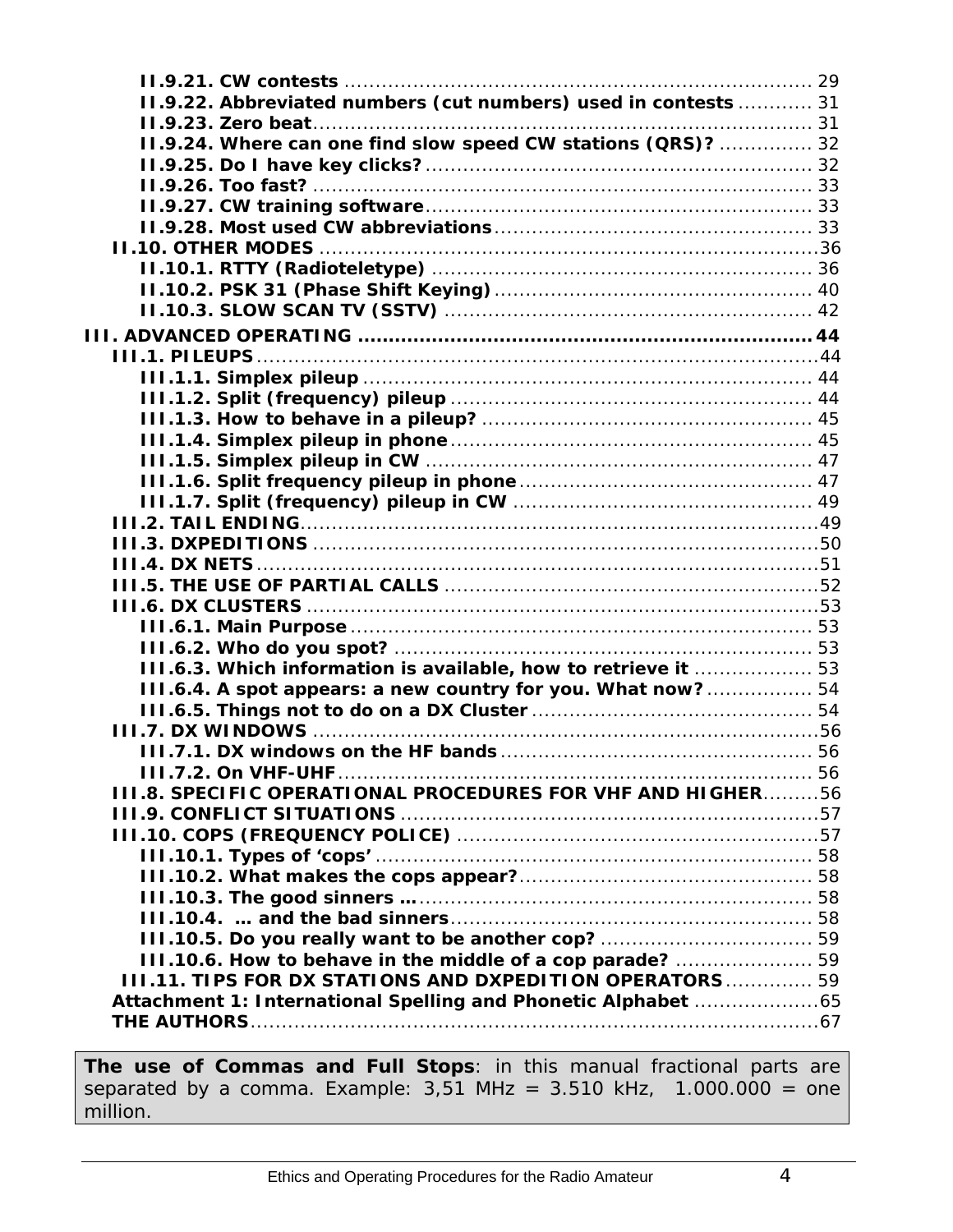### **The Radio Amateur's Code**

# <span id="page-4-1"></span><span id="page-4-0"></span>**The Radio Amateur is**

**CONSIDERATE...** He never knowingly operates in such a way as to lessen the pleasure of others.

**LOYAL...** He offers loyalty, encouragement and support to other amateurs, local clubs, the IARU Radio Society in his country, through which Amateur Radio in his country is represented nationally and internationally.

**PROGRESSIVE...** He keeps his station up to date. It is well-built and efficient. His *operating practice* is above reproach.

**FRIENDLY...** He operates slowly and patiently when requested; offers friendly advice and counsel to the beginner; kind assistance, cooperation and consideration for the interests of others. These are the marks of the amateur spirit.

**BALANCED...** Radio is a hobby, never interfering with duties owed to family, job, school or community.

**PATRIOTIC...** His station and skills are always ready for service to country and community.

*-- adapted from the original Amateur's Code, written by Paul M. Segal, W9EEA, in 1928.* 

# *I. INTRODUCTION*

#### <span id="page-4-3"></span><span id="page-4-2"></span>**I.1. WELCOME**

Most radio amateurs or aspiring radio amateurs reading this manual are probably new to amateur radio. Up until recently, newcomers were thrown on the bands with very little, if any, help, without clear instructions or teaching on *how* to behave on the air. Can you imagine being released on the roads, in heavy traffic, without anyone having told you how to drive a car or how to behave on the road? This idea by itself seems frightening to most of us. Appearing on the ham bands without being prepared for this wonderful experience could be equally intimidating, to say the least. Don't panic though, everybody some day drove a car for the first time, and every ham was a new ham at first.

Welcome to the world of ham radio, welcome to our bands. This document will help you to better enjoy this wonderful hobby, right from the start. Don't forget, ham radio is a hobby, and a hobby by definition is something you enjoy!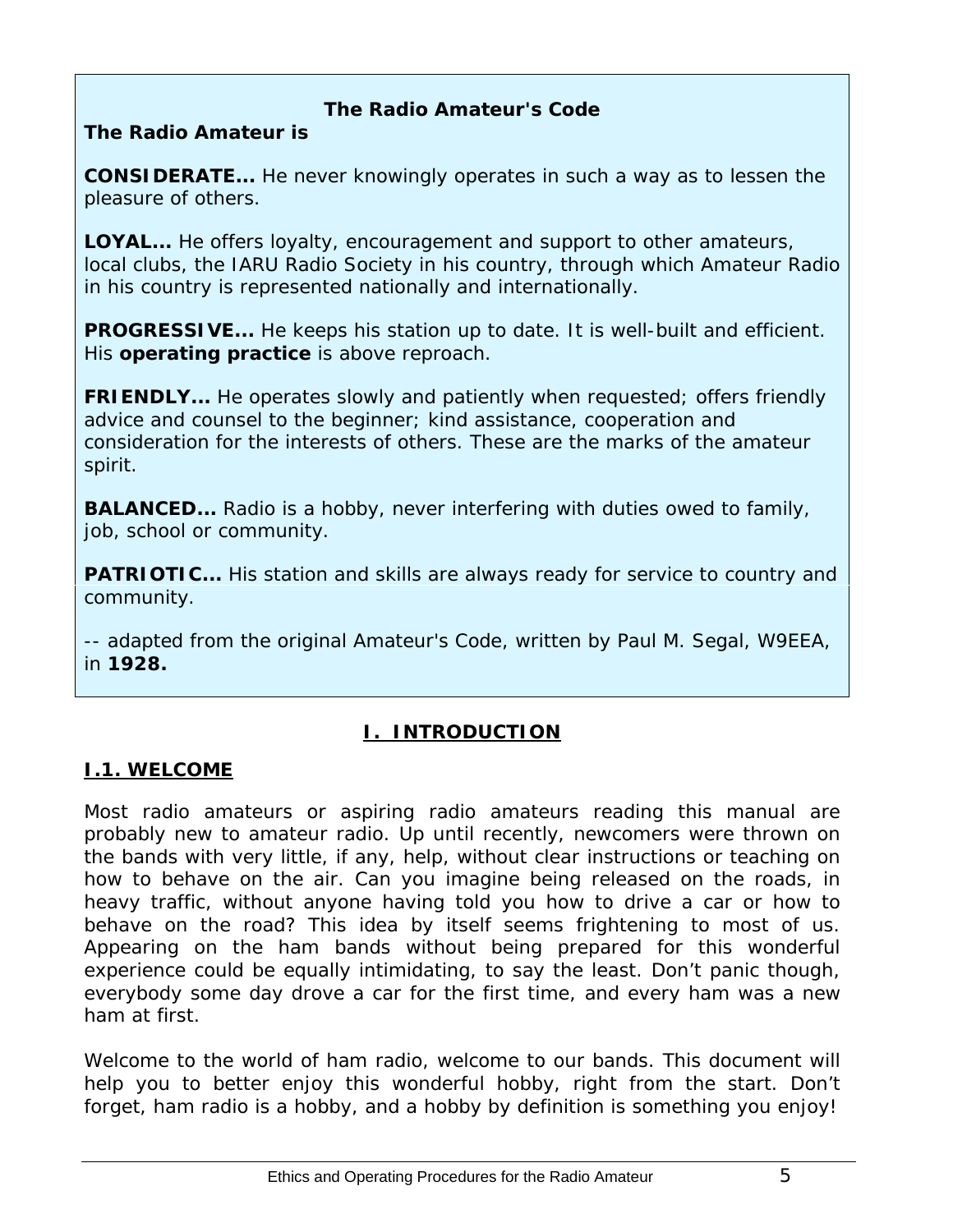<span id="page-5-0"></span>The reader should not let himself be deterred by the many *rules* in this manual, thinking that these would lessen the pleasure and satisfaction of making radio contacts. These rules are easy to understand and will rapidly become an automatic code of conduct for every ham *of good will*. This manual is divided in three parts:

#### **I. Introduction**

Why this manual?

# **II. General Operating**

This section applies to all radio amateurs, whatever kind of operating they do (rag chewing, DX chasing, contesting etc.).

# **III. Advanced Operating**

This section covers subjects mainly linked to DXing: making QSOs in pile-ups, using the DX Cluster, DX nets, being the DX operator in a *rare* country, conflict situations etc.

# <span id="page-5-1"></span>**I. 2. AMATEUR RADIO CODE OF CONDUCT**

#### <span id="page-5-2"></span>**I. 2.1. Basic principles**

**Basic principles** that should govern our **code of conduct** on the ham bands are:

- − **Social feeling, feeling of brotherhood, brotherly spirit:** large numbers of us are all playing radio on the same airwaves (our playing field). We are never alone. All other hams are our colleagues, our brothers and sisters, our friends. Act accordingly. Always be considerate.
- − **Tolerance**: not all hams necessarily share your opinions, and your opinions may also not be the *best* ones. Understand there are other people with different opinions on a given subject. Be tolerant. This world is not for you exclusively.
- − **Politeness**: **never** use rude language or abusive words on the bands. Such behaviour says nothing about the person it is addressed to, but a lot about the person behaving that way. Keep yourself under control at all times.
- − **Comprehension**: Please understand that not everyone is as smart, as professional or as much an expert as you. If you want to do something about it, **act positively** (how can I help, how can I correct, how can I teach) rather than negatively (cursing, insulting etc.).

# <span id="page-5-3"></span>**I.2.2. The danger of conflicts**

**Only one playing field, the ether:** all hams want to play their game or want to exercise their sport, but it all has to be done on a single playing field: our amateur bands. Hundreds of thousands of players on a single playing field will sometimes lead to conflicts.

An example: All of a sudden you hear someone calling CQ or talking to someone else on *your* frequency (the frequency you've been using for a while). How is that possible? You were here for more than half an hour on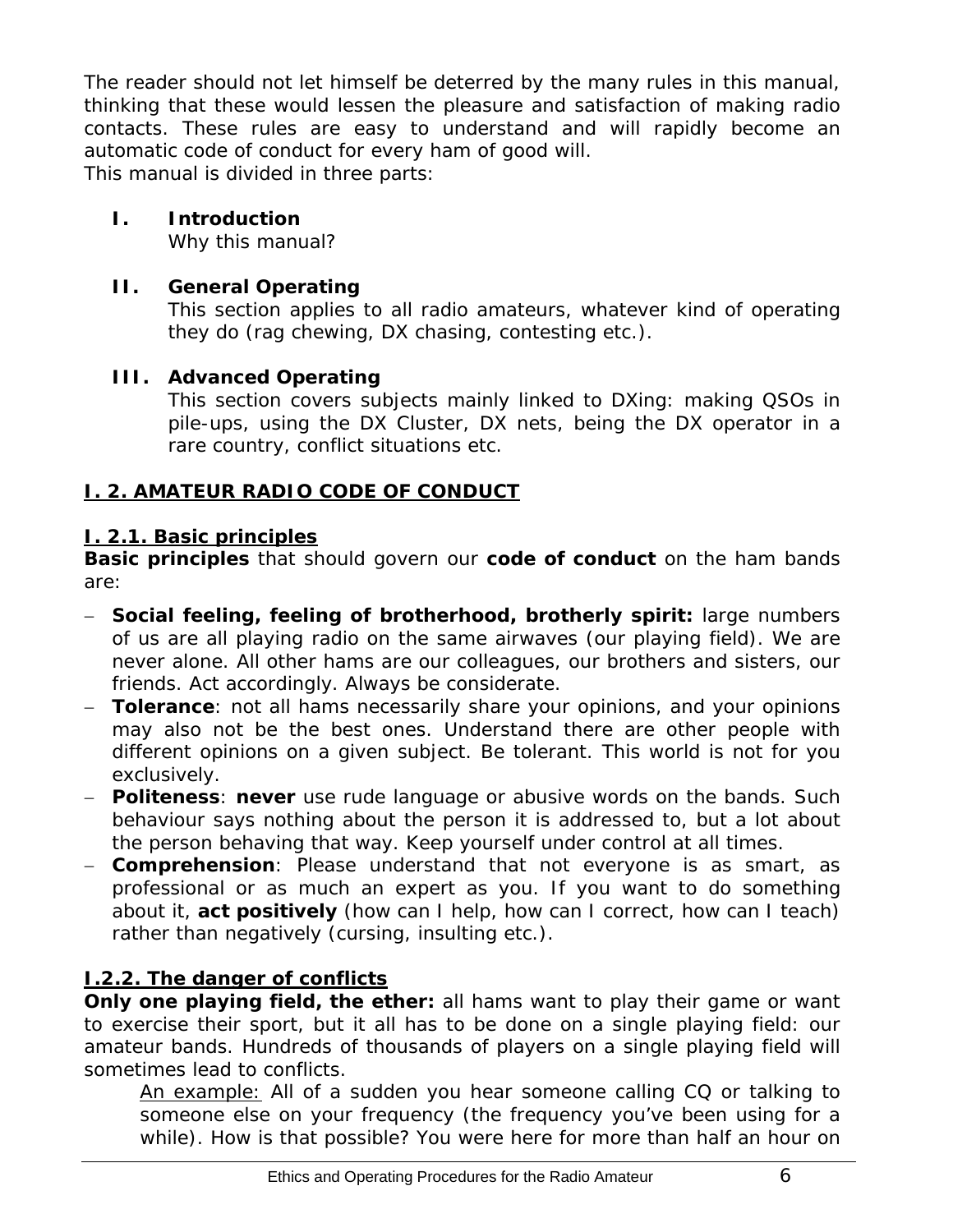<span id="page-6-0"></span>a perfectly clear frequency! Yes, it IS possible; maybe that other station thinks as well that you have intruded on HIS frequency. Maybe the *skip* or propagation has changed.

# <span id="page-6-1"></span>**I.2.3. How to avoid conflicts?**

- By explaining to all players what the rules are, and by motivating them to apply these rules. Most of the actual conflicts are caused by **ignorance**: many hams don't know the rules well enough.
- In addition, many conflicts are handled in a poor way, once again through ignorance.
- This manual is intended to do something about this lack of knowledge, mainly aiming at avoiding conflicts of all sorts.

# <span id="page-6-2"></span>**I.2.4. The moral authority**

- In most countries the authorities do not care in detail how hams behave on their bands, providing that they operate according to the rules laid down by the authorities.
- The radio amateur community is said to be largely **self policing**, this means **self discipline** has to be the basis of our conduct. It does NOT mean though that the ham community has its **own police services**!

# <span id="page-6-3"></span>**I.2.5. The code of conduct**

What do we mean by *code of conduct*? The code of conduct is a set of rules based on principles of **ethics**, as well as **operational considerations**.

• **Ethics:** determine our attitude, our general behavior as radio amateurs. Ethics have to do with morals. Ethics are the principles of morals.

**Example:** ethics tell us never willingly to interfere with transmissions from other stations. This is a moral rule. Not living by it is immoral, as is cheating in contests.

**Practical rules**: to manage all aspects of our behavior there is more than just ethics, there are also a number of rules based on **operational considerations** and on radio amateur **practice and habits**. To avoid conflicts we also need practical rules to guide our behavior on the amateur bands, as making contacts on the bands is one of our principal activities. We are talking very **practical rules** and **guidelines**, governing aspects that are not related to ethics. Most operating procedures (how to make a QSO, how to call, where to operate, what means *QRZ*, how to use the Q code etc.) form part of it. Respect for the procedures guarantees optimal performance and effectiveness in our QSOs and will be a key in avoiding conflicts. These procedures came about as a result of daily practice over many years and as a result of ongoing technological developments.

# <span id="page-6-4"></span>**I.2.6. This manual**

- The manual is entirely dedicated to the code of conduct of radio amateurs. For the greatest part this code of conduct consists of operational procedures, topped off with the moral principles which are the foundation for our general behaviour as explained above.
- Knowledge of the **amateur code of conduct** is as important for hams as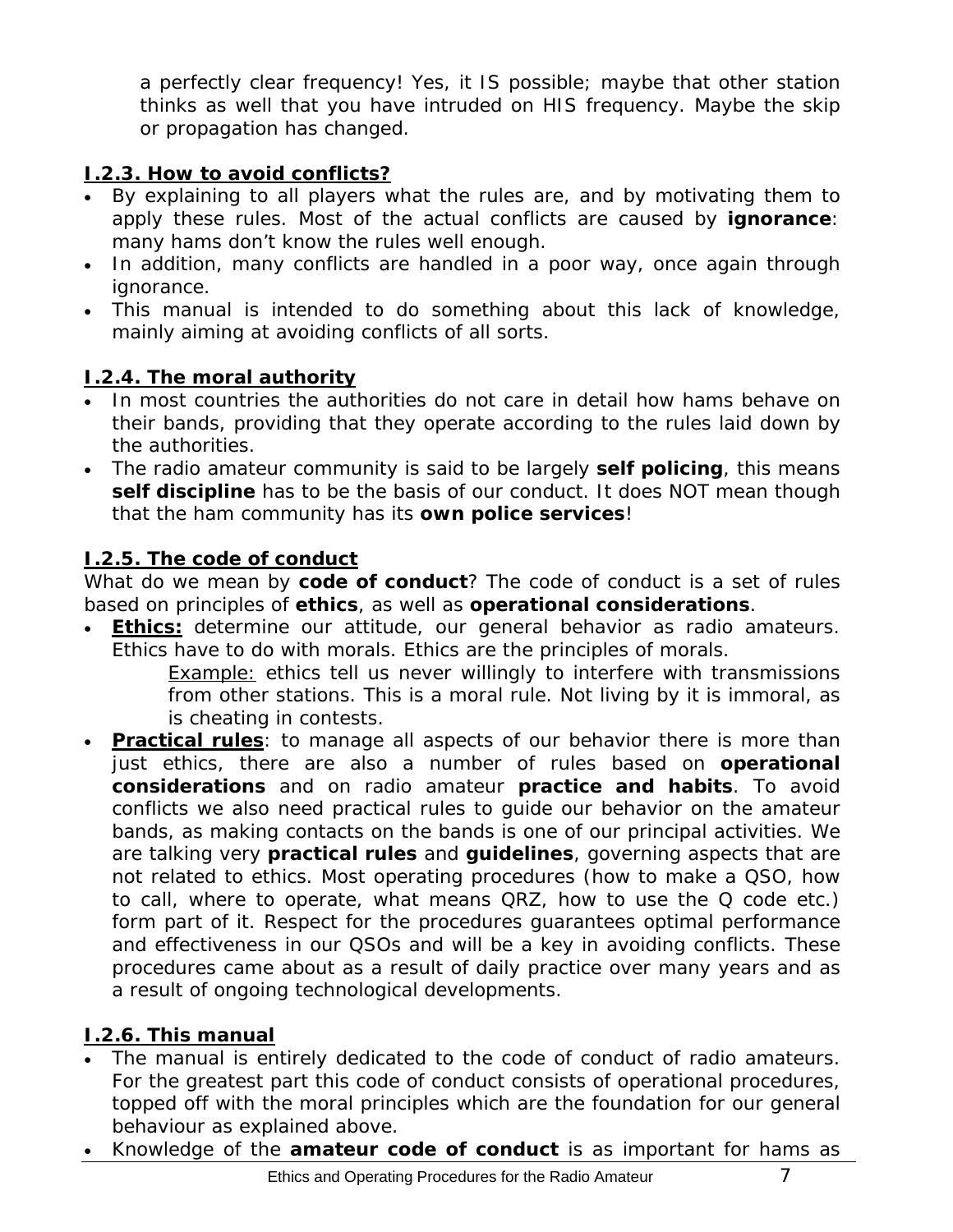<span id="page-7-0"></span>the knowledge of the national rules and regulations and the basics of electricity, electronics, antennas, propagation, safety etc.

- This manual aims to make all hams familiar with this code of conduct on the bands, whether they are old timers or newcomers or candidate hams.
- This has never been done so far in such great detail, and the detailed knowledge of this code of conduct has so far not been included in either the study or the exam material for candidate hams. This appears to be one of the reasons why, unfortunately, we hear so many shortcomings and infringements of this code of conduct on our bands.
- Teaching newcomers and testing their knowledge during the radio amateur exams will hopefully make it less necessary to correct situations on the air, and will make our bands a more attractive place for all of us where cursing, jamming and shouting will soon be only a bad memory.
- Hams make errors regarding these operating procedures mainly because they have never been taught how to behave correctly. They have hardly been trained on this subject. We should not blame them, we should train them!
- This manual covers operating procedures regarding the most used transmission modes (SSB, CW, RTTY and PSK).

# *II. GENERAL OPERATING*

# <span id="page-7-2"></span><span id="page-7-1"></span>**II.1. HAM LANGUAGE**

- A *ham* is a radio amateur.
- Hams address one another exclusively with their first name (or nickname), never with *mister*, *miss* nor *misses* or with a family name. This is also true for written communication between hams.
- The ham etiquette says we greet one another in our writings using '*73'* (not *best 73* nor *many 73*), and not *sincerely* or other similar formal expressions.
- If you used to be a CB operator, erase the CB language from your memory, and learn the amateur radio idioms (jargon, slang) instead. As a member of the amateur radio community you are expected to know the typical amateur radio expressions and idioms, which will help you to become fully accepted by the ham community.
- During your on-the-air contacts, use the **Q code** (attachment 2) **correctly**. Avoid overkill by using the Q code all the time in phone. You can also use standard expressions that everybody understands. Some Q codes have however become standard expressions even in phone, e.g.:

| <b>The QRG</b>   | the frequency                                   |
|------------------|-------------------------------------------------|
| <b>QRM</b>       | interference                                    |
| <b>QRN</b>       | interference from atmospherics (static crashes) |
| <b>A QRP</b>     | a child                                         |
| <b>Going QRT</b> | leave the air, stop transmitting                |
| <b>Being QRV</b> | being ready, being available                    |
| <b>QRX</b>       | just a moment, stand by                         |
| <b>QRZ</b>       | who called me?                                  |
| <b>QSB</b>       | fading                                          |
|                  |                                                 |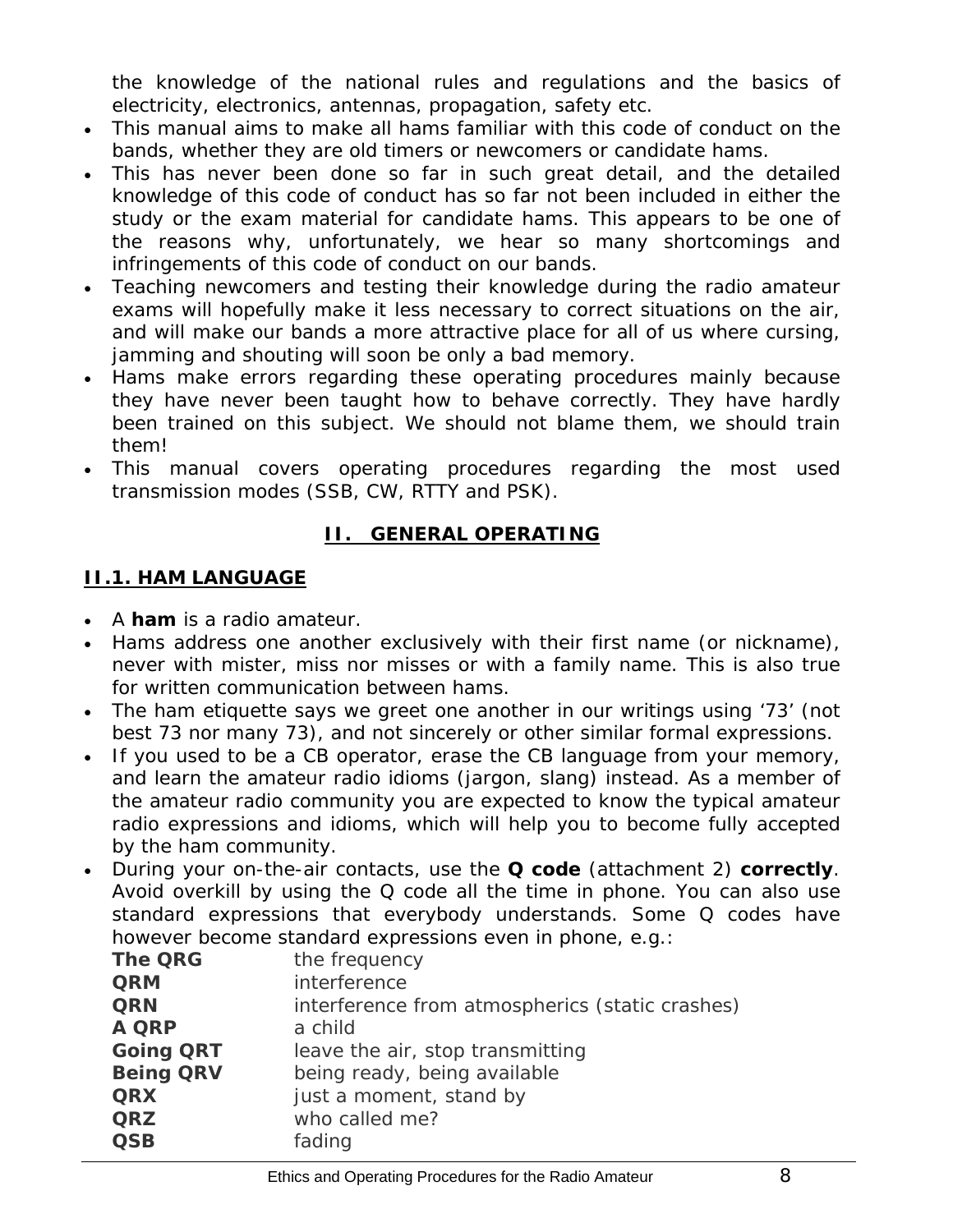<span id="page-8-0"></span>

| QSL (card) | the card which confirms a contact                       |
|------------|---------------------------------------------------------|
| <b>QSL</b> | I confirm                                               |
| A QSO      | a contact                                               |
| <b>QSY</b> | change frequency                                        |
| <b>OTH</b> | the place where your station is located (city, village) |

- As well as the small number of Q codes which are commonly used on phone, there are some other *short* expressions that stem from CW (see § II.9.28) and that have become commonplace on phone, such as 73, 88, OM (*old man*), YL (*young lady*), etc.
- Use the one and only **international spelling alphabet** (attachment 1) correctly. Avoid *fantasies* which may sound funny or amusing in your own language, but which won't make your correspondent understand what you are saying... Do not use different spelling words in one and the same sentence. Example: '*CQ from ON9UN, oscar november nine uniform november, ocean nancy nine united nations...'*
- The most widely used language in amateur radio is undoubtedly English. If you want to contact stations all over the world it is likely that a majority of your contacts will be made in English language. It goes without saying though that two hams, both speaking language different from English can of course converse in that language.
- Making contacts in Morse code (CW) is always possible without speaking a single word in the language of your QSO partner.
- It is clear that the hobby can be an excellent tool for learning and practicing languages. You will always find someone on the bands that will be happy in helping you with a new language.

# <span id="page-8-1"></span>**II.2. LISTEN**

- A good radio amateur starts by listening a lot.
- You can learn a lot by listening but…
- … be careful, not all you hear on the bands are *good examples*. You will certainly witness a lot of incorrect operational procedures.
- If you are active on the bands, be a **good example** on the air and apply the guidelines as explained in this document.

# <span id="page-8-2"></span>**II.3. USE YOUR CALLSIGN CORRECTLY**

- Instead of *callsign* or *call letters*, hams usually employ the short form *call*.
- Use only your **complete** call to identify yourself. Don't start your transmission by identifying yourself or your correspondent by your or his first name (e.g. saying: *hello Mike, this is Louis…*).
- Identify yourself with your FULL callsign, not just the suffix! It is illegal to just use the suffix.
- Identify yourself *frequently.*

# <span id="page-8-3"></span>**II.4. ALWAYS BE A GENTLEMAN**

• Never use abusive terms, **stay polite, courteous and gentle, under all**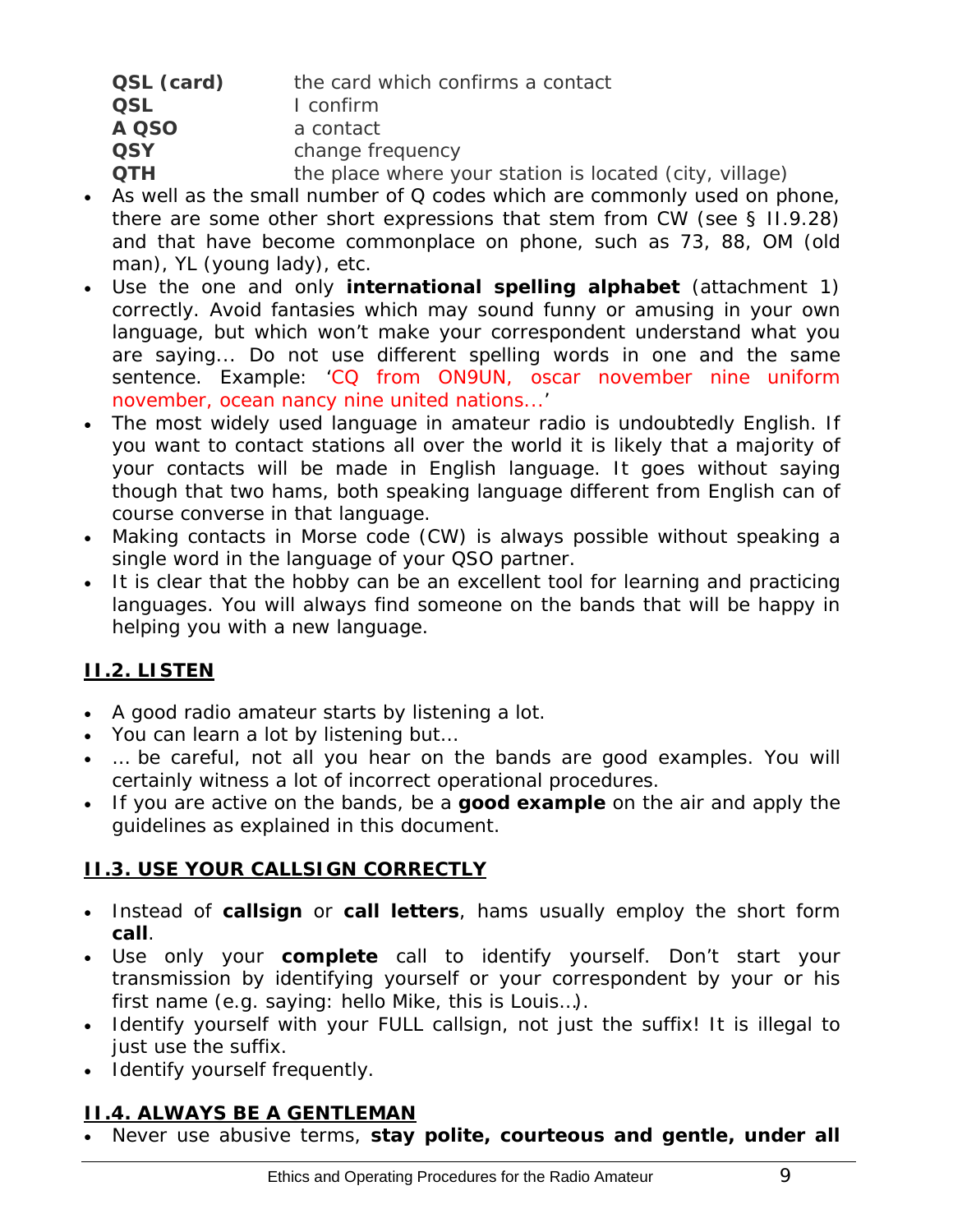#### **circumstances.**

<span id="page-9-0"></span>• George Bernard Shaw once wrote: *There is no accomplishment so easy to acquire as politeness and none more profitable*.

# <span id="page-9-1"></span>**II.5. ON THE REPEATER**

- Repeaters serve in the first place to extend the operating range of portable and mobile stations on VHF/UHF.
- Use simplex wherever possible. Using repeaters to make contacts between two fixed stations should be an exception.
- If you want to talk via the repeater while it is already in use, wait for a pause between transmissions to announce your call.
- Only use the term 'break' or even better 'break break break' in an emergency or life-threatening situation. Better is to say 'break break break with emergency traffic'.
- Stations using the repeater should pause until its carrier drops out or a beep appears, to avoid inadvertent *doubling* (simultaneous transmission) and to allow time for new stations to identify. Pausing usually also allows the timer to reset, avoiding a *time-out.*
- Do not monopolize the repeater. Repeaters are there not only for you and your friends. Be conscious that others may want to use the repeater as well; be obliging.
- Keep your contacts through a repeater short and *to the point*.
- Repeaters should not serve to inform the XYL that you are on your way home and that lunch can be served... Contacts through amateur radio concern primarily the technique of radio communications.
- Don't break into a contact unless you have something significant to add. Interrupting is no more polite on the air than it is in person.
- Interrupting a conversation without identification is not correct and in principle illegal interference.
- If you frequently use a particular repeater consider supporting those that keep that repeater on the air.

# <span id="page-9-2"></span>**II.6. HOW DO YOU MAKE A QSO?**

- A **QSO** is a contact by radio between two or more hams.
- You can make a general call (**CQ**), you can answer someone's CQ or call someone who has just finished a contact with another station. More on this follows...
- Which call comes first in your conversation? Correct is: 'W1ZZZ from N3ZZZ' (you are N3ZZZ, and W1ZZZ is the person you address). So, first give the call of the person you speak to, followed by your own call.
- How often should you identify? In most countries the rule is: *at the beginning and at the end of each transmission, with a minimum of at least once every 5 minutes*. A series of short *overs* is usually considered to be single transmission. In a contest it is not strictly necessary, from the viewpoint of the rule maker, to identify at each QSO. This 5 minute rule has come about as a requirement from the monitoring stations to be able to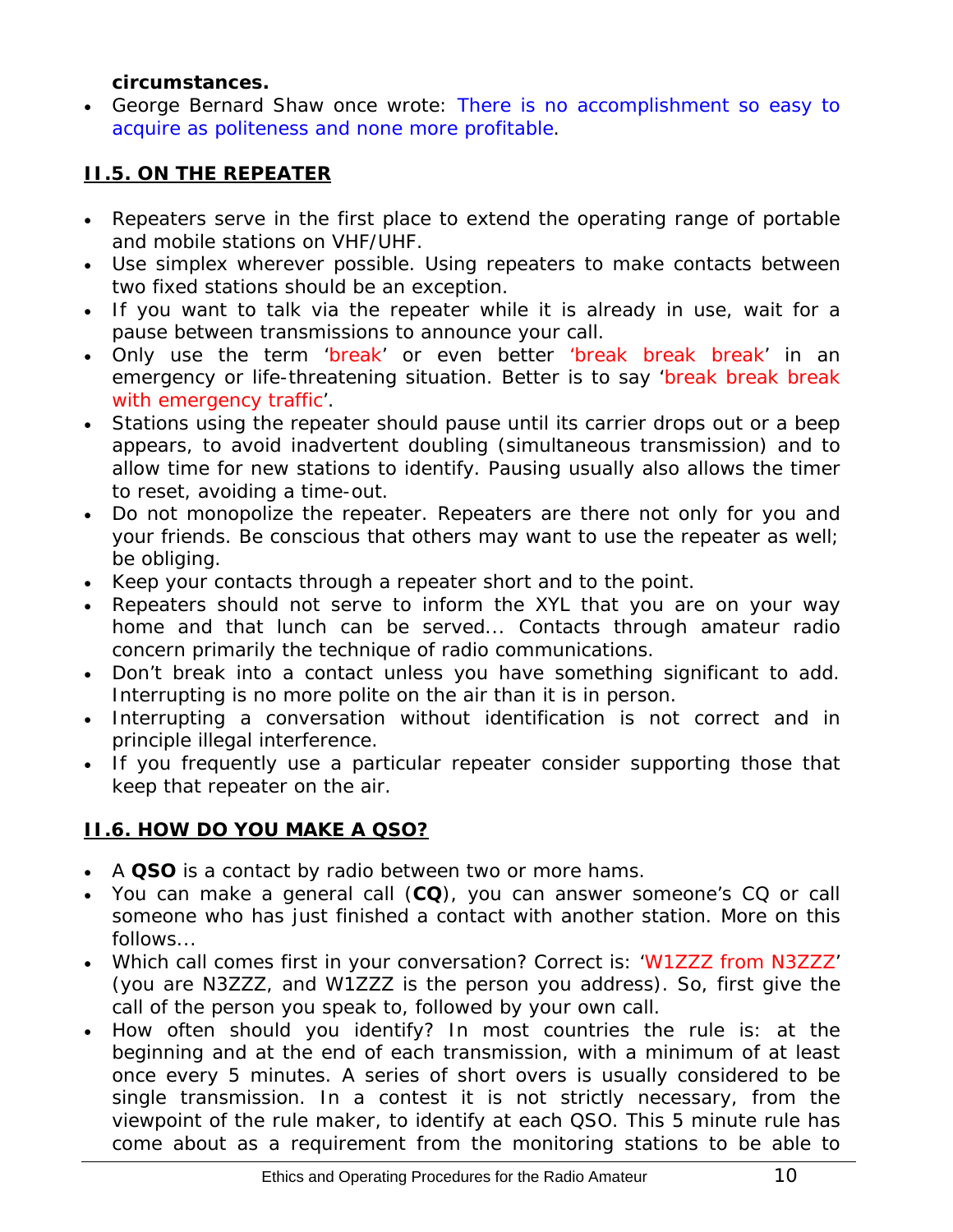<span id="page-10-0"></span>easily identify stations. From an **operational** point of view however, the only good procedure is to identify **at each QSO**.

- A *pause* or a *blank*: when your correspondent switches the transmission over to you, it is a good habit to wait a second before starting your transmission, in order to check whether someone may want to join you, or use the frequency.
- Short or long transmissions? Preferably make short rather than long transmissions, this makes it much easier for your correspondent if he wants to comment on something you said.

# <span id="page-10-1"></span>**II.7. WHAT DO YOU TALK ABOUT ON THE AMATEUR BANDS?**

The subjects of our communications should always be related to the amateur radio hobby. Ham radio is a hobby regarding the **technique of radio communications** *in the broad sense of the term*. We should not use amateur radio to pass along the shopping list for tonight's dinner...

Some subjects which are a **no no** in amateur radio conversations on the air are:

- religion;
- politics;
- business (you can talk about your profession, but you cannot advertise for your business);
- derogatory remarks directed at any group (ethnic, religious, racial, sexual etc.).
- bathroom humor: if you wouldn't tell the joke to your ten year old child, don't tell it on the radio;
- any subject that has no relation whatsoever with the ham radio hobby.

# <span id="page-10-2"></span>**II.8. MAKING CONTACTS ON PHONE**

#### <span id="page-10-3"></span>**II.8.1. How do you call CQ?**

Sometimes before transmitting it is necessary to tune (adjust) the transmitter (or antenna tuner). Tuning should in the first instance be done on a dummy load. If necessary, fine tuning can be done on a clear frequency with reduced power, after having asked if the frequency is in use.

- What should you do first of all?
	- Check which band you want to use for the distance and the direction you want to cover. MUF charts are published on many websites, and can help in predicting HF propagation.
	- Check which portion of the band you should use for phone contacts. Always have a copy of the IARU Band Plan available on your operating desk.
	- Remember, SSB transmissions below 10 MHz are done on LSB, above 10 MHz on USB.
	- Also, when you transmit on USB on a given nominal (suppressed carrier) frequency, your transmission on SSB will spread at least 3 kHz above that frequency. On LSB it is the inverse, your signal will spread at least 3 kHz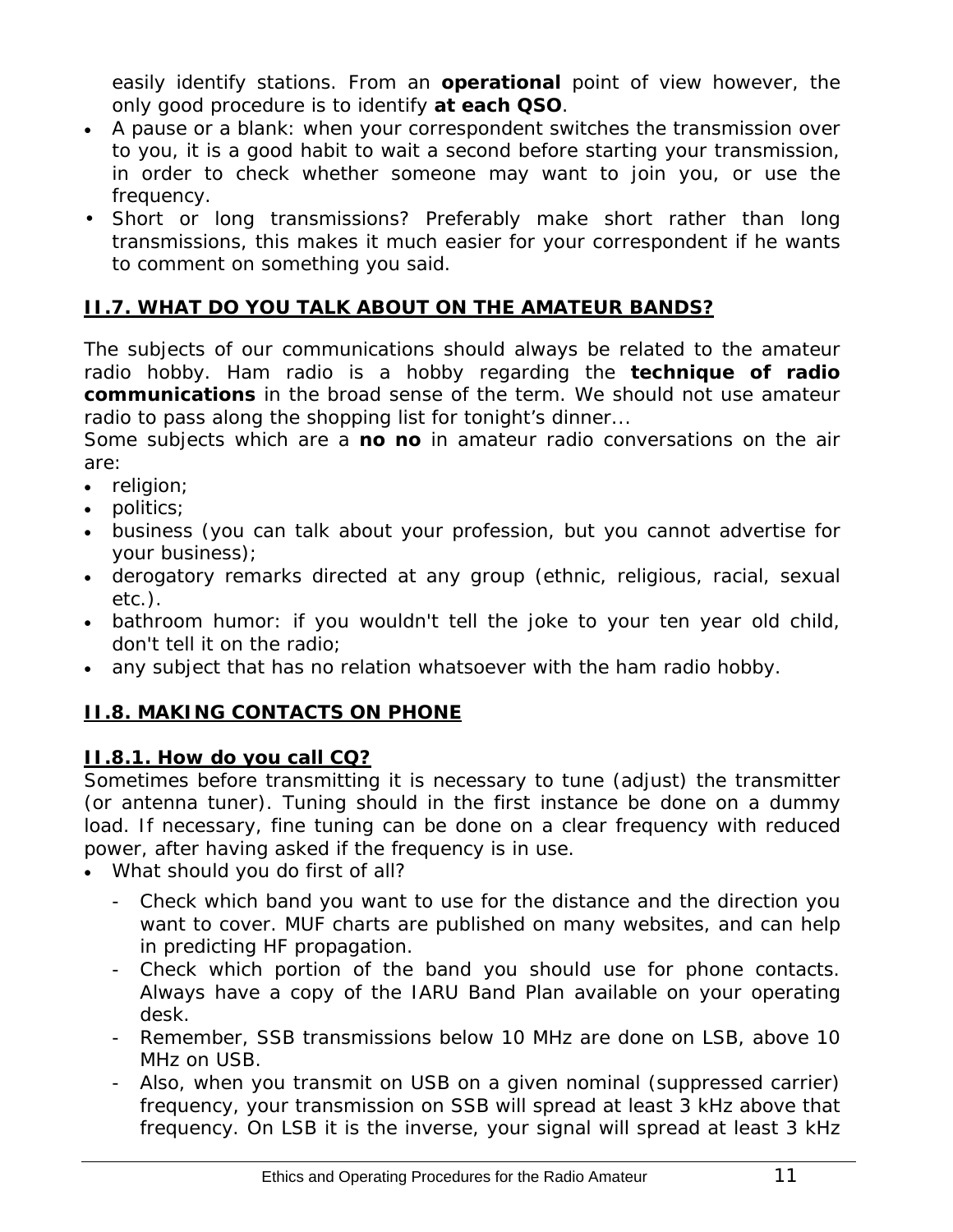<span id="page-11-0"></span>below the frequency indicated on your rig. This means: never transmit on LSB below 1843 kHz (1840 is the lower limit of the sideband section); never transmit on LSB below 3603 kHz, or on USB never above 14347 kHz, etc.

- And then?
- Now you are ready to start listening for a while on the band or frequency you intend to use...
- If the frequency seems to be clear to you, ask if it is in use ('is this frequency in use?').
- If the frequency is occupied, the user will most likely answer 'yes' or more politely 'yes, thank you for asking'. In this case you have to look for another frequency to call CQ.
- And if nobody replies?
- Ask again: 'is this frequency in use?'
- And if still no one replies?
- Call CQ: 'CQ from N3ZZZ, N3ZZZ calling CQ, november three zulu zulu zulu calling CQ and listening'. At the end you may say '...calling CQ and standing by', instead of '…and listening'. One could also say: '...and standing by for any call'.
- Always speak clearly and distinctly, and pronounce all words correctly.
- Give your call 2 to maximum 4 times during a CQ.
- Use the international spelling alphabet (for spelling out your callsign) once or twice during your CQ.
- It's better to use several consecutive short CQs rather than one long CQ.
- Do not end a CQ with 'over', as in this example: 'CQ CQ N3ZZZ november three zulu zulu zulu calling CQ and standing by. Over'. 'Over' means 'over to you'. At the end of a CQ you cannot turn it over to anyone as you are not yet in contact!
- Never end a CQ by saying ' $QRZ'$ . ' $QRZ'$  means 'who was calling me?'. It is obvious that nobody WAS calling you before you started your CQ! A totally wrong way of ending a CQ is as follows: 'CQ 20 CQ 20 from N3ZZZ november three zulu zulu zulu calling CQ, N3ZZZ calling CQ 20, QRZ', or '…calling CQ 20 and standing by. QRZ'.
- If you call CQ and want to listen on another frequency than the one you transmit on, end **each CQ** by indicating your listening frequency, e.g. '...listening 5 to 10 up' or also '...listening on 14295', etc. Just saying 'listening up' or 'up' is not sufficient, as you don't say where you are listening. This method of making QSOs is called *split frequency* working.
- If you intend to work *split frequency*, always check if the frequency you plan to use for listening is free, as well as the frequency on which you will call CQ.

#### <span id="page-11-1"></span>**II.8.2. What does 'CQ DX***'* **mean?**

- If you want to contact *long distance* stations, call 'CQ DX'.
- What is **DX**?
- On HF: stations outside your own continent, or of a country with very limited amateur radio activity (e.g. Navassa, Cocos Island, Revilla Gigedo etc. in M.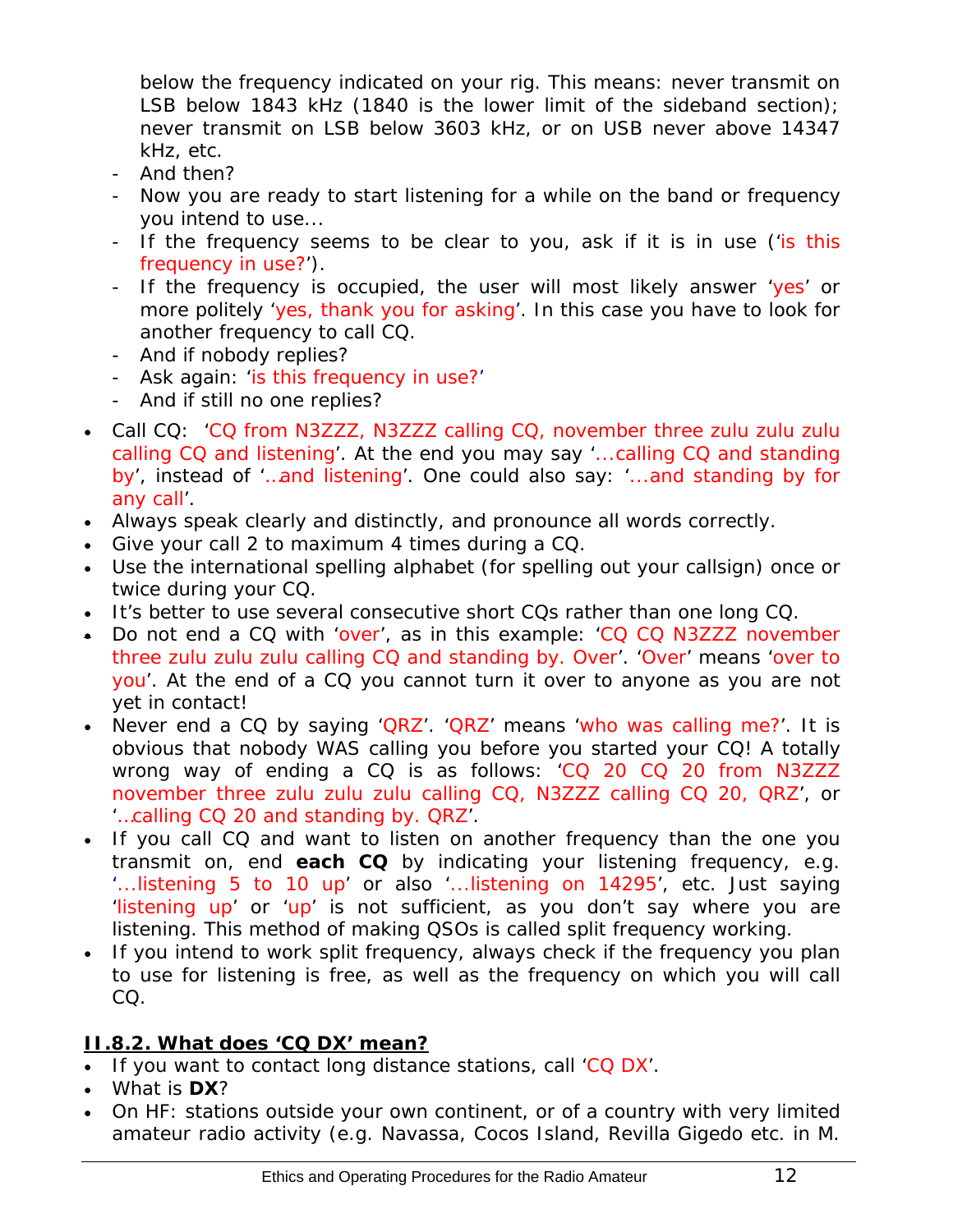America).

- <span id="page-12-0"></span>• On VHF-UHF: stations located at more than approx. 300 km.
- During a CQ you can insist that you only want to work DX stations, as follows: 'CQ DX, outside North America, this is…'.
- Always be obliging; maybe the local station calling you after your CQ DX is a newcomer, and maybe you are a *new country* for him. Why not just give him a quick QSO?

# <span id="page-12-1"></span>**II.8.3. Calling a specific station**

- Let us assume that you want to call K0XXX with whom you have a *sked*  (*schedule, rendez-vous*). Here's how you do this: 'K0XXX, K0XXX, this is N3ZZZ calling on sked and listening for you*'.*
- If, despite your directive call someone else calls you, remain polite. Give him a quick report and say 'sorry, I have a sked with K0XXX…'.

# <span id="page-12-2"></span>**II.8.4. How do you make a QSO in phone?**

- Assume you get a reply to your CQ call, e.g.: 'N3ZZZ from W1ZZZ, whiskey one zulu zulu zulu is calling you and listening' or 'N3ZZZ from W1ZZZ, whiskey one zulu zulu zulu **over**'.
- We have explained why you cannot end your CQ with 'over' (§ II.8.1). When someone answers your CQ, he wants to turn it over to you (get an answer from you), which means that he can end his call with 'over' (meaning 'over to you').
- If a station answers your CQ, the first thing you need to do is to acknowledge his call, after which you can right away tell him how you are receiving his transmission, give him your name and *QTH* (location): 'W1ZZZ from N3ZZZ (be careful, keep the right sequence!), thanks for the call, I am receiving you very well, readability 5 and strength 8 (usually the indication on the S-meter on your receiver). My QTH is in Maryland and my name is John (not '*my personal name'* nor *'my personal'* nor *'my first personal'*; there are no such things as *personal* or *impersonal* names). How do you copy me? W1ZZZ from N3ZZZ. Over'.
- If you call a station that has called CQ (or QRZ), call that station by giving his call not more than once. In most cases it's better not to give it at all; the operator knows his own call. In a contest (§ II.8.6) you never give the callsign of the station you are calling.

| <b>READABILITY</b> |                             | <b>SIGNAL STRENGTH</b> |                                   |
|--------------------|-----------------------------|------------------------|-----------------------------------|
| R <sub>1</sub>     | Unreadable                  | S <sub>1</sub>         | Faint signals, barely perceptible |
| R <sub>2</sub>     | Barely readable             | <b>S2</b>              | Very weak signals                 |
| R <sub>3</sub>     | Readable with difficulty    | S <sub>3</sub>         | <b>Weak Signals</b>               |
| R <sub>4</sub>     | Readable with no difficulty | <b>S4</b>              | Fair signals                      |
| R <sub>5</sub>     | Perfectly readable          | S <sub>5</sub>         | Fairly good signals               |
|                    |                             | S <sub>6</sub>         | Good signals                      |
|                    |                             | <b>S7</b>              | Fairly strong signals             |
|                    |                             | <b>S8</b>              | Strong signals                    |
|                    |                             | S <sub>9</sub>         | Very strong signals               |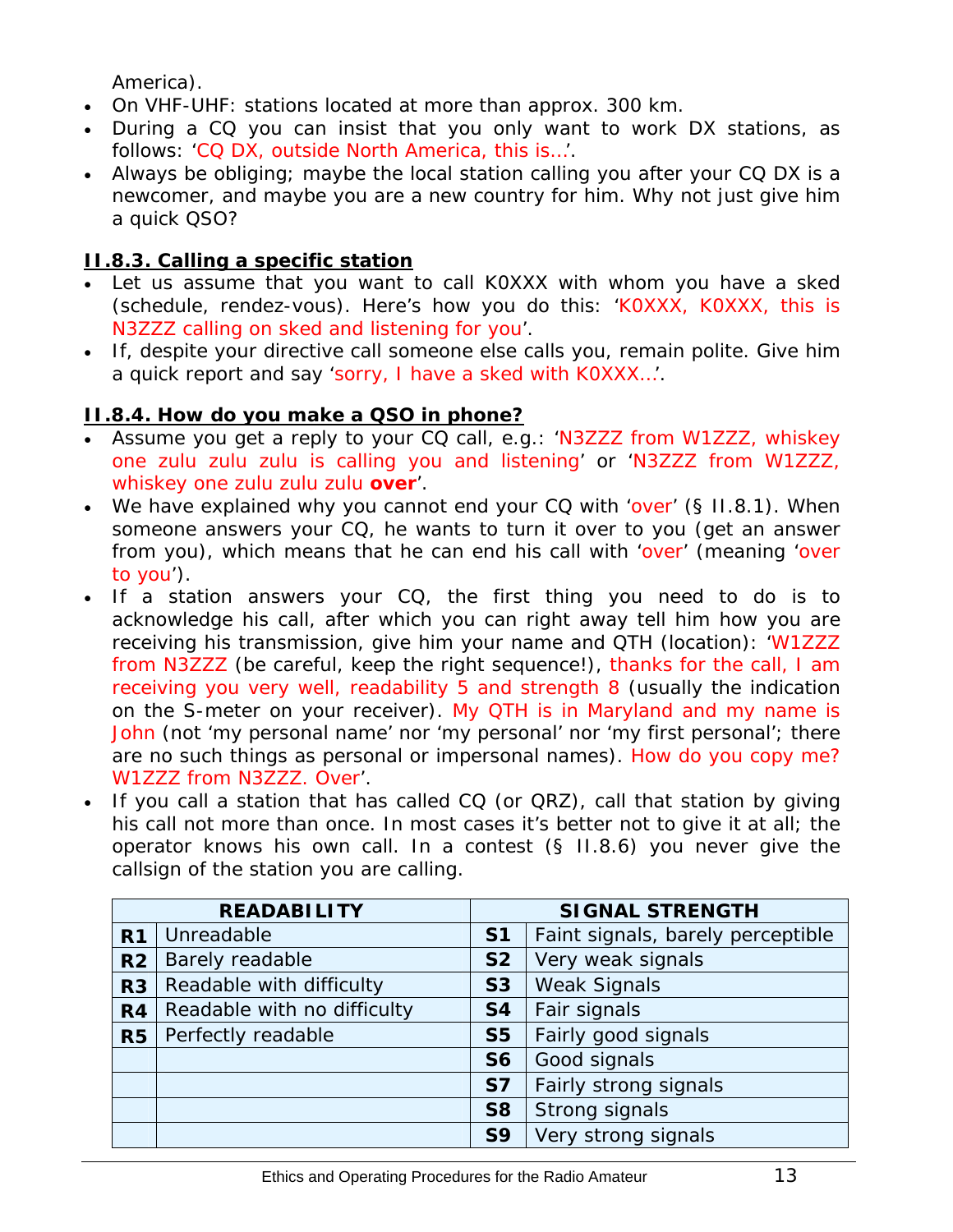- In phone we exchange an RS report, a report of Readability and of signal Strength.
- We have already said not to overly use the Q code in phone contacts, but if you use it, do it correctly. *QRK* means *Readability of the signal*, which is the same as R in the RS report. QSA means *Signal Strength* as the S from the RS report.
	- One thing is different however, the range of the S in the RS report goes from 1 to 9, in the QSA code it goes from 1 to 5 only.
	- So, don't say 'you're QSA 5 and QRK 9' (as we sometimes hear), but if you want to use Q code, say: 'you are QRK 5 and QSA 5'. Of course it is much simpler to say 'you're 5 and 9'. On CW the use of QRK and QSA is almost non-existent. In CW only the RST report is used instead (§ II.9.6).
- Using the word 'over' at the end of your *over* is recommended but not really a must. A QSO consists of a number of transmissions or *overs*. 'Over' stands for 'over to you'.
- If signals are not very strong and if the readability is not perfect, you can spell out your name etc. Example: 'My name is John, spelled juliett, oscar, hotel, november ...' Do NOT say '...juliett juliett, oscar oscar, hotel hotel, november november'. This is **not** the way you spell the name **John**.
- In most short, so-called rubber stamp QSOs, you will describe your station and antenna and often other data such as weather info (related to propagation especially on VHF and higher) can be exchanged. As a rule it is the station that was first on the frequency (e.g. the station who called CQ) that should take the initiative to bring up subjects of conversation. Maybe he just wants a shorts *hello and good by* contact.
- Even during a stereotype QSO we often see technical discussions being developed and results of experimentation being exchanged, just as we would do during *eyeball conversations*. Worth mentioning as well is that many friendships have been forged as a result of radio contacts between hams. The hobby is a real bridge builder between communities, cultures and civilizations!
- If you wish to **QSL** (exchange cards), mention it: 'Please QSL. I will send my card to you via the QSL bureau and would appreciate your card as well'. A QSL is a postcard sized report confirming a QSO you made.
- QSL cards may be mailed direct to the other station or sent via a QSL bureau. Just about all Radio Societies, members of IARU, exchange QSL cards for their members. Some stations only QSL via a QSL manager who handles the mail for him/her. Details of those can be found on various websites.
- To wrap up a QSO: '…W1ZZZ, this is N3ZZZ signing with you and listening for any other calls', or if you intend to go off the air '…and closing down the station'.
- You may add the word 'out' at the end of your last transmission, indicating you are closing down, but it is seldom done. Do NOT say 'over and out', because 'over' means you switch over to your correspondent, and in this case there is no longer a correspondent!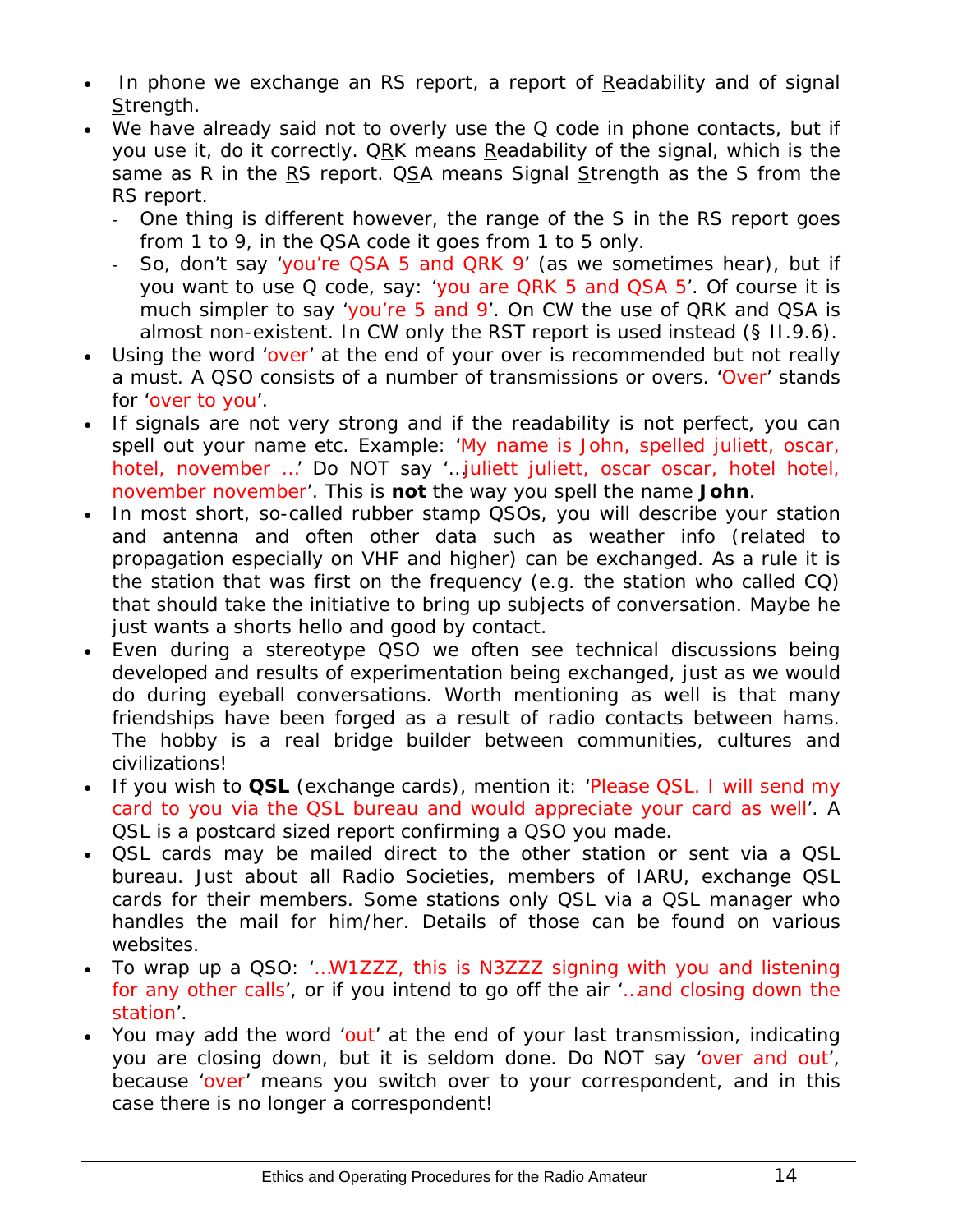# <span id="page-14-0"></span>**Typical SSB QSO for the beginner:**

Is this frequency in use? This is W1ZZZ

Is this frequency in use? This is W1ZZZ

CQ CQ CQ from W1ZZZ whiskey one zulu zulu zulu calling CQ and listening

W1ZZZ from K6YYY kilo six yankee yankee yankee calling and standing by

K6YYY from W1ZZZ, good evening, thanks for your call, you are 59. My name is Robert, I spell Romeo Oscar Bravo Echo Romeo Tango and my QTH is Boston. How copy? K6YYY from W1ZZZ. Over.

W1ZZZ from K6YYY, good evening Robert, I copy you very well, 57, readability 5 and strength 7. My name is John, Juliette Oscar Hotel November, and my QTH is near Sacramento . Back to you Robert. W1ZZZ from K6YYY. Over.

K6YYY from W1ZZZ, thanks for the report John. My working conditions are a 100 Watt transceiver with a dipole 10 meter high. I would like to exchange QSL cards with you, and will send you my card via the bureau. Many thanks for this contact, 73 and see you soon again, I hope. K6YYY from W1ZZZ.

W1ZZZ from K6YYY, all copied 100%, on this side I am using 10 Watt with an inverted-V antenna with the apex at 8 meters. I will also send you my QSL card via the bureau, Robert. 73 and hope to meet you again soon. W1ZZZ this is K6YYY clear with you.

73 John and see you soon from W1ZZZ now clear (...and listening for any stations calling)

#### <span id="page-14-1"></span>**II.8.5. Fast back and forth switching**

- If you are involved in a quick back and forth conversation, involving short transmissions, you do not need to identify at each *over*. One must identify at least once every 5 minutes (in some countries 10 minutes) as well as at the beginning and at the end of your *transmissions* (can be a series of QSOs).
- You can also turn it over to your correspondent by simply saying 'over', meaning you turned the microphone over to him/her to start his transmission. Even faster is to just stop talking and pause. If the pause exceeds 1 or 2 seconds your correspondent will simply start transmitting.

# <span id="page-14-2"></span>**II.8.6. How to make QSOs in a phone contest?**

- *Contest* is the name for a radio communication competition between radio amateurs.
- **What is Contesting**? It is the competitive side of Ham Radio.
- **Why contesting**? Contests are competitions in which a radio amateur can measure the competitive performance of his station and antennas, as well as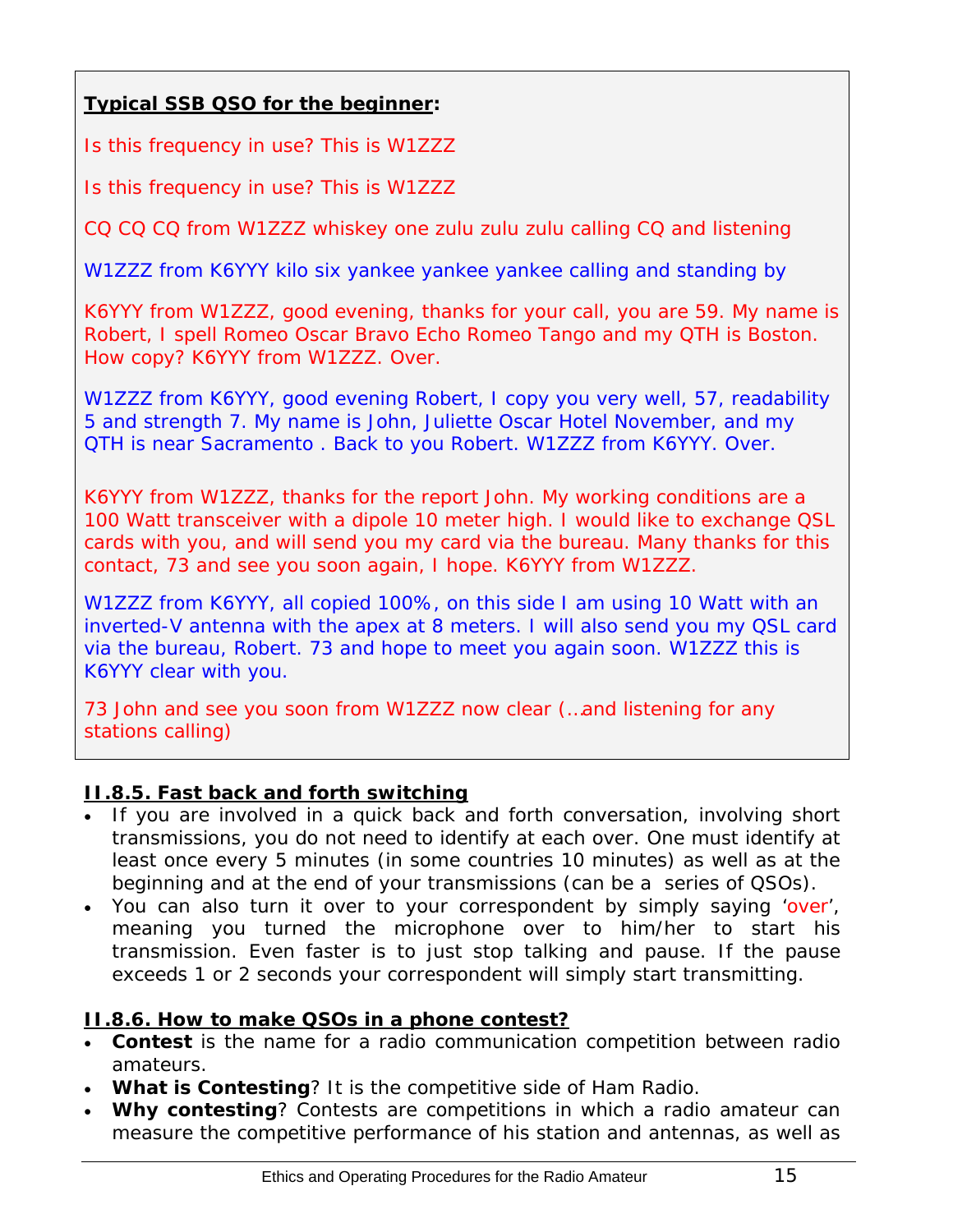his performance as an operator. As the English say: *the proof of the pudding is in the eating*.

- **How to become a good contester**? Most champion contesters started working contests on a local level. Like in all sports you can only become a champion through lots of exercising.
- **Are there many contests**? There are contests every weekend, totaling well over 200 contests every year. About 20 have the status of important international contests (ham radio's equivalent to Formula 1 racing).
- **Contest calendar**: see various internet sites such as <http://ng3k.com/Contest/>.
- In most contests the competitors should make as many contacts as possible with e.g. as many as possible different countries (or States, radio zones etc.): these are the so-called **multipliers** which will be used together with the number of QSOs to calculate your score. Big international contests run for 24 or 48 hours, some small local contests only last 3 or 4 hours. Plenty of choice!
- Contests are organized on most bands, HF through SHF.
- There are no contests on the so-called WARC bands: 10 MHz, 18 MHz and 24 MHz. This is because these bands are quite narrow. Contesting would render these bands too crowded to be enjoyable for other users.
- In a contest a valid QSO is made when a callsign, a signal report and often a serial number (or radio zone, locator, age etc.) are exchanged.
- Contest operating is all about **speed**, **efficiency** and **accuracy**. One is expected to say only and exactly what's strictly required. This is not the time for showing you are well educated, and 'thank you', '73', 'see you later' etc. are just not said in a contest. It's all a waste of time.
- If you are new to contesting, it is advisable to first visit a contester during a contest. You can also make your first steps in contesting by participating e.g. in a field day with your local radio club.
- If you decide to try your first contest, start by listening for half an hour (longer is better) to see how the routine contesters go about it. Identify the right procedures to make fast contacts. Be aware that not all that you will hear are good examples. A few examples of common errors are discussed further on.
- An example of a fully efficient contest CQ is: 'N3ZZZ november three zulu zulu zulu contest'. Always give your call twice, once phonetically, unless you're in a big pileup, in which case you give your call just once and forget about spelling it out very time. Why is the word *contest* the last word in your contest CQ? Because by doing so, someone who happens to tune across your frequency at the end of the CQ, knows there is someone calling CQ contest on that frequency. Even the word *CQ* is left out as it is ballast and contains no added information. Assume you give your call at the end (instead of the word *contest*): in this case the station tuning across the frequency copied your call (he checks in his log whether he needs you or not; assume he does), but he does not know if you are just working a station or calling CQ. In this case he will have to wait one round to find out, which is a waste of time. That's why you should use the word 'contest' at the end of your (contest) CQ.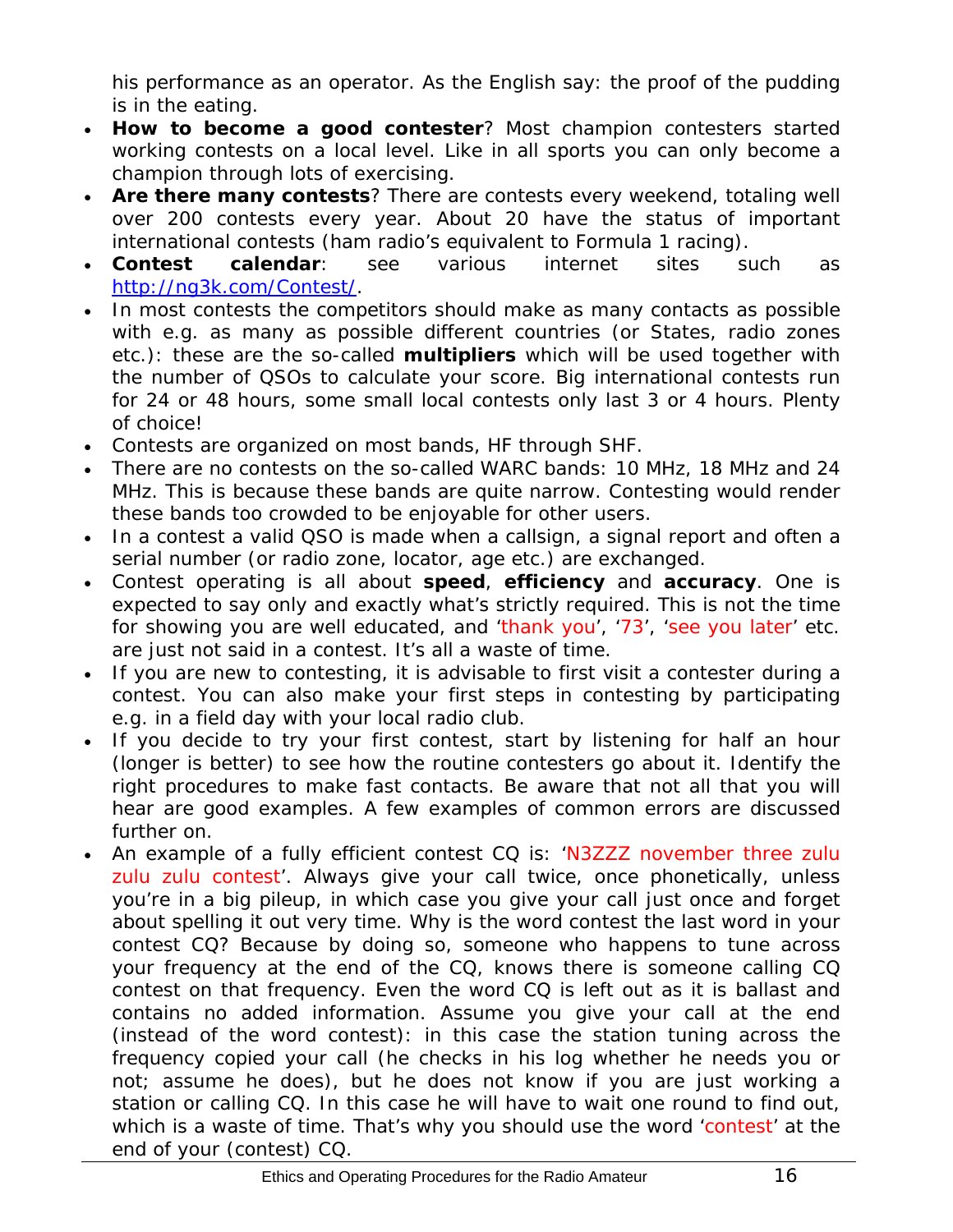- The caller should call you by giving his call just once. Example: 'november one yankee yankee yankee'. If you do not reply to him within a second, he will give his call again (just once).
- If you copied his call, you will immediately reply as follows: 'N1YYY 59001' or even faster 'N1YYY 591' (check if the contest rules accept the short number where you leave out the leading zeros). In most contests you will have to exchange a RS report and a serial number (in the above example 001 or simply 1). That is the complete exchange; all the rest is ballast.
- If you (N3ZZZ) copied only a partial call (e.g. N4X..), go back to him as follows: 'N4X 59001'. Do not send 'QRZ N4X' or anything like that. You have identified the station you want to work, so go ahead with his partial call. Any other procedure will make you lose time. Being a good operator, N4XXX will return to you with 'N4XXX x-ray x-ray x-ray, you are 59012'.
- Never say 'N4XXX please copy 59001', nor 'N4XXX copy 59001' which is equally bad. The 'please copy' or 'copy' contains no additional information.
- Being an experienced contester, N4XXX will come back as follows: '59012'. If he had not copied the report he would have said 'report again' or 'please again'.
- This means neither 'thanks 59012' nor 'QSL 59012' nor 'roger 59012', things that are often being said by less experienced contesters.
- All that's left to be done is to round off the contact as follows: 'thanks N3ZZZ contest' (*thanks* is shorter and faster than *thank you*). By saying this you do 3 distinct things: you end your contact (*thanks*), you identify yourself for stations wanting to call you (*N3ZZZ*), and you call CQ (*contest*). Utmost efficient!
- Do not end with 'QSL QRZ'. Why? 'QSL QRZ' does not tell anything about your identity (call). And you want all passers-by that stumble across your frequency at the end of your QSO, to know who you are and that you are calling CQ-contest. Therefore always end with 'thanks N3ZZZ contest' (or 'QSL N3ZZZ contest') or if you are very much in a hurry 'N3ZZZ contest' (this may however lead to confusion and sounds less friendly). 'QSL' means: *I confirm.* Don't say 'QRZ' because QRZ means 'who called me', unless there were more stations calling you in the first place when you picked out N1YYY.
- There are of course some possible variations to this scheme, but essential to this all is: speed, efficiency, accuracy and the correct use of the Q code.
- Most contest operators use a computer contest logging program. Make sure you have thoroughly tested and tried out the program before using it in real life.
- Apart from calling CQ in a contest to make QSOs you could search the bands looking for so-called *multipliers* or stations you have not worked yet. This is called *search and pounce*. How do you go about this? Make sure you are exactly zero beat with the station you want to work (watch the RIT!). Just give your call **once**. Don't call as follows: 'K2ZZZ from N3ZZZ'; K2ZZZ certainly knows his call, and knows you are calling **him** because you call on **his** frequency!
- So, give your call one time. If he does not return to you within 1 second, call again (1 time) etc.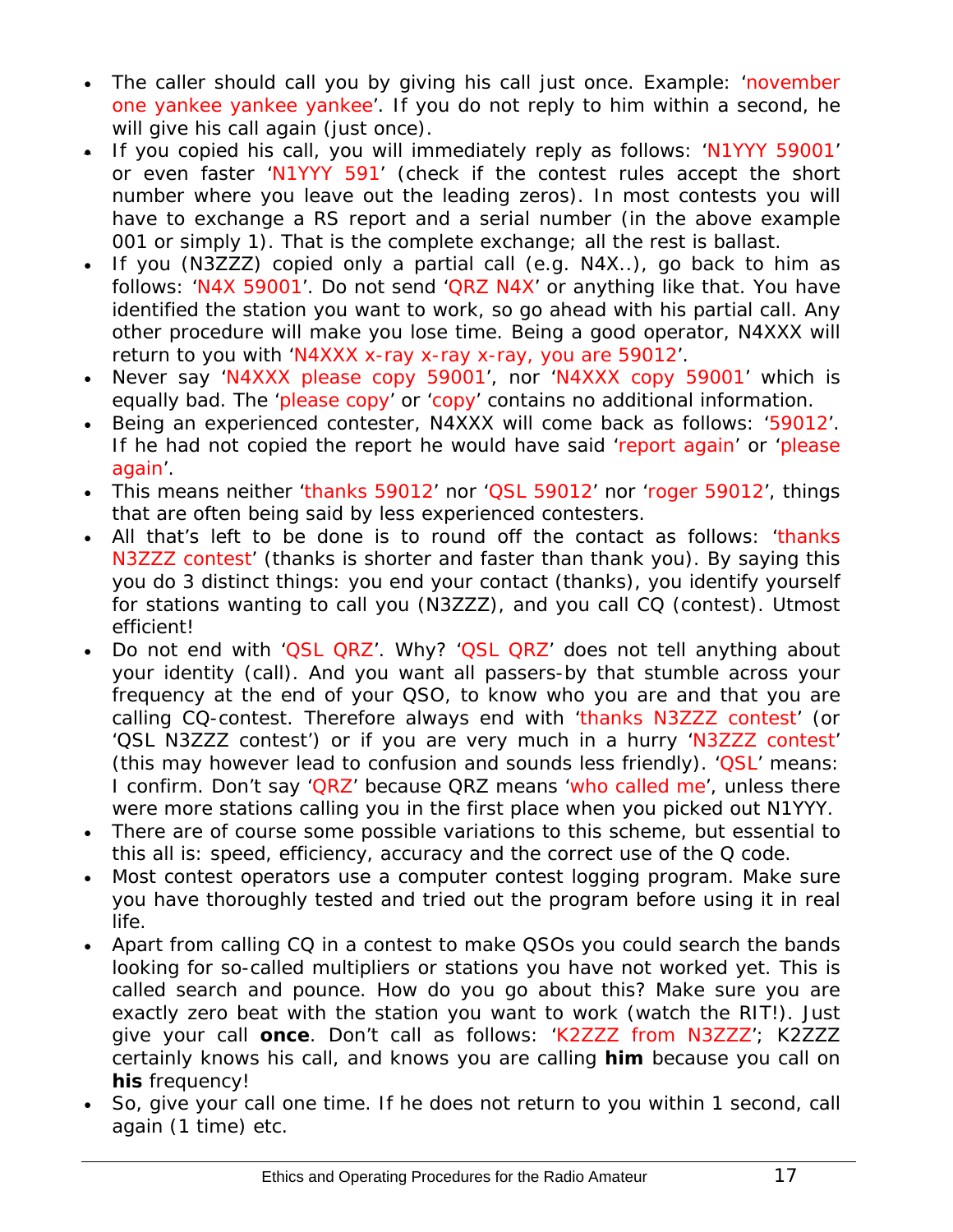<span id="page-17-0"></span>**Example of a contest QSO on phone:**

whiskey one zulu zulu zulu contest (CQ contest by W1ZZZ)

november six zulu zulu zulu (N6ZZZ answers)

N6ZZZ five nine zero zero one (W1ZZZ gives a report to N6ZZZ)

five nine zero zero three (N6ZZZ gives his report to W1ZZZ)

thanks W1ZZZ contest (W1ZZZ finishes the contact, identifies and calls CQ)

• During some of the larger international contests (CQWW, WPX, ARRL DX, CQ-160m contest –all of these in phone as well as in CW-), contest operators not always fully live by the IARU Band Plan. This happens almost exclusively on 160m and 40m, because of the restricted space on those bands. It is nice however to see that during these contests many thousand of hams intensively occupy our bands, which is very positive in view of our required band occupation (use them or lose them). The temporary nuisances caused by this exceptional situation, should best be approached with a positive attitude.

#### <span id="page-17-1"></span>**II.8.7. The correct use of 'QRZ'**

- 'QRZ' means 'who called me?', nothing more, nothing less.
- The most classical use of 'QRZ' is after a CQ, when you were unable to copy the call(s) of the station(s) that called you.
- It does not mean 'who's there?' neither does it mean 'who's on the frequency?' and even less 'please call me'.
- If someone comes on an apparently clear frequency and wants to check whether or not it is in use, he should not use 'QRZ?' to do that! Just ask 'is this frequency in use?'.
- If you have been listening to a particular station which has not identified for some time and you would like to know his call, you can ask 'your call please' or 'please identify'. Strictly spoken you would need to add your callsign, because you need to identify yourself.
- 'QRZ' certainly does NOT mean 'call me please'. We more and more frequently hear CQ calls ending in the word 'QRZ'. This makes no sense. How can someone already have been calling if you just finished a CQ?
- Another incorrect use of 'QRZ': I am calling  $CQ$  in a contest. A station tunes across my frequency and just catches the tail end of my CQ, but missed my callsign. We often hear stations in such circumstances say 'QRZ'. Totally wrong. Nobody has called this station. All he has to do is to wait for my next CQ to find out my call! The same remark applies to CW of course.
- Other similar rather funny but incorrect expressions are: 'QRZ is this frequency in use?' or 'QRZ the frequency' (should be 'is this frequency in use?').
- During pileups (see § III.1) we will often hear the DX station saying 'QRZ', not because in the first place he previously missed a call but to tell the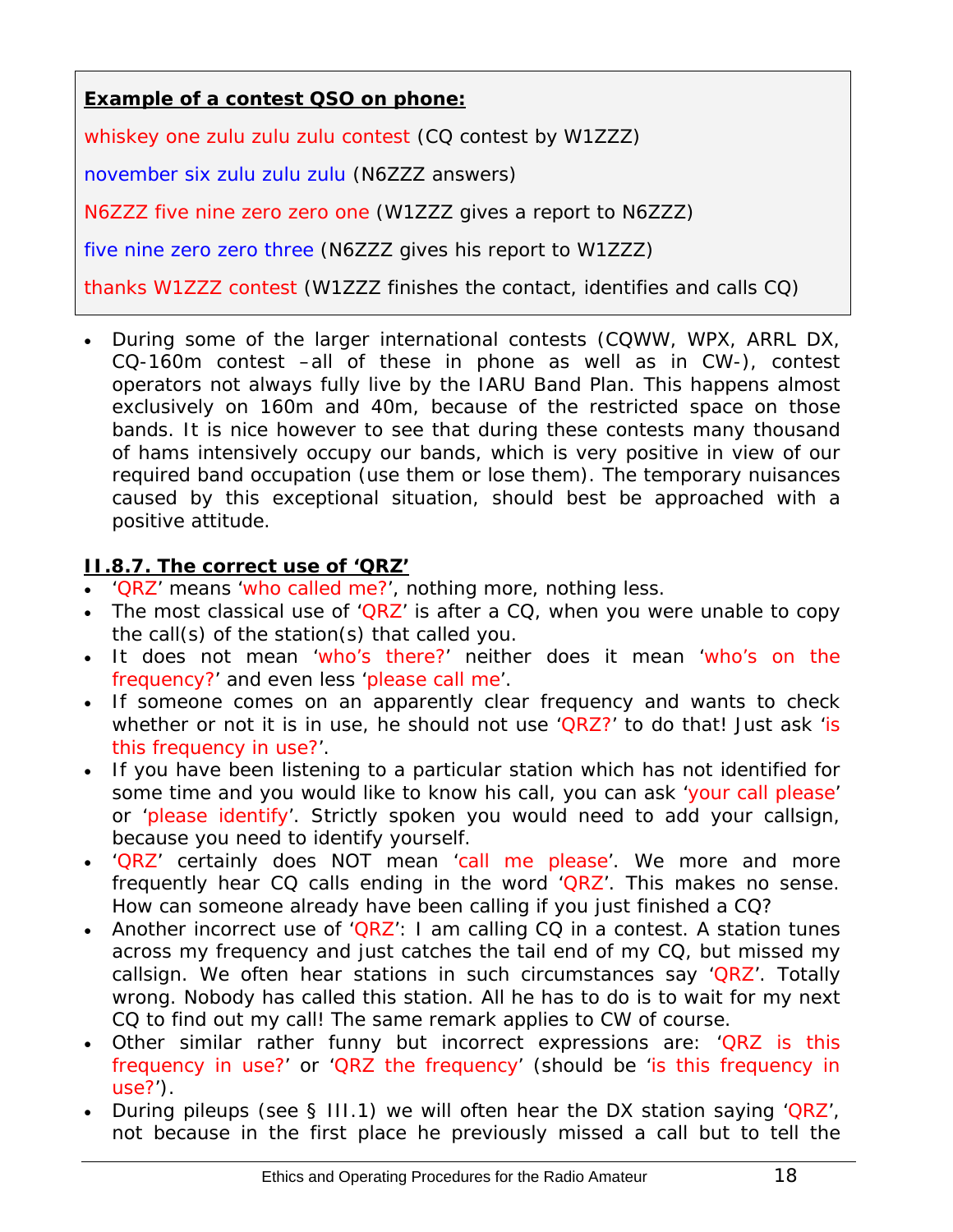<span id="page-18-0"></span>pileup he is listening again. This use of 'QRZ' is not quite correct.

Example:

CQ ZK1DX ZK1DX calls CQ N4YYY you're 59 N4YYY calls ZK1DX who replies with a report QSL **QRZ** ZK1DX ZK1DX confirms the report ('QSL') and adds 'QRZ', which in this case means *I am listening again for the stations calling me* rather than *who called me?* which is the real meaning of 'QRZ'. Although you could argue that he heard other stations before and hence can call 'QRZ', the use of 'QRZ' followed by 'ZK1DX' is certainly not the most efficient procedure.

What we hear even more and which is completely wrong:

… QSL **QRZ** in this case ZK1DX does not identify at all. The pileup wants to know who the DX station is.

The correct and most efficient procedure is as follows:

... QSL ZK1DX **ZK1DX** confirms the report he received by saying 'QSL'. This is followed by his call, which is the sign for the pileup to call him.

# <span id="page-18-1"></span>**II.8.8. Check your transmission quality**

- Have you properly adjusted your transmitter?
- Is the microphone gain not set too high?
- Is the speech processing level not too high? The background noise level should be at least 25 dB down from your voice peak level. This means that when you don't speak the output level of the transmitter must be at least approximately 300 times lower than the peak power when you speak.
- Ask a local ham to check your transmission for *splatter*.
- Having an oscilloscope in line with the output signal so you can monitor for flat topping is the best continuous monitoring system.



# <span id="page-18-2"></span>**II.9. THE ART OF TELEGRAPHY (CW, MORSE CODE)**

Morse code is a code for transmitting text. The code is made up by sequences of short and long audio tones. A short tone burst is called a **DIT**, the longer one a *DAH*. The *DAHs* are 3 times as long as the *DITs*. These are frequently but incorrectly called *DOTS* and *DASHES*, which make us think of something visual rather than sounds.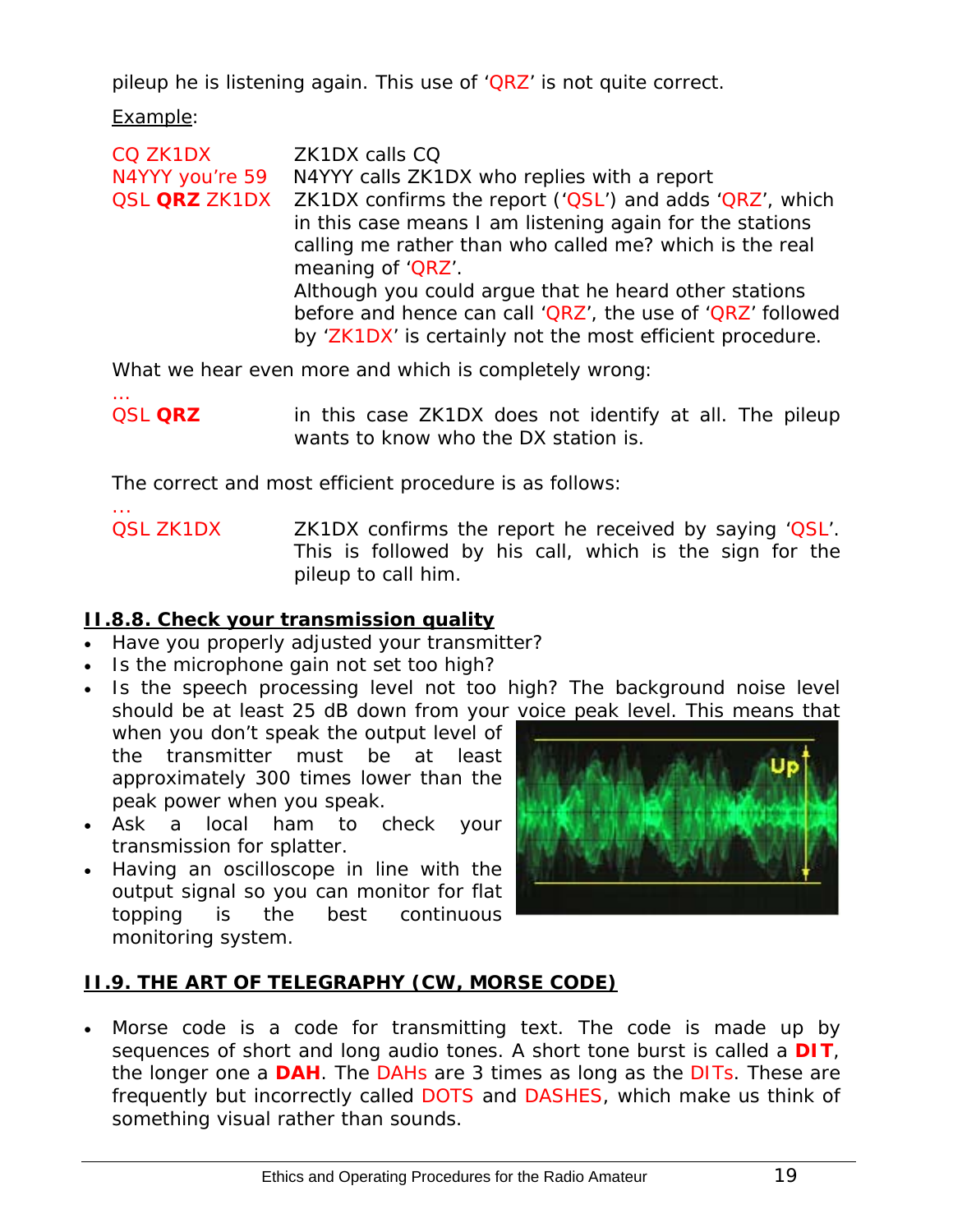<span id="page-19-0"></span>• Morse code is **not** a series of written *DOTS* and *DASHES*, although originally, in the 19<sup>th</sup> century, Morse code was scribed as *DOTS* and *DASHES* on a moving paper strip. Telegraph operators soon found out it was easier to copy the text by listening to the buzz of the scriber machine than trying to read it off the paper strips. So the letter '**R**' is **not** *SHORT LONG SHORT* nor *DOT DASH DOT*, nor **. - .** but *DIT DAH DIT*.



- CW makes extensive use of *Q codes*, *abbreviations* and *prosigns*. These are all shortcuts to make communicating faster and more efficient.
- Hams normally use the word *CW* for telegraphy. The term *CW* stems from *Continuous Wave* although CW is far from being a *continuous wave*, but rather a wave which is constantly interrupted at the rhythm of the Morse code. Hams use the terms *Morse* and *CW* interchangeably – they mean the same thing.
- The -6dB bandwidth of a properly shaped CW signal is approximately 4 times the sending speed in WPM (Words Per Minute). Example: CW at 25 WPM takes 100 Hz (at -6dB). The spectrum required to transmit one SSB (voice) signal (2,7 kHz) can hold more than a dozen CW signals!
- The intrinsic narrow bandwidth of CW results in a much better Signal-to-Noise ratio under marginal conditions as compared to wide band signals such as SSB (a wider bandwidth contains more noise power than a narrower bandwidth). This is why DX contacts under marginal conditions (e.g. working stations in other continents on 160m and working EME) are most frequently done in CW.
- What's the minimum receiving speed you need to master to be able to regularly make QSOs in Morse code?
	- 5 WPM can get you a starter's certificate, but you will not be able to make many contacts except on the special *QRS* (*QRS* means: reduce your sending speed) frequencies. These *QRS* frequencies can be found in the IARU Band Plan.
	- 12 WPM is a minimum, but most experienced CW operators make their QSOs at 20 to 30 WPM and even higher speeds.
- There is no secret recipe to master the **Art** of CW: training, training, training, just as in any sport.
- CW is a unique language, a language which is mastered in all countries of the world!

# <span id="page-19-1"></span>**II.9.1. The computer as your assistant?**

- You will **not** learn CW by using a computer program that helps you to decode CW.
- It is acceptable though to send CW from a computer (pre-programmed short messages). This is commonly done in contests by the logging program.
- As a newcomer you may want to use a CW decoding program to **assist** you in order to be able to verify that a text was correctly decoded. However, if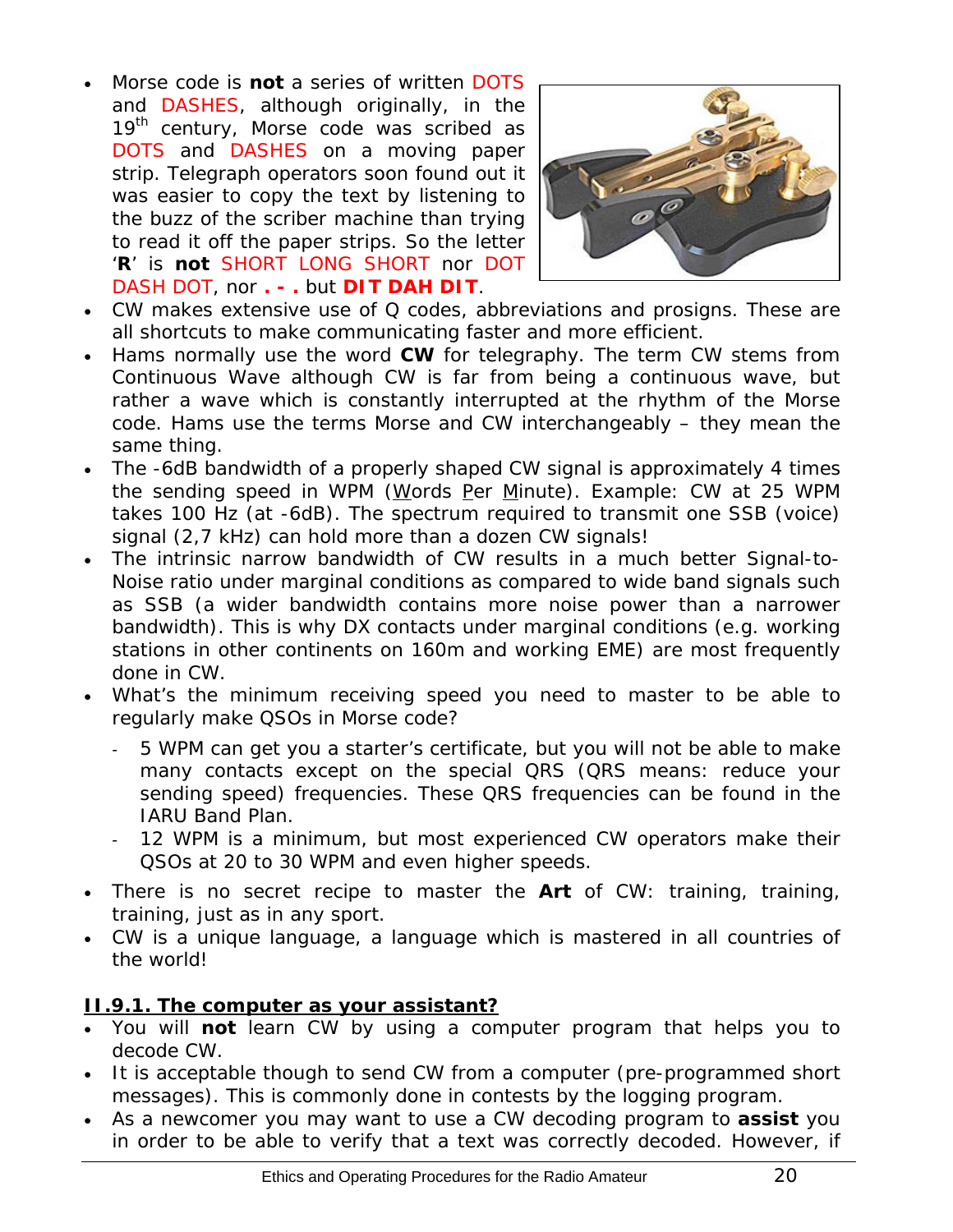<span id="page-20-0"></span>you really want to learn the code, you will need to decode the same CW text yourself using your ears and brain.

- CW decoding programs perform very poorly under anything but perfect conditions; our ears and brains are far superior. This is mainly because Morse code was not developed to be automatically sent nor received, as is the case with many modern digital codes (RTTY, PSK etc.).
- A large majority of **CW operators** use an electronic keyer (with a paddle) instead of a hand key to generate Morse code. It is much easier to send *good* Morse code using an electronic keyer than with a hand key.

# <span id="page-20-1"></span>**II.9.2. Calling CQ**

- What should you do first of all?
	- Decide which band you will use. On which band is there good propagation for the path you want to cover? The monthly MUF charts, published in magazines and on many ham websites can be very helpful in this respect.
	- Check which band portions are reserved for CW work. On most bands this is at the bottom end of the bands. Consult the **IARU Band Plan** on the IARU website.
	- Listen for a while on the frequency you would like to use to find out whether it is clear or not.
	- And then?
	- If the frequency seems clear, ask if the frequency is in use. Send 'QRL?' at least twice, with a few seconds in between. Sending '?' only is not the proper procedure. The question mark just says 'I asked a question'; the problem is that you did not ask anything.
	- 'QRL?' (with the question mark) means 'is this frequency in use?'.
	- Do not send 'QRL? K' as we sometimes hear. It means 'is the frequency in use? Over to you'. To whom? Just 'QRL?' is correct.
	- If the frequency is in use, someone will answer 'R' (roger), 'Y' (yes), or 'R QSY', or 'QRL', 'C' (I confirm) etc.
	- 'QRL' (without question mark) means: the frequency **is** in use.

In such a case you will have to look for another frequency to use.

- And if a clear frequency was found?
- Call CQ. How?
- Send CQ at the speed at which you would like to be answered. Never send faster than you can copy.
- 'CQ CQ N3ZZZ N3ZZZ N3ZZZ AR'.
- 'AR' means 'end of message' or 'I am through with this transmission', while 'K' means 'over to you' etc. This means you should always terminate your CQ with 'AR' and never with 'K', because there is nobody there yet whom you can turn it over to.
- Do **not** end your CQ with 'AR K': it means 'end of message, over to you'. There is nobody to turn it over to yet. End your CQ with 'AR'. It is true that we often hear 'AR K' on the band, but it is not a proper procedure!
- The use of 'PSE' at the end of a CQ (e.g. 'CQ CQ de... PSE K') may seem to be very polite, but is not necessary. It has no added value. In addition, the use of the 'K' is incorrect. Simply use 'AR' at the end of your CQ.
- Send your call 2 to 4 times, certainly not more!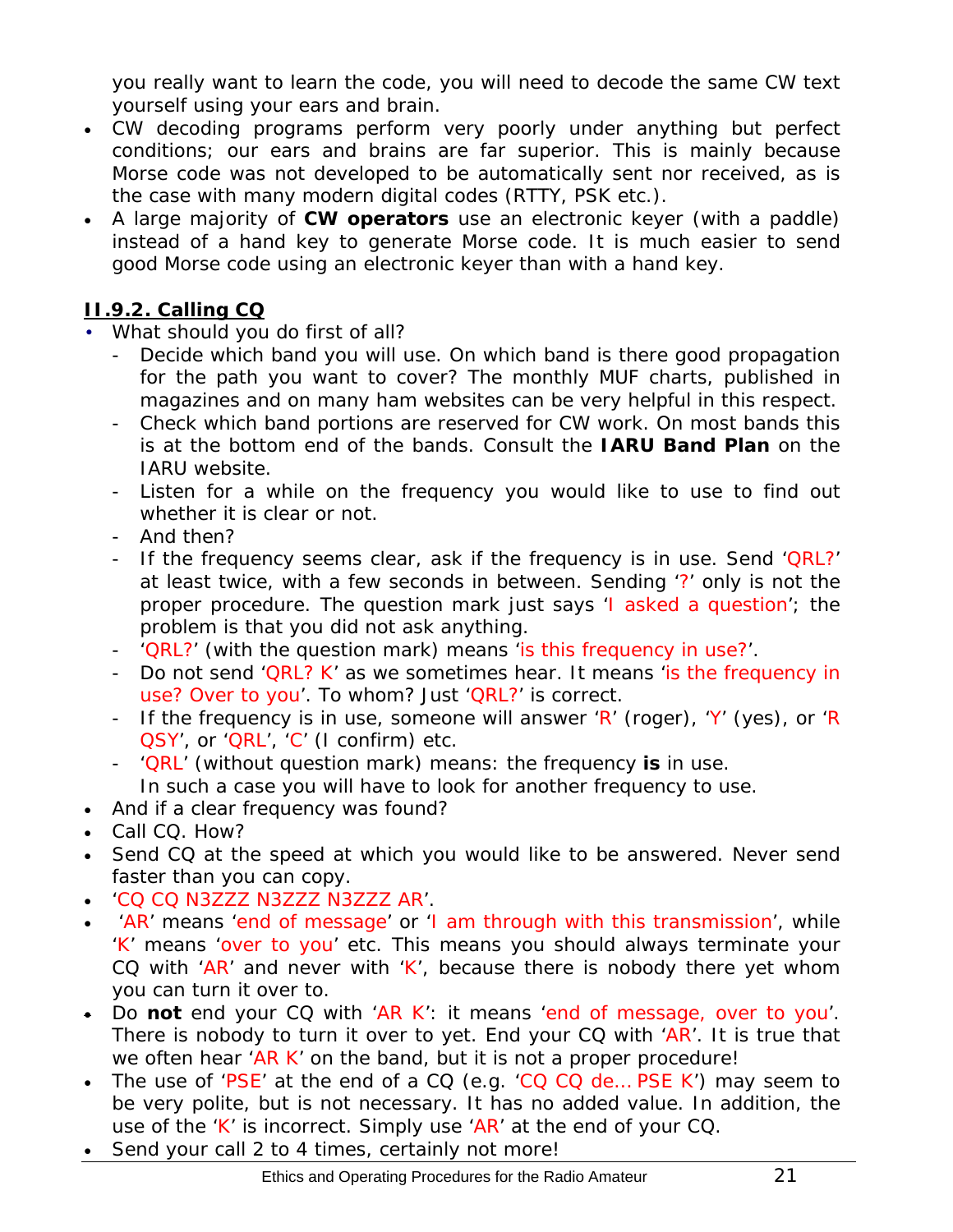- <span id="page-21-0"></span>• Don't send an endless series of CQs, with your call just once at the end. Thinking that a long CQ will increase the chances of getting a response is wrong. It actually has the opposite effect. A station that may be interested in calling you first wants to know your call, and certainly is not interested in listening to an almost endless series of CQ CQ CQ …
- It's much better to send a number of short CQs ('CQ CQ de W9ZZZ W9ZZZ AR') than one long spun CQ ('CQ CQ CQ ... -15 times- de W9ZZZ CQ CQ CQ ... -15 more times- de W9ZZZ AR').
- If you call CQ and want to work *split* (listening on another frequency than you transmit on), specify your listening frequency **at each CQ**. Example: end your CQ with 'UP 5/10...' or 'UP 5...' or 'QSX 1822...' (which means that you will listen on 1.822 kHz ('QSX' means 'I listen on ...').

# <span id="page-21-1"></span>**II.9.3. Prosigns**

- **Prosigns** (short for *professional signs*) are symbols formed by combining two characters into one *without the inter-character space*.
- 'AR', used to end a transmission, is a *prosign*.
- Other commonly used prosigns are:
	- − 'AS' (see § II.9.9)
	- − 'CL' (see § II.9.6)
	- − 'SK' (see § II.9.6)
	- − 'HH' (see § II.9.20)
- 'BK' (see § II.9.7) and 'KN' (see § II.9.10) are **not** prosigns, as the two letters of these codes are sent with a space in between.

# <span id="page-21-2"></span>**II.9.4. Calling 'CQ DX'**

- Just send 'CQ DX' instead of 'CQ'. If you want to work DX from a specific region, call e.g. 'CQ **JA** CQ **JA** N0ZZZ N0ZZZ **JA** AR' (a call for stations from Japan), or 'CQ **EU** CQ **EU**...' (a call for stations from EUROPE) etc. You can also make your CQ DX call more explicit by adding that you do not want to contact European stations: 'CQ DX CQ DX N0ZZZ N0ZZZ DX **NO USA** AR', but this sounds a little aggressive.
- You can also specify a continent:  $NA = North America$ ,  $SA = South America$ ,  $AF = Africa, AS = Asia, EU = Europe, OC = Oceania.$
- Even if a station from your own continent calls you, always remain courteous. Maybe he is a newcomer. Give him a quick contact and log him. You may actually be a new country for him!

# <span id="page-21-3"></span>**II.9.5. Calling a specific station (a directive call)**

- Let us assume that you want to call W0ZZZ, with whom you have a *sked*  (*schedule*, *rendez-vous*). Here's how you do this: 'W0ZZZ W0ZZZ SKED DE N3ZZZ KN'. Note the 'KN' at the end, which means you do not want other stations to call you.
- If, despite your directive call someone else calls you, give him a quick report and send 'SRI HVE SKED WID W00ZZZ 73…'.

# <span id="page-21-4"></span>**II.9.6. Carry on and wrap up the CW QSO**

• Assume W1ZZZ is answering your CQ: 'N3ZZZ DE W1ZZZ W1ZZZ **AR**', or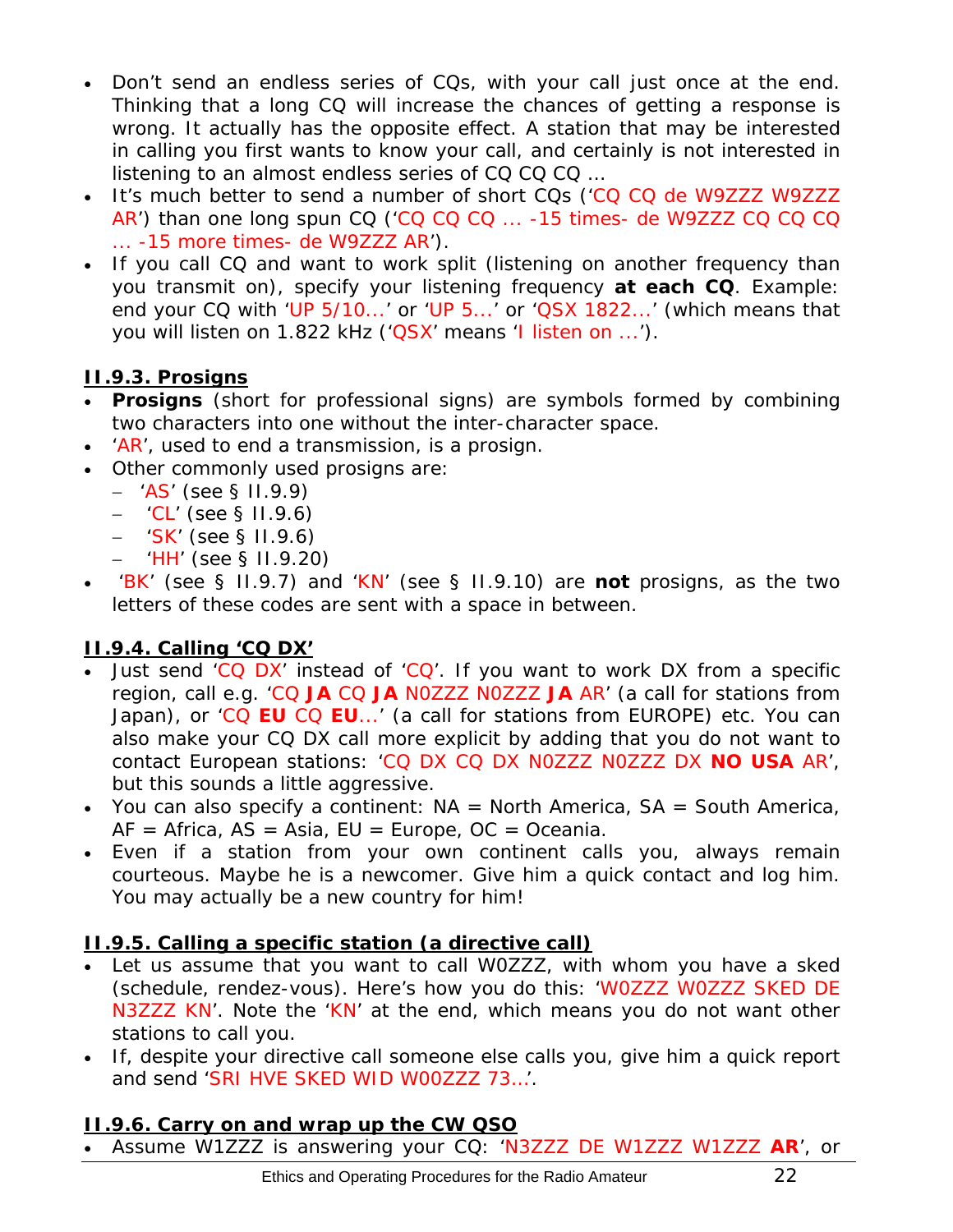'N3ZZZ DE W1ZZZ W1ZZZ **K**' or even 'W1ZZZ W1ZZZ **K**' or 'W1ZZZ W1ZZZ **AR**'.

- While replying to a CQ, do not send the call of the station you are calling more than once, better still is not to send it at all (you can trust the operator knows his own call…).
- Should the calling station end its call with 'AR' or 'K'? **Both are equally acceptable**. 'AR' means 'end of message' while 'K' means 'over to you'. The latter sounds a little more optimistic, as maybe the station you call will return for another station…
- There is however a good reason to use 'AR' rather than 'K'. 'AR' is a prosign (see § II.9.3) which means that the letters A and R are sent without any space between them. If one sends 'K' instead of 'AR' and if the letter 'K' is sent somewhat close to the callsign, the letter 'K' may be considered as being the last letter of the call. It happens all the time. With 'AR' this is quite impossible as 'AR' is not a letter. Often no closing code (neither AR nor K) is used, which reduces the risk of making errors.
- Assume you want to reply to W1ZZZ who called you. You can do that as follows: 'W1ZZZ DE N3ZZZ GE (good evening) TKS (thanks) FER (for) UR (your) CALL UR RST 589 589 NAME BOB BOB QTH PITTSBURG PA PITTSBURG PA HW CPY (how copy) W1ZZZ DE N3ZZZ K'. This is the time to use 'K' at the end of your transmission. 'K' means *over to you*, and now the *you* is W1ZZZ.
- Do not end your *over* with 'AR K': it means 'end of message, over to you'. It is clear that when you turn it over you have finished your message, no need to say so. End your transmissions (*overs*) during a QSO with 'K' (or 'KN' when necessary, see  $\S$  II.9.10). True, we hear 'AR K' frequently, but it is incorrect.
- The reason for the improper uses of either 'AR', 'K', 'KN', 'AR K', or 'AR KN', is that many operators do not really know what each of these prosigns exactly mean. Let's use them properly!
- We explained that it is not necessary to use the term 'PSE' (*please*) to end a CQ; do not use it either at the end of your *over*. So no 'PSE K' or 'PSE KN'. Let's keep it simple, and leave out the 'PSE', please...
- On the VHF bands (and higher) it is customary to exchange the QTH-locator. This is a code indicating the geographic location of your station (example: JM12ab).

| T <sub>1</sub> | 60 Hz (or 50 Hz) AC or less, very rough and broad          |
|----------------|------------------------------------------------------------|
| T <sub>2</sub> | Very rough AC, very harsh                                  |
| T <sub>3</sub> | Rough AC note, rectified but not filtered                  |
| T 4            | Rough note, some trace of filtering                        |
| T <sub>5</sub> | Filtered rectified AC, but strongly ripple-modulated       |
| T 6            | Filtered tone, definite trace of ripple modulation         |
| T <sub>7</sub> | Near pure tone, trace of ripple modulation                 |
| T 8            | Near perfect tone, slight trace of modulation              |
| T 9            | Perfect tone, no trace of ripple or modulation of any kind |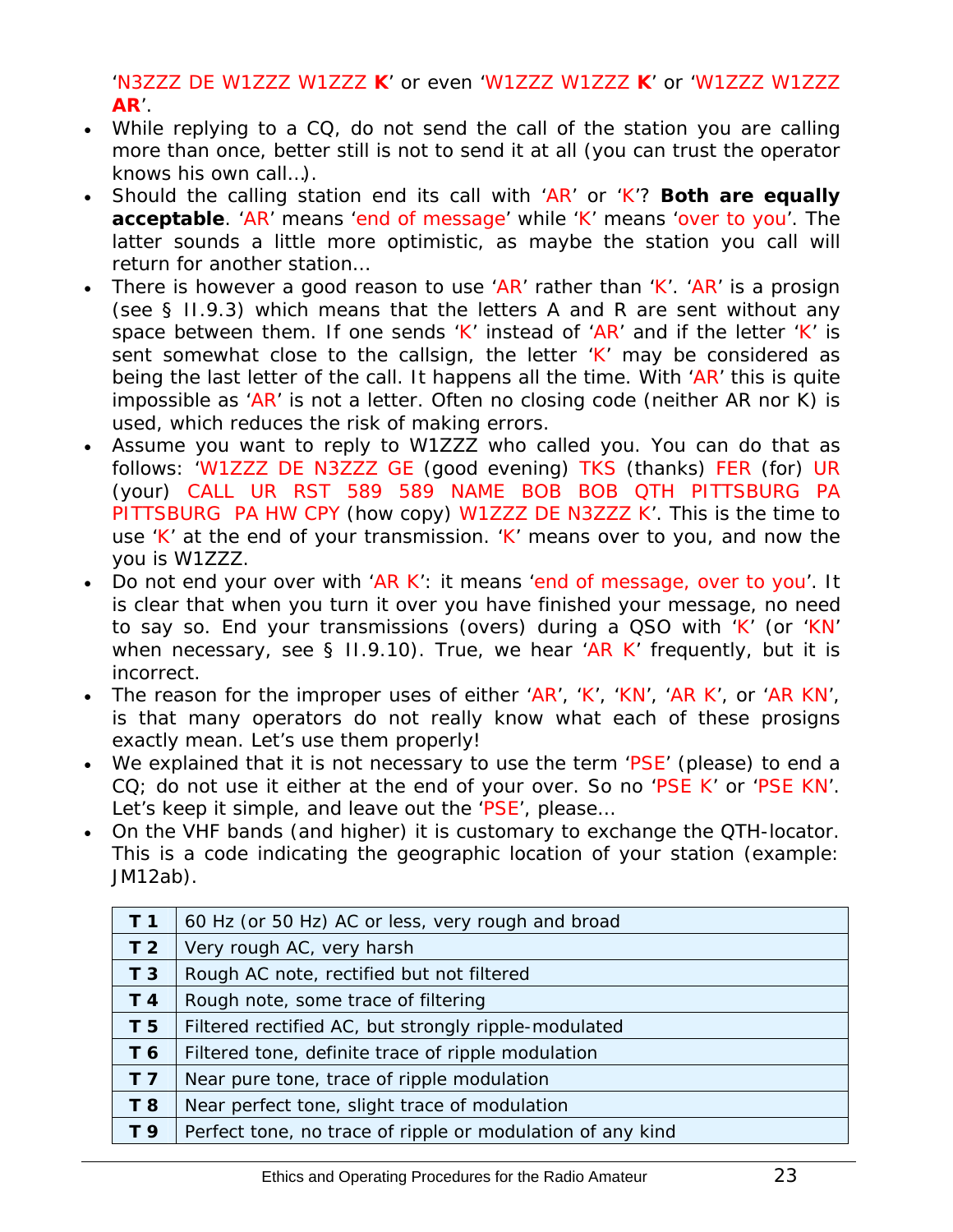- The **RST report**: R and S stand for Readability (1 to 5) and signal Strength (1 to 9) as used for phone signals (see  $\S$  II.8.4). The T (1 to 9) in the signal report stands for Tone. It indicates the pureness of the sound of the CW signal, which should sound like a pure sine wave signal without any distortion.
- These original tone ratings attributed to the different T values stem from the early days of amateur radio where often a pure CW tone was an exception rather than the rule. The above table lists the more modern CW tone ratings as published in 1995 (source: W4NRL).
- In practice we generally use just a few levels of T with a definition which meets the general status of technology today:
	- − **T1**: heavily modulated CW, signs of wild oscillation or extremely rough AC (means: get off the air with such a poor signal!).
	- − **T5**: very noticeable AC component (often due to poor regulation of a power supply of the transmitter or amplifier).
	- − **T7 T8**: slightly or barely noticeable AC component.
	- − **T9**: perfect tone, undistorted sine waveform.
- Nowadays the most common CW signal deficiencies are **chirp** and even more common **key clicks** (see § II.9.25).
- A long time ago chirp and key clicks were very common problems with CW signals: every CW operator knew that a 579**C** report meant signals exhibiting chirp, and 589**K** meant signals with key clicks. Few hams nowadays know what the C and the K at the end of an RST report stand for, so better send 'CHIRP' or 'BAD CHIRP', and 'CLICKS' or 'BAD CLICKS' in full words as part of your report.
- A typical way to gracefully end the QSO would be: '...TKS (thanks) FER QSO 73 ES (=and) CUL (see you later) W1ZZZ de N3ZZZ SK'. 'SK' is the prosign meaning 'end of contact'.
- 'DIT DIT DIT DAH DIT DAH' is the prosign 'SK' (from 'stop keying') and not 'VA' as published in some places (SK sent without inter letter spacing sounds the same as VA sent without inter letter spacing).
- Do not send '... AR SK'. It does not make sense. You are saying 'end of transmission' + 'end of contact'. It is quite obvious the end of your contact is at the end of your transmission. You will quite often hear '...AR SK', but the AR is redundant, so avoid using it.
- If at the end of the QSO you also intend to close down your station, you should send: '…W1ZZZ DE N3ZZZ SK CL' ('CL' is a prosign meaning 'closing' or 'closing down').

| <b>CODE</b> | <b>MEANING</b>      | <b>USE</b>                                                                                      |
|-------------|---------------------|-------------------------------------------------------------------------------------------------|
| <b>AR</b>   | end of transmission | at end of CQ and at the end of your<br>transmission when you call a station (1)                 |
| K           | over to you         | at the end of an over (2) and at the<br>end of your transmission when you call<br>a station (1) |
| <b>KN</b>   | over to you only    | at the end of an over                                                                           |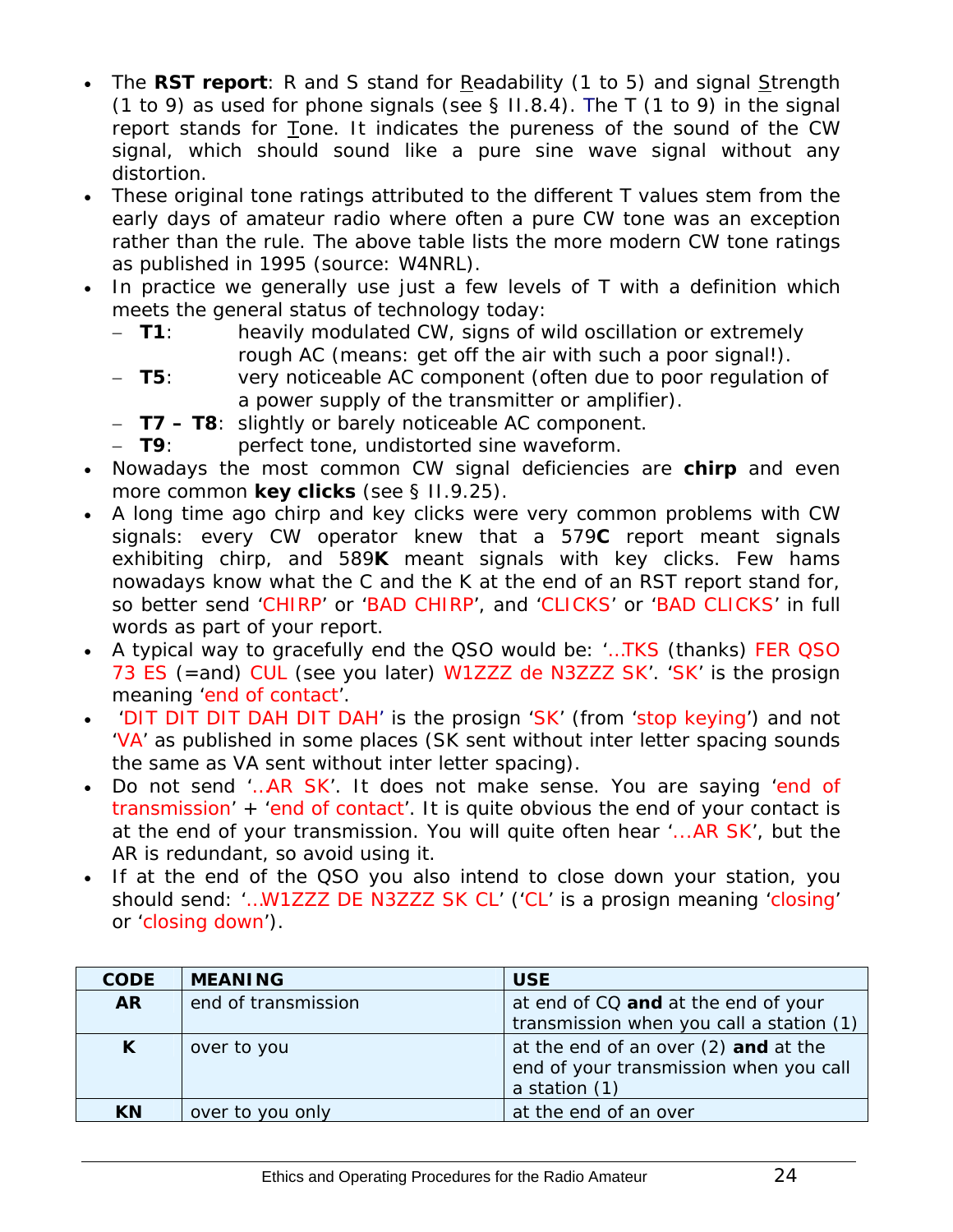<span id="page-24-0"></span>

| <b>ARK</b>   | end of transmission $+$ over to you                         | do NOT use        |
|--------------|-------------------------------------------------------------|-------------------|
| <b>AR KN</b> | end of transmission $+$ over to you<br>only                 | do NOT use        |
| <b>SK</b>    | end of contact (end of QSO)                                 | at end of QSO     |
| <b>ARSK</b>  | end of transmission + end of $\text{do NOT use}$<br>contact |                   |
| <b>SK CL</b> | end of $QSO +$ closing down station                         | when closing down |

An overview of the *closing codes*:

(1) when you reply to a station calling CQ or QRZ

*(2)* a *transmission* or an *over* is NOT the same as a QSO (contact). A QSO usually consists of a series of *overs* 

Typical CW QSO for the beginner:

QRL?

QRL?

CQ CQ N4ZZZ N4ZZZ CQ CQ N4ZZZ G4ZZZ AR

N4ZZZ DE ON6YYY ON6YYY AR

ON6YYY DE G4ZZZ GE TKS FER CALL UR RST 579 579 MY NAME BOB BOB QTH MIAMI FL MIAMI FL HW CPY? ON6YYY DE N4ZZZ K

N4ZZZ DE ON6YYY FB BOB TKS FER RPRT UR RST 599 599 NAME JOHN JOHN QTH NR GENT GENT N4ZZZ DE ON6YYY K

ON6YYY DE N4ZZZ MNI TKS FER RPRT TX 100 W ANT DIPOLE AT 12M WILL QSL VIA BURO PSE UR QSL TKS QSO 73 ES GE JOHN ON6YYY DE N4ZZZ K

N4ZZZ DE ON6YYY ALL OK BOB, HERE TX 10 W ANT INV V AT 8M MY QSL OK VIA BURO 73 ES TKS QSO CUL BOB N4ZZZ DE ON6YYY SK

73 JOHN CUL DE G4ZZZ SK

#### <span id="page-24-1"></span>**II.9.7. Using 'BK'**

- 'BK' (*break*) is used for switching quickly back and forth between stations without exchanging callsigns at the end of the transmission. In a way it is the CW equivalent of 'over' in phone.
- Example: K6YYY wants to know the name of N4ZZZ he's in contact with and sends: '…UR NAME PSE BK'. N4ZZZ answers immediately: 'BK NAME BOB BOB BK'.
- The break is announced with  $BK'$ , and the transmission by the correspondent starts with 'BK'. The latter *BK* however is not always sent.

#### <span id="page-24-2"></span>**II.9.8. Still faster**

• Often even the 'BK' code is not used. One just stops sending (in *break in* mode, which means that you can listen between words or characters) giving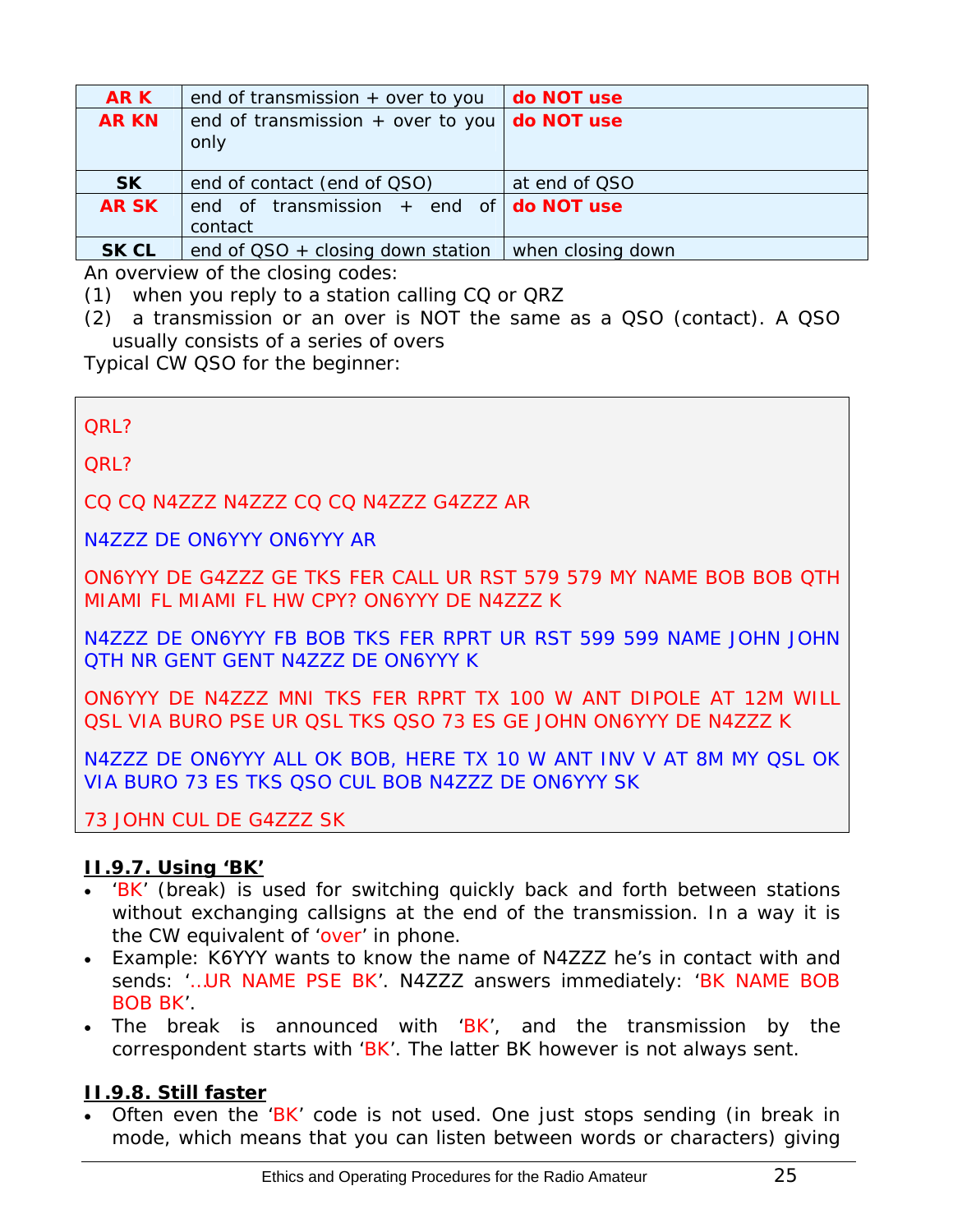<span id="page-25-0"></span>an opportunity to the other station to start sending, just as in a normal face to face conversation, where the word is also passed back and forth without any formality.

# <span id="page-25-1"></span>**II.9.9. Using the prosign 'AS' (DIT DAH DIT DIT DIT)**

• If, during a QSO, someone *breaks in* (transmits his call on top of the station you are working, or gives his call when you switch over), and you want to let him know that you first want to finish the QSO, just send 'AS', which means 'hold on', 'wait' or 'stand by'.

#### <span id="page-25-2"></span>**II.9.10. Using 'KN'**

- $K' = 'over'$ . Sending just 'K' at the end of your over leaves the door open for other stations to break in. If you don't want to be interrupted, send 'KN'.
- 'KN' means that you want to hear ONLY the station whose callsign you just sent (= 'go ahead, others keep out' or 'over to you only'), in other words: no breakers at this time please.
- 'KN' is mainly used when chaos is around the corner. A possible scenario: different stations are coming back to your CQ. You are decoding one partial call and you send: 'N4AB? DE N3ZZZ PSE UR CALL AGN (again) K'. The station *N4AB?* answers you, but in addition several other stations call simultaneously, making it impossible to copy his call. The procedure is to call *N4AB?* again and end your call with 'KN' instead of 'K', this to emphasize you only want to hear *N4AB?* come back to you. Example: 'N4AB? DE N3ZZZ KN' or even 'ONLY N4AB? DE N3ZZZ KN'. If you are still short of authority on the frequency you may try 'N4AB? DE N3ZZZ KN N N N' (keep some extra space between the letters N). Now you are really getting nervous...

# <span id="page-25-3"></span>**II.9.11. How to answer a CQ**

Assume W1ZZZ has called CQ and you want to make a QSO with him. How do you go about it?

- Do not send at a higher speed than the station you're calling.
- Do not send the call of the station you are calling more than once; most of the time the call is not sent, it is obvious who you are calling.
- You can use either 'K' or 'AR' to end your call (see § II.9.6): 'W1ZZZ DE N3ZZZ N3ZZZ K', 'N3ZZZ N3ZZZ K', 'W1ZZZ DE N3ZZZ N3ZZZ AR' or 'N3ZZZ N3ZZZ AR'.
- In many cases one sends only the callsign without any *closing code* (AR or K) at all. This is also common practice in contests.
- Do not end your call with either '...**PSE** AR' or '...**PSE** K' (see § II.9.6).

#### <span id="page-25-4"></span>**II.9.12. Someone sends an error in your call**

- Assume W1ZZZ has not copied all the letters of your call correctly. His answer is something like: 'N3ZZ**Y** DE W1ZZZ TKS FOR CALL UR RST 479 479 NAME JACK JACK QTH NR BOSTON BOSTON N3ZZ**Y** DE W1ZZZ K'.
- Now you go back to him as follows: 'W1ZZZ de N3ZZZ ZZZ N3ZZZ TKS FER RPRT…'. By repeating part of your call a few times, you emphasize this part of the call to get your correspondent's attention so he can correct the error.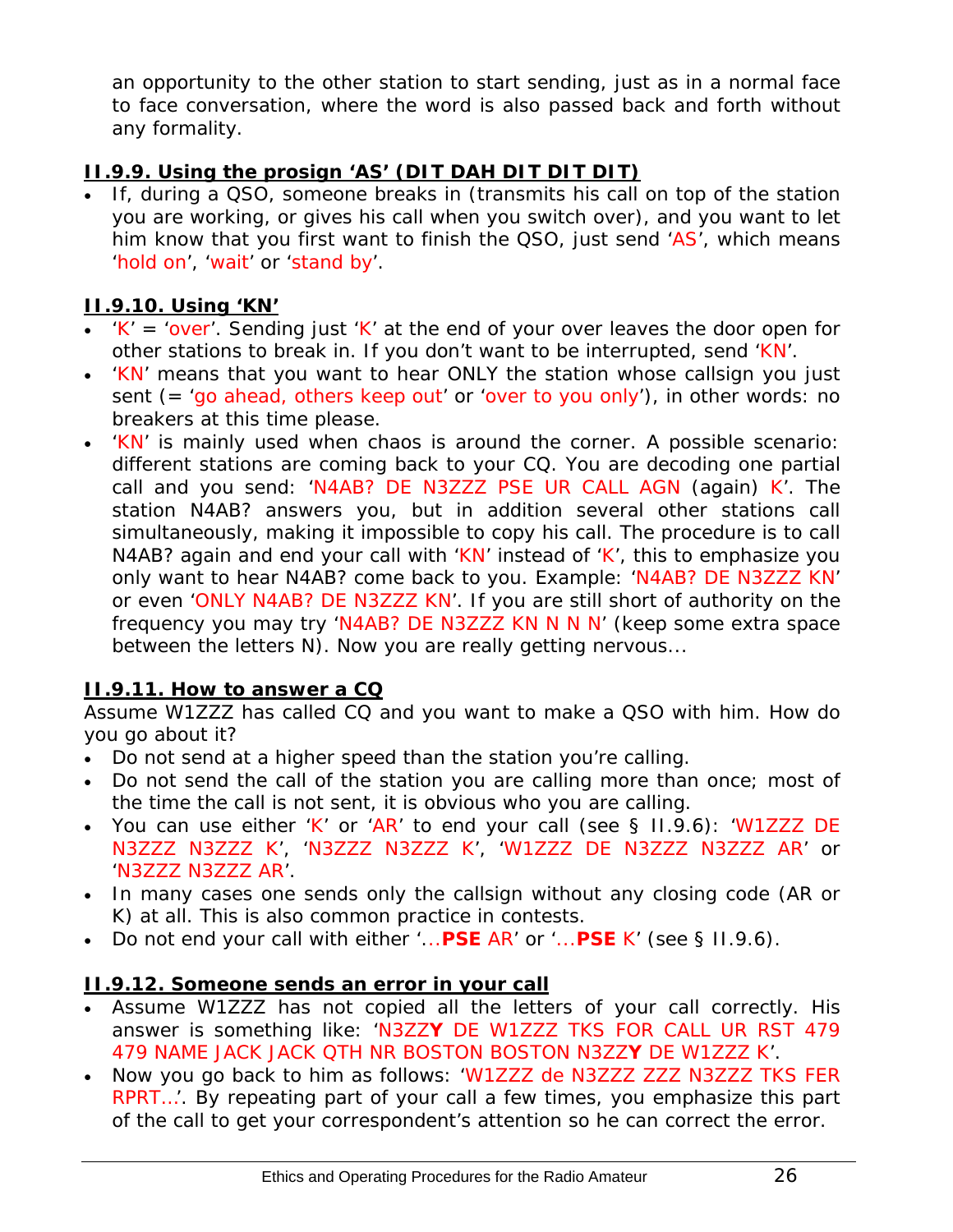# <span id="page-26-1"></span><span id="page-26-0"></span>**II.9.13. Call a station that's finishing a QSO**

- Two stations are in QSO, the QSO comes to an end. If they both sign with 'CL' ('closing down') it means the frequency is now clear as they both closed down. If one or both ended with 'SK' (end of transmission), it may well be so that one or the other will remain on frequency for more QSOs (in principle the station that initially called CQ on that frequency).
- In this case, it is best to wait a while and see if either one calls CQ again.
- Example: W1ZZZ finished a QSO with K1AAA: '…73 CUL (see you later) K1AAA de W1ZZZ SK'.
- As neither one calls CQ after the QSO, you can call either one.
- Assume you (N3ZZZ) want to call K1AAA. How do you go about it? Simply send 'K1AAA de N3ZZZ N3ZZZ AR'.
- In this case calling without mentioning the callsign of the station you want to contact would be inappropriate. Send the call of the station you want to work once, followed by your call once or twice.

# <span id="page-26-2"></span>**II.9.14. Using the '=' sign or 'DAH DIT DIT DIT DAH'**

- Some call it 'BT', because it is like a letter B and T sent without space (like 'AR' is sent without space), but simply is the equality sign  $(=)$  in CW.
- DAH DIT DIT DIT DAH is used as a *filler* to pause for a second while you think of what you are going to send next. It is also used as a *separator* between chunks of text.
- As *filler* it is used to prevent your correspondent from starting to transmit, because you haven't finished your sentence yet, or you have not finished sending what you want to send. It is clearly the equivalent of *euh* or *eh*.
- Some CW operators seem to use 'DAH DIT DIT DIT DAH' spread all over their QSOs as a *text separator*, to make the text more readable. Example: 'W1ZZZ DE K4YYY **=** GM **=** TU FER CL **=** Name Chris QTH MIAMI FLA**=** RST 599 **=** HW CPI? W1ZZZ DE K4YYY KN'. The use of this separation mark seems less common nowadays, and is considered by many as a waste of time. 'W1ZZZ DE K4YYY GM TU FER CL NAME CHRIS QTH MIAMI FLA RST 599 HW CPI? W1ZZZ DE K4YYY KN' is as readable as the version of the text with the separators.

#### <span id="page-26-3"></span>**II.9.15. Send good sounding code**

- Listening to your CW should be like listening to good music, where one never feels like *working* at deciphering an unknown code or assembling a puzzle.
- Make sure you *space* letters and words appropriately. Fast sending with a little extra spacing usually makes overall copy easier.
- Experienced CW operators don't listen for letters but for words. This can of course only be done successfully if the right spacing exists between words. Once you start hearing words instead of a stream of letters, you are getting there! In normal face to face conversation we also listen for words, not for letters, don't we?
- On an automatic keyer, adjust the DIT/space ratio (weight) correctly. It will sound nicest (most pleasing) if the ratio is a little bit on the high side (DIT a little longer than a space), compared to the standard 1/1 ratio.
- Remark: weight is not the same as DIT/DAH ratio! The DIT/DAH ratio is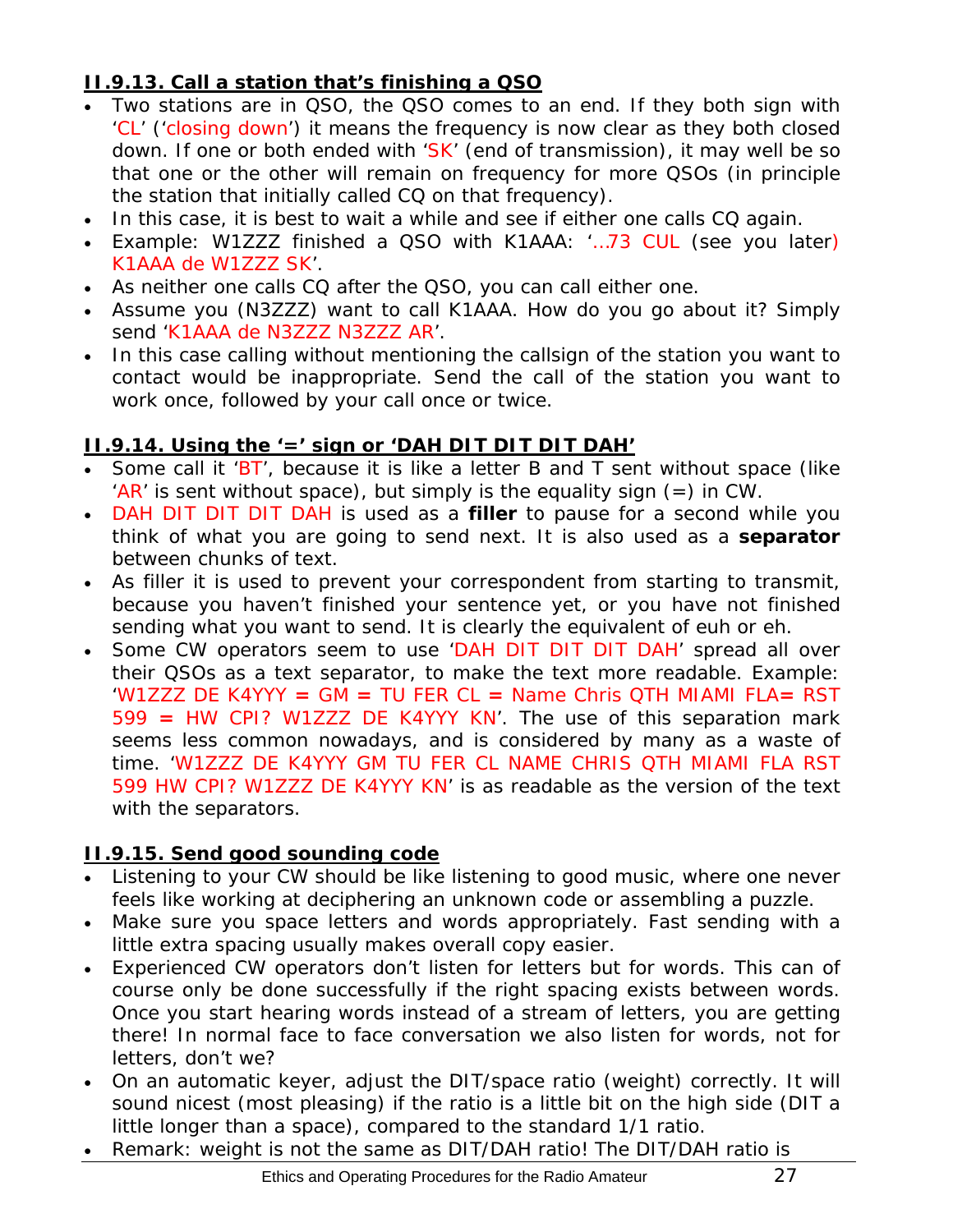usually fixed at a 1/3 ratio on most keyers (not adjustable).

<span id="page-27-0"></span>

#### <span id="page-27-1"></span>**II.9.16. I am a QRP station (= low power station)**

- A **QRP** station is a station transmitting with a power of maximum 5 W (CW) or 10 W (SSB).
- Never send your call as 'N3ZZZ/QRP', this is **illegal** in many countries (e.g. Belgium). The QRP information is **not** part of your callsign, so it cannot be sent as a part of it. In many countries the only permitted call suffixes are /P, /A, /M and /MM.
- If you are really a QRP station, chances are that you will be *relatively weak* with the station you are calling. Adding unnecessary ballast (the slash and the letters QRP) to your callsign will make it even more difficult to decipher your callsign!
- You can of course always mention during the QSO you are a QRP station, e.g.: '…PWR 5W 5W ONLY…'.
- If you call CQ as a QRP station and you want to announce that during your CQ, you can do it as follows: 'CQ CQ N3ZZZ N3ZZZ QRP AR'. Insert a little extra space between the call and 'QRP' and do not send a slash (DAH DIT DIT DAH DIT) between your call and 'QRP'.
- If you're looking for QRP stations specifically, call CQ as follows: 'CQ QRP CQ QRP N3ZZZ N3ZZZ QRP STNS (stations) ONLY AR'.

#### <span id="page-27-2"></span>**II.9.17. The correct use of 'QRZ?'**

- 'QRZ?' means 'who called me?', and nothing else. Use it when you could not quite copy the station (or stations) that called you.
- In CW always send QRZ followed by a **question mark** ('QRZ?'), as is done with all Q codes when used as a question.
- Typical use: after a CQ N9ZZZ was unable to decipher any of the callers. Then he sends: 'QRZ? N9ZZZ'.
- If you have been able to copy part of a call (N4...), and if more stations were calling you, do not send 'QRZ' but rather 'N4 AGN (again) K' or 'N4 AGN KN' ('KN' indicates clearly you only want to hear the N4 station come back to you). Note that in this case you use 'K' or 'KN' and **not** 'AR' because you turn it back to one station in particular, the N4 station whose suffix you missed. Don't send 'QRZ' in this case or all the stations will start calling you again.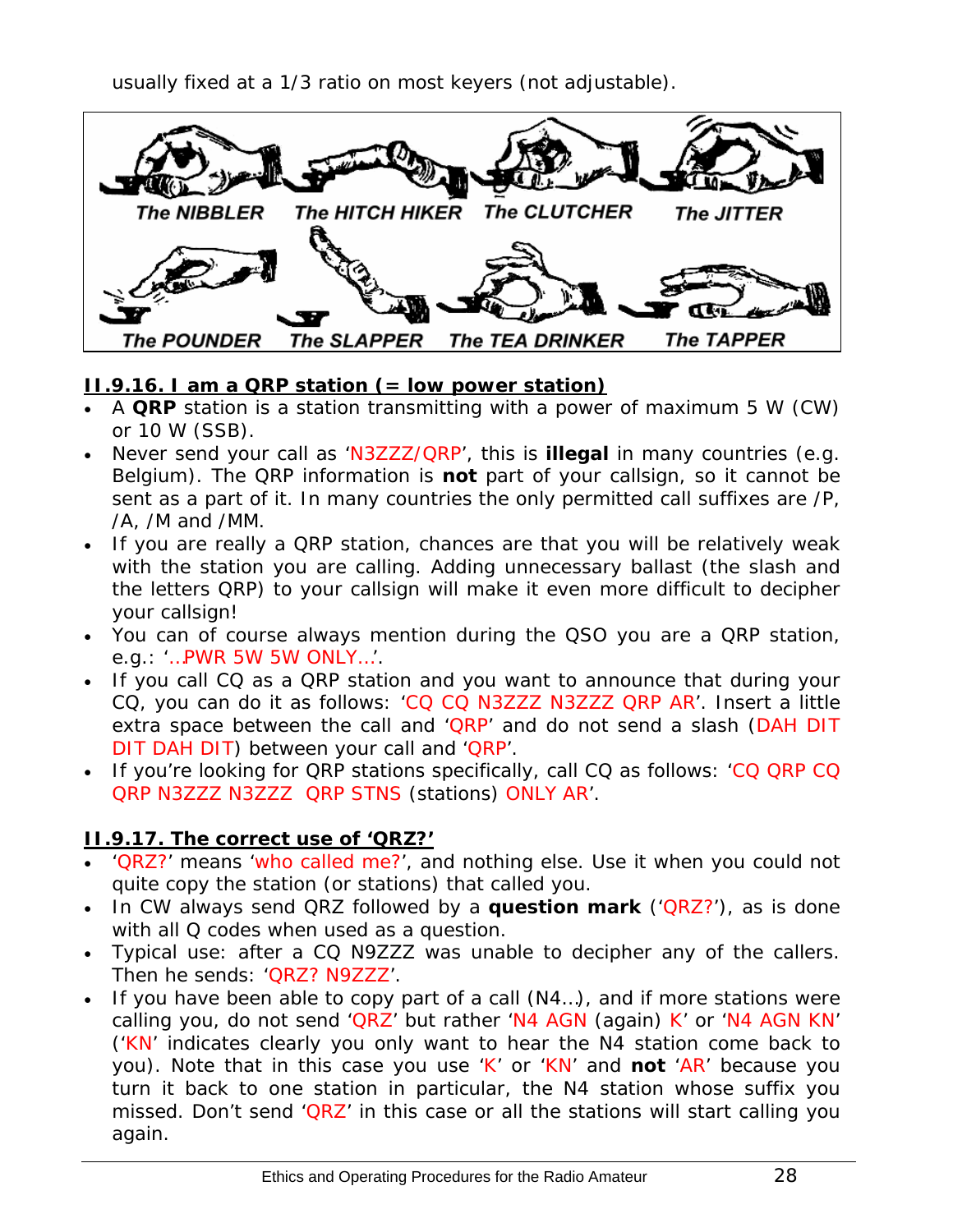<span id="page-28-0"></span>• 'QRZ' does **not** mean 'who is there?' or 'who is on the frequency?'. Assume someone passes by a busy frequency and listens in. After quite a while nobody having identified, he wants to find out the calls. The proper way to do so is to send 'CALL?' or 'UR CALL?' (or 'CL?', 'UR CL?'). Using 'QRZ' is inappropriate here. By the way, when you send 'CALL?', you should in principle add your call, otherwise you make an unidentified transmission, which is illegal.

# <span id="page-28-1"></span>**II.9.18. The use of '?' instead of 'QRL?'**

- Before using an apparently clear frequency, you need to actively check if no one is there already (maybe you are not hearing one end of a QSO because of propagation).
- The normal procedure is: send 'QRL?' (on CW) or ask 'is this frequency in use?' on phone.
- On CW, some simply send '?', because it is faster and thus potentially creates less QRM if someone else is using that frequency.
- But '?' can be interpreted in many ways (it says: *I am asking a question, but I did not say which one…*). Therefore always use 'QRL?'. Merely transmitting a question mark can create a lot of confusion.

#### <span id="page-28-2"></span>**II.9.19. Sending 'DIT DIT' at the end of a QSO**

• At the end of a QSO both QSO partners often send as very last code two DITs with some extra spacing between them (like e e). It means and sounds like 'bye bye'.

#### <span id="page-28-3"></span>**II.9.20. Correcting a sending error**

- Assume you make a sending error. Immediately stop sending, wait a fraction of a second and send the prosign ' $HH'$  (= 8 DITs). Not always easy to send exactly 8 DITs, you're already nervous because you made an error, and now they want you to send exactly 8 DITs: DIT DIT DIT DIT DIT DIT DIT DIT, not 7 nor 9!
- In actual practice, many hams send just a few (e.g. 3) DITs, with extra space in between the DITs: 'DIT \_ DIT \_ DIT'. These extra spaced DITs indicate that the sender is not sending the code for a letter nor figure.
- Resend the word where you made an error and carry on.
- Often even these 3 DITs are left out altogether. When the sender realizes he's sending an error, he stops for about second and starts sending the same word again.

# <span id="page-28-4"></span>**II.9.21. CW contests**

- See § II.8.6 as well.
- Contest means speed, efficiency and accuracy. Hence, send only what's strictly necessary.
- The most efficient contest CQ is as follows: 'K3ZZZ K3ZZZ TEST'. The word *TEST* should be placed at the end of the CQ call.
	- Why? Because anyone tuning across the frequency at the end of your CQ then knows that you call CQ.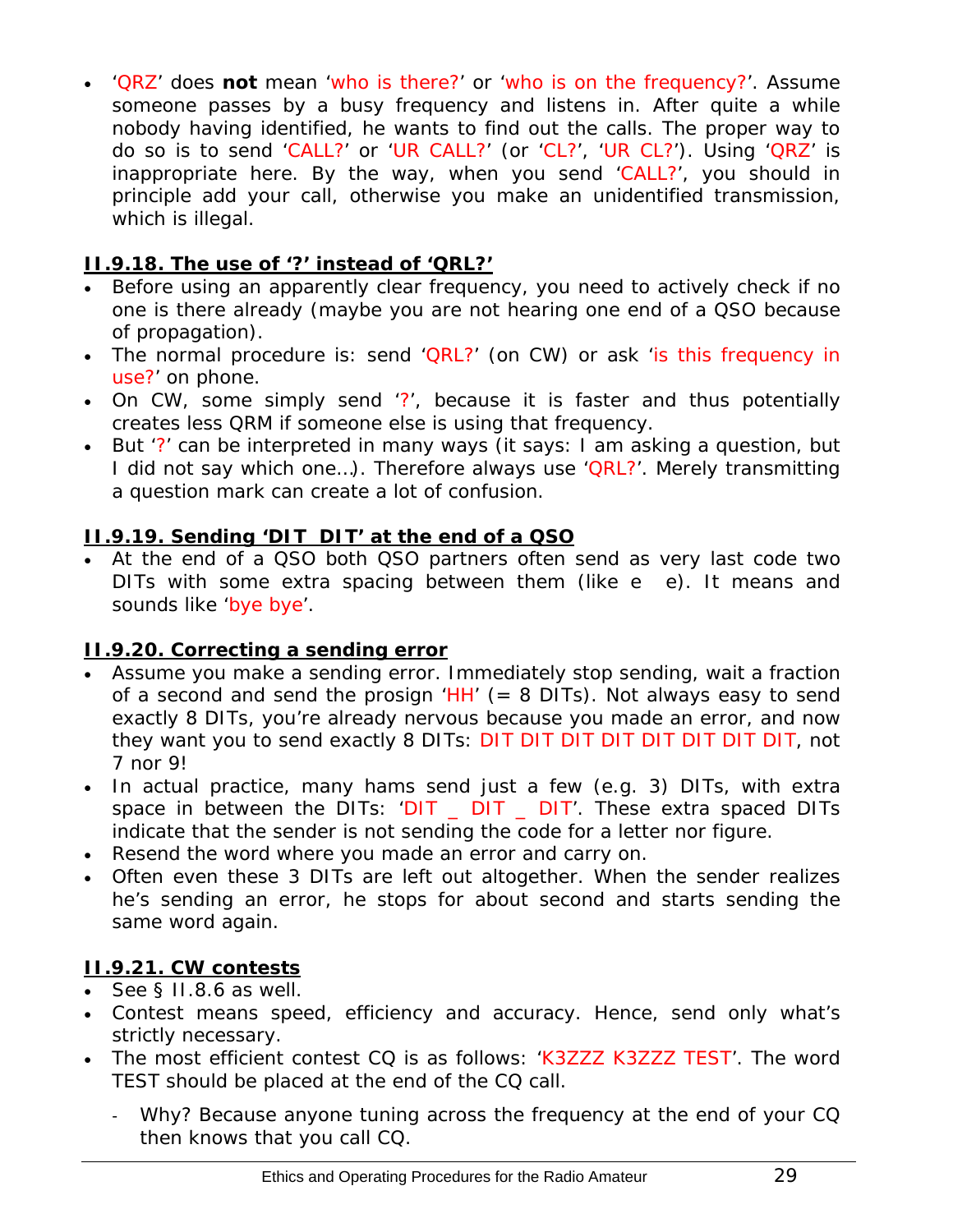- Assume you end your CQ contest call with your callsign: a passer-by noticed he needs that call, but does not know whether you called someone else or called CQ. So he has to wait one more round to find out: a waste of time.
- Therefore, always end your contest CQ with word *TEST*. Note that even the word *CQ* is left out from a contest CQ as it contains no additional information.
- An experienced contester will come back to your CQ contest call by just giving his call once. Nothing more. Example: 'W1ZZZ'. If you don't get back to him within 1 second, he will likely send his call again unless you returned to someone else.
- You copied his call and reply to him as follows: 'W1ZZZ 599001' or 'W1ZZZ 5991' provided the contest rules admit you to drop the leading zeros. Still faster would be to use *cut numbers* (abbreviated numbers): 'W1ZZZ 5NNTT1' or 'W1ZZZ 5NN1' (see § II.9.22)
- In most contests the exchange consists of a RST report followed by e.g. a serial number. Do not send anything else. No 'K' at the end, no '73', no 'CUL' (see you later), no 'GL' (good luck); there is no room for all of this in a contest where *speed* is the name of the game.
- Ideally W1ZZZ will answer e.g. as follows: '599012' or '5NNT12'.
- If he did not copy your report he would have sent: 'AGN?'. As he did not do that, it means that your report was received OK. No need to send 'TU', 'QSL', 'R' or whatever else to confirm reception of the report. It is a waste of time.
- All that's left to be done is to end the contact. A polite way of doing this: 'TU K3ZZZ TEST'. *TU* says the QSO is over (thank you), *K3ZZZ* identifies you for stations wanting to call you and *TEST* is a new CQ contest. If the QSO rate is very high, you can leave out the *TU*.
- There are of course slight variations possible, but the key words are speed, efficiency and accuracy.
- Most contesters use a computer contest program, which in addition to logging also allows them to send CW via pre-programmed short messages (CQ, reports etc.). A separate CW paddle and keyer allows for the operator to manually intervene if necessary. Such a setup makes long contests less tiring and will increase accuracy. Contest logging with pen and paper is almost history.
- If you want to look for *multipliers* or stations you have not yet worked, you will need to scan the band looking for such stations. When you find one, call as follows: 'K3ZZZ'. Do not send his callsign, it's a waste of time. You can be sure the operator knows his own call. And he also knows you are calling him, because of the timing and of the fact that you give your call on the frequency where he is operating! Also, do not send 'DE K3ZZZ', the word *DE* contains no additional information.
- If he does not come back within a second, give your call again, etc.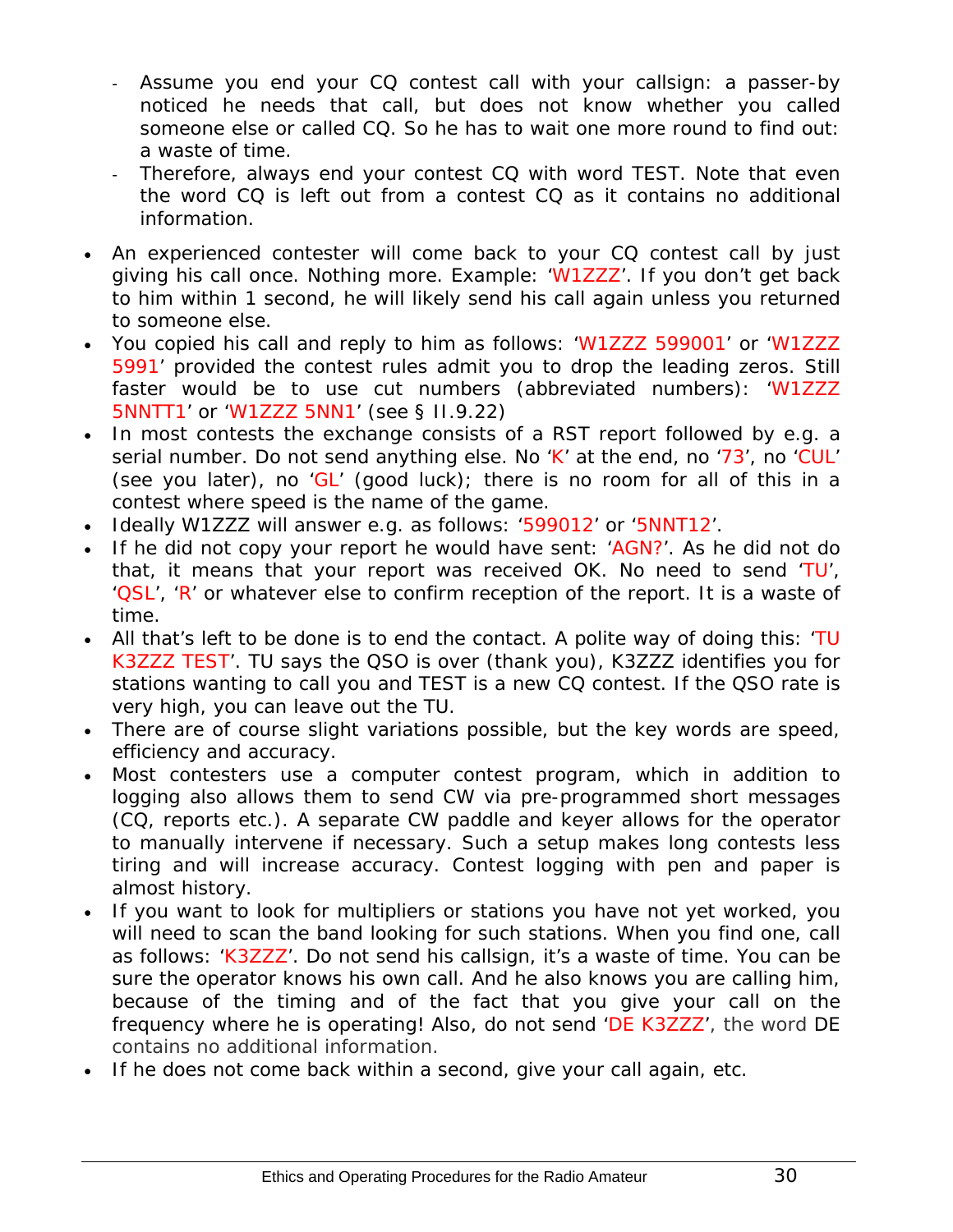# <span id="page-30-0"></span>**Example of a CW contest QSO:**

W0ZZZ TEST (CQ call from W0ZZZ)

K6XXX (K6XXX calls W0ZZZ)

K6XXX 599013 (W0ZZZ gives K6XXX a report)

599010 (K6ZZZ gives W0ZZZ his report)

TU W0ZZZ TEST (WOZZZ confirms reception and calls CQ Contest)

# <span id="page-30-1"></span>**II.9.22. Abbreviated numbers (cut numbers) used in contests**

- The code to be exchanged in most contests consists of a series of numbers, e.g. RST, followed by a 3-digit serial number.
- To save time, the CW code for some numbers (digits) is often shortened (cut):
	- **1 = A** (DIT DAH, instead of DIT DAH DAH DAH DAH)
	- 2, 3 and 4 are usually **not** abbreviated
	- **5 = E** (DIT instead of DIT DIT DIT DIT DIT)
	- 6, 7 and 8 are usually **not** abbreviated
	- **9 = N** (DAH DIT instead of DAH DAH DAH DAH DIT)
	- **0 = T** (DAH instead of DAH DAH DAH DAH DAH)
- Example: instead of sending '599009' one could send 'ENNTTN'. Most frequently you will hear '5NNTTN'. As we expect numbers, and although letters are received, we write down numbers. The better computer contest programs allow you to type in letters (in the exchange field); the program will automatically convert these letters to numbers.
- A4 instead of 14 (or a5 instead of 15): In some contests (e.g. CQ WW) you need to send your CQ zone number as part of the contest exchange. European countries are in zone 14 and 15. Instead of sending '59914' we often send '5NNA4' or even 'ENNA4'.

# <span id="page-30-2"></span>**II.9.23. Zero beat**

- A major advantage of a CW QSO is the narrow bandwidth such a QSO uses (a few hundred Hz), provided both stations in a QSO transmit on the exact same frequency.
- For most standard contacts, both stations will transmit on one and the same frequency (**simplex** operation). They are said to be *zero beat* with one another.
- The term *zero beat* comes from the fact that if two stations transmit on exactly the same frequency, the resulting beat from mixing the two signals would have a frequency of zero Hz: these signals are said to be *zero beat*.
- Often however, they do not transmit on exactly the same frequency. For this there are two major reasons (often a combination of both):
	- One of them is the incorrect use of the RIT (Receiver Incremental Tuning)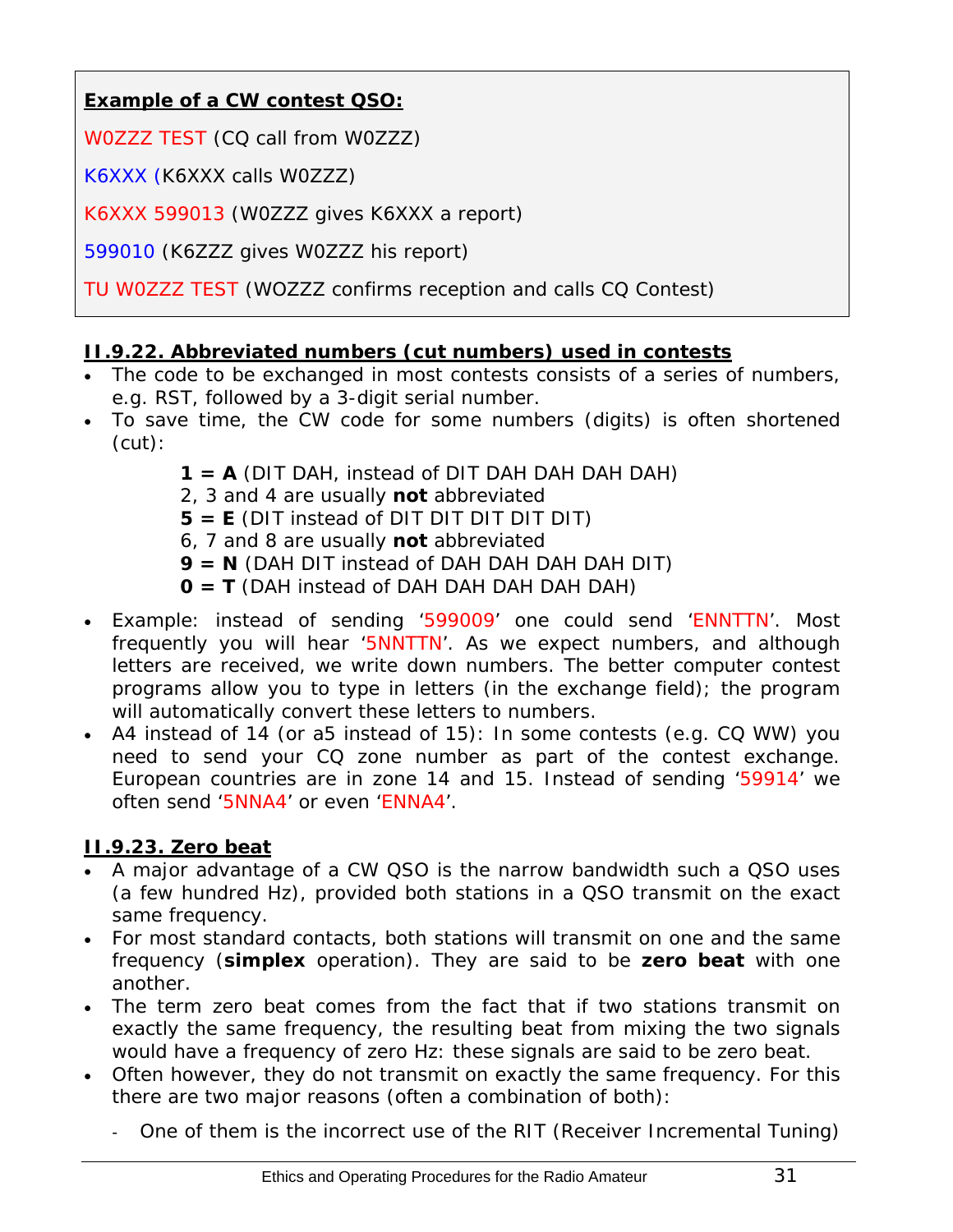<span id="page-31-0"></span>on the transceiver. Most modern transceivers have an RIT function which makes it possible to listen on a frequency which is (slightly) different from the transmit frequency.

- A second reason is that the operator does not apply the correct zero beat procedure. With most modern transceivers the zero beat procedure consists of making sure that the pitch of the side tone (CW monitor signal) of the transmitter is at exactly the same frequency as the tone (pitch) of the station you listen to. If you listen at 600 Hz and the side tone pitch is set at 1.000 Hz, you will transmit 400 Hz away from the station you are calling.
- On modern transceivers the frequency of the CW side tone monitor (pitch) is adjustable, and tracks the BFO frequency offset.
- Many experienced CW operators listen at a fairly low beat tone (400 500Hz, sometimes even as low as 300 Hz) instead of the more usual 600 – 1.000 Hz. For most people a lower pitch frequency is less tiring during long period of listening and in addition it allows for better discrimination between close spaced signals.

#### <span id="page-31-1"></span>**II.9.24. Where can one find slow speed CW stations (QRS)?**

- 80 m: 3.550 3.570 kHz
- 20 m: 14.055 14.060 kHz
- 15 m: 21.055 21.060 kHz
- 10 m: 28.055 28.060 kHz
- • *QRS* means : send more slowly
- *QRQ* means : send faster

# <span id="page-31-2"></span>**II.9.25. Do I have key clicks?**

- Not only the content and the format of what you send needs to be OK ...
- ... but also the quality of the CW signals you transmit must be good.
- Quality problem # 1 is **key clicks**.
- Key clicks are caused by the envelope waveform of the transmitted signal looking like a (nearly) perfectly square wave, with no rounded off edges, often including overshoot leading end spikes. All of this results in wide sidebands, which are witnessed as *clicks* left and right of the CW signal. There are three main causes for this problem"
	- One is an improperly shaped keying waveform containing a lot of harmonics (square edges). The cause of this is most often a poor circuit design by the manufacturer. Fortunately a number of circuit changes have been published on internet to solve these problems.
	- The second one is having too much driving power to the amplifier combined with improper ALC (*automatic level control*) action (too slow attack time), resulting in leading edge spikes. It is always recommended to manually adjust the required drive power and not to rely on action of an ALC circuit.
	- A third one is improper open/closure sequence timing of RF relays in full break in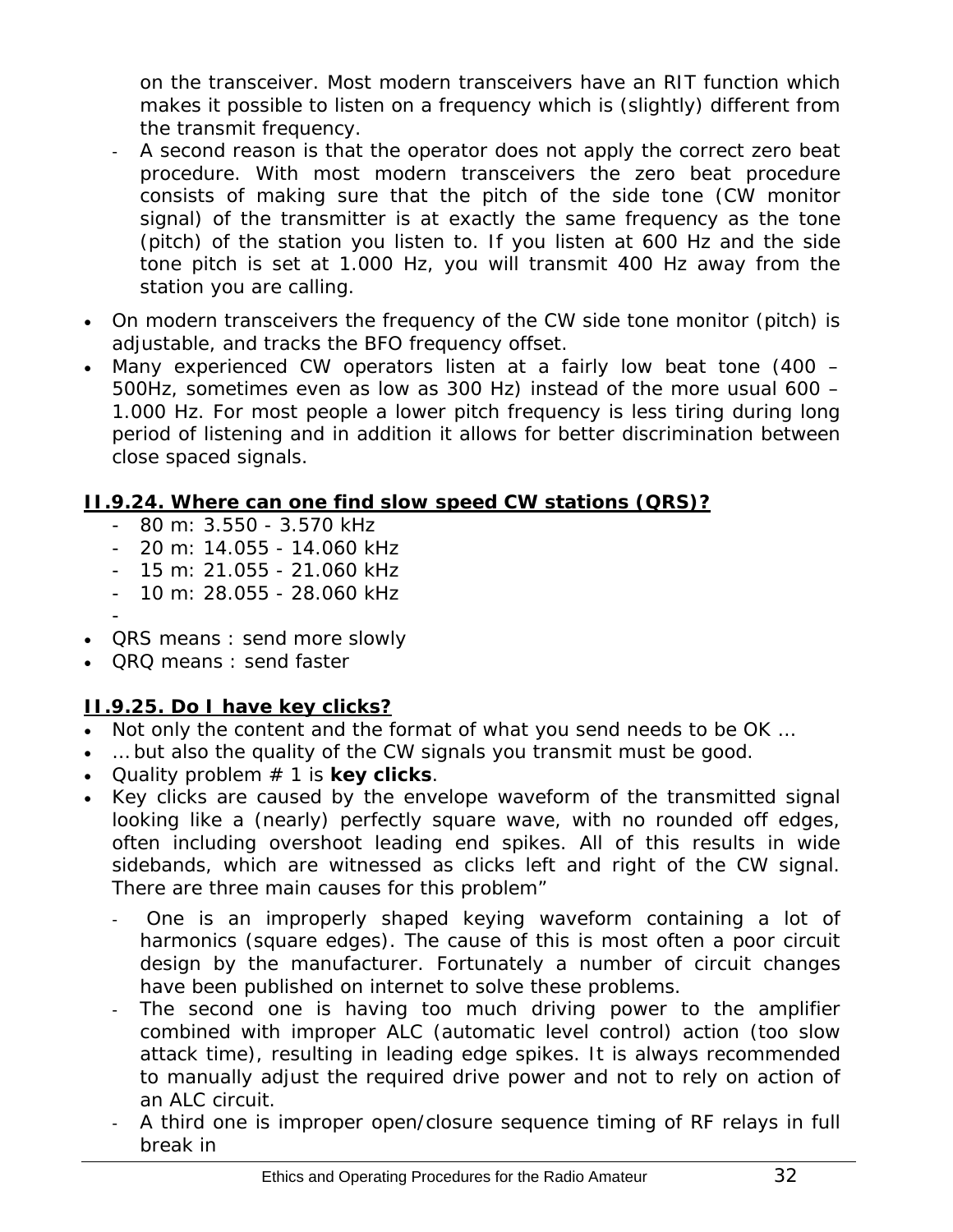- <span id="page-32-0"></span>• How to detect key clicks? A well experienced ham in your close neighbourhood can listen carefully for clicks.
- Much better is to continuously monitor all transmissions using an oscilloscope displaying the waveform of your transmitted signal.
- Note that even some of the popular fairly recent commercial transmitters have outspoken key clicks.
- If you notice key clicks on your transmission or if you get reports on excessive key clicks, correct the problem or find help to do so. Your key clicks are causing problems with your other hams. Hence getting rid of your key clicks is a question of *ethics*!

# <span id="page-32-1"></span>**II.9.26. Too fast?**

- Is the CW speed you master not high enough to be able to make many QSOs?
- To increase your receiving speed, you need to exercise at a speed which is at the limit of your capabilities, where you gradually and constantly increase the speed (à la RUFZ, see § II.8.27).
- Up to approx. 15 WPM you can write down a text sent in CW letter by letter.
- At over 15 or 20 WPM you should recognize words, and write down only what's essential (name, QTH, WX, power, antenna etc.).

# <span id="page-32-2"></span>**II.9.27. CW training software**

- UBA CW course on the UBA-website ([www.uba.be\)](http://www.uba.be/)
- G4FON Koch method trainer [\(www.g4fon.net\)](http://www.g4fon.net/)
- Just learn Morse code ([www.justlearnmorsecode.com](http://www.justlearnmorsecode.com/) )
- Contest simulation [\(www.dxatlas.com/MorseRunner](http://www.dxatlas.com/MorseRunner) )
- Increase your speed using RUFZ (www.rufzxp.net)
- etc.

A few important hints:

- Never learn CW by counting *DITs* and *DAHs*...
- Never learn CW by grouping together similar characters (e.g. e, i, s, h, 5): this will make you count *DITs* and *DAHs* forever!
- Never describe the CW code for a character using the words *dot* and *dash* but rather using the words *DIT* and *DAH*. *Dots* and *dashes* make us think of something visual, *DITs* and *DAHs* make us rather think of sounds.

#### <span id="page-32-3"></span>**II.9.28. Most used CW abbreviations**

- AGN: again
- ANT: antenna
- AR: end of message (prosign)
- AS: wait a second, hold on (prosign)
- B4: before
- BK: break
- BTW: by the way
- CFM: (I) confirm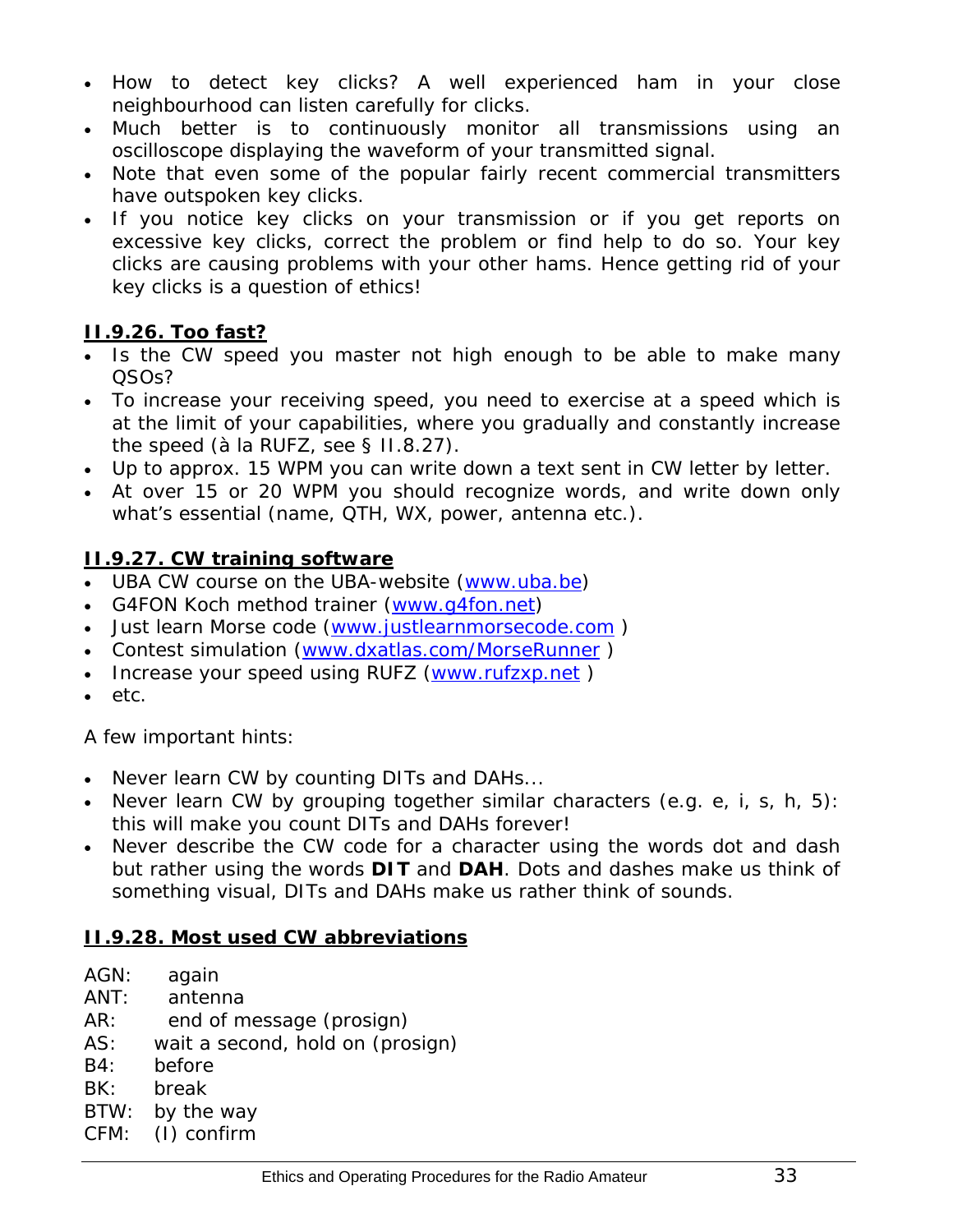| CL:   | call                                                  |
|-------|-------------------------------------------------------|
| CL:   | closing (down) (prosign)                              |
| CO:   | general call to any other station                     |
| CU:   | see you                                               |
| CUL:  | see you later                                         |
| CPI:  |                                                       |
| CPY:  | copy                                                  |
|       | copy                                                  |
| DE:   | from (e.g. W1ZZZ de N3ZZZ)                            |
| DWN:  | down                                                  |
| ES:   | and                                                   |
| FB:   | fine business (good, excellent)                       |
| FER:  | for                                                   |
| GA:   | go ahead                                              |
| GA:   | good afternoon                                        |
| GD:   | good                                                  |
| GD:   | good day                                              |
| GE:   | good evening                                          |
| GL:   | good luck                                             |
| GM:   | good morning                                          |
| GN:   | good night                                            |
| GUD:  | good                                                  |
| HI:   | laughter in CW                                        |
| HNY:  | Happy New Year                                        |
| HR:   | here                                                  |
| HW:   | how (e.g. HW CPY)                                     |
| K:    | over to you                                           |
| KN:   | over to you only, go ahead please and others keep out |
| LP:   | long path (propagation)                               |
| LSN:  | listen                                                |
| MX:   |                                                       |
|       | Merry Christmas                                       |
| N:    | no (negation)                                         |
| NR:   | number                                                |
| NR:   | near                                                  |
| NW:   | now                                                   |
| OM:   | old man (male ham)                                    |
| OP:   | operator                                              |
| OPR:  | operator                                              |
| PSE:  | please                                                |
| PWR:  | power                                                 |
| R:    | roger, yes, I confirm, received                       |
| RCVR: | receiver                                              |
| RX:   | receiver                                              |
| RIG:  | equipment                                             |
| RPT:  | repeat                                                |
| RPRT: | report                                                |
| SK:   | end of contact (prosign)                              |
| SK:   | silent key, a deceased ham                            |
| SP:   | short path (propagation)                              |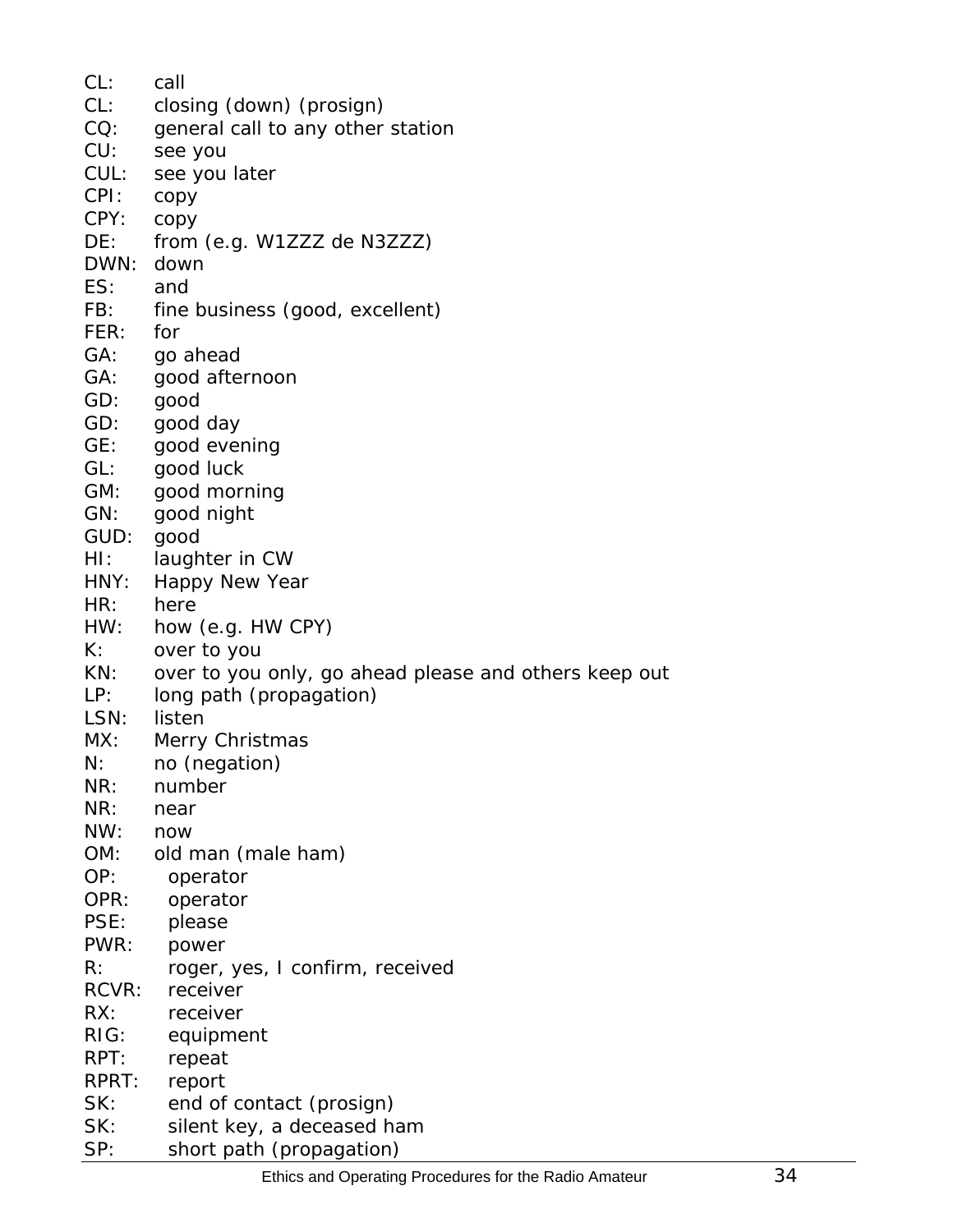<span id="page-34-0"></span>

| SRI:  | sorry, excuse me                                                                 |
|-------|----------------------------------------------------------------------------------|
| TMW:  | tomorrow                                                                         |
| TMRW: | tomorrow                                                                         |
| TKS:  | thanks                                                                           |
| TNX:  | thanks                                                                           |
| TRX:  | transceiver                                                                      |
| TU:   | thank you                                                                        |
| TX:   | transmitter                                                                      |
| UFB:  | ultra fine business                                                              |
| UR:   | your                                                                             |
| YY:   | very                                                                             |
| WX:   | weather                                                                          |
|       | XMAS: Christmas                                                                  |
| XYL:  | wife, spouse, ex-young lady                                                      |
| YL:   | young lady                                                                       |
| YR:   | year                                                                             |
|       | 51 and 55 is CB slang. Do not use it.                                            |
| 73:   | best regards                                                                     |
|       | 73 is also commonly used in phone: never say or write 73s, best 73 or            |
|       | <i>best 73s</i> ; all of these are corruptions. Say <i>seventy three</i> and NOT |
|       | seventy threes.                                                                  |
| QQ.   | love and kisses. Same remarks as for '73'                                        |

88: love and kisses. Same remarks

#### **SUMMARY (most important Q codes and prosigns)**

- **AR:** *end of transmission*: indicates the end of a transmission which is not addressed to anyone in particular (e.g. at the end of a CQ)
- **K:** *over to you*: ends a transmission of a conversation between 2 or more stations.
- **KN:** *over to you only*: similar to 'K' but you emphasize you do not want to hear any other callers or breakers.
- **SK:** *end of QSO*: is used to end a QSO (SK = Stop Keying).
- **CL:** *closing down station*: last code sent before closing down your station  $(CL = closing down)$
- **QRL?:** *is the frequency in use?*: you must always use it before calling CQ on a new frequency.
- **QRZ?:** *who called me?*: QRZ has **no** other meaning.
- **QRS:** *reduce your sending speed*
- **AS:** *just a moment, hold on…*
- **= :** *I am thinking, hold on, euh…* (also used as a separator between portions of text)

#### <span id="page-34-1"></span>**II.10. OTHER MODES**

So far we have discussed operational behavior for phone and CW operating in great detail, as these are by far the most frequently used modes in amateur radio.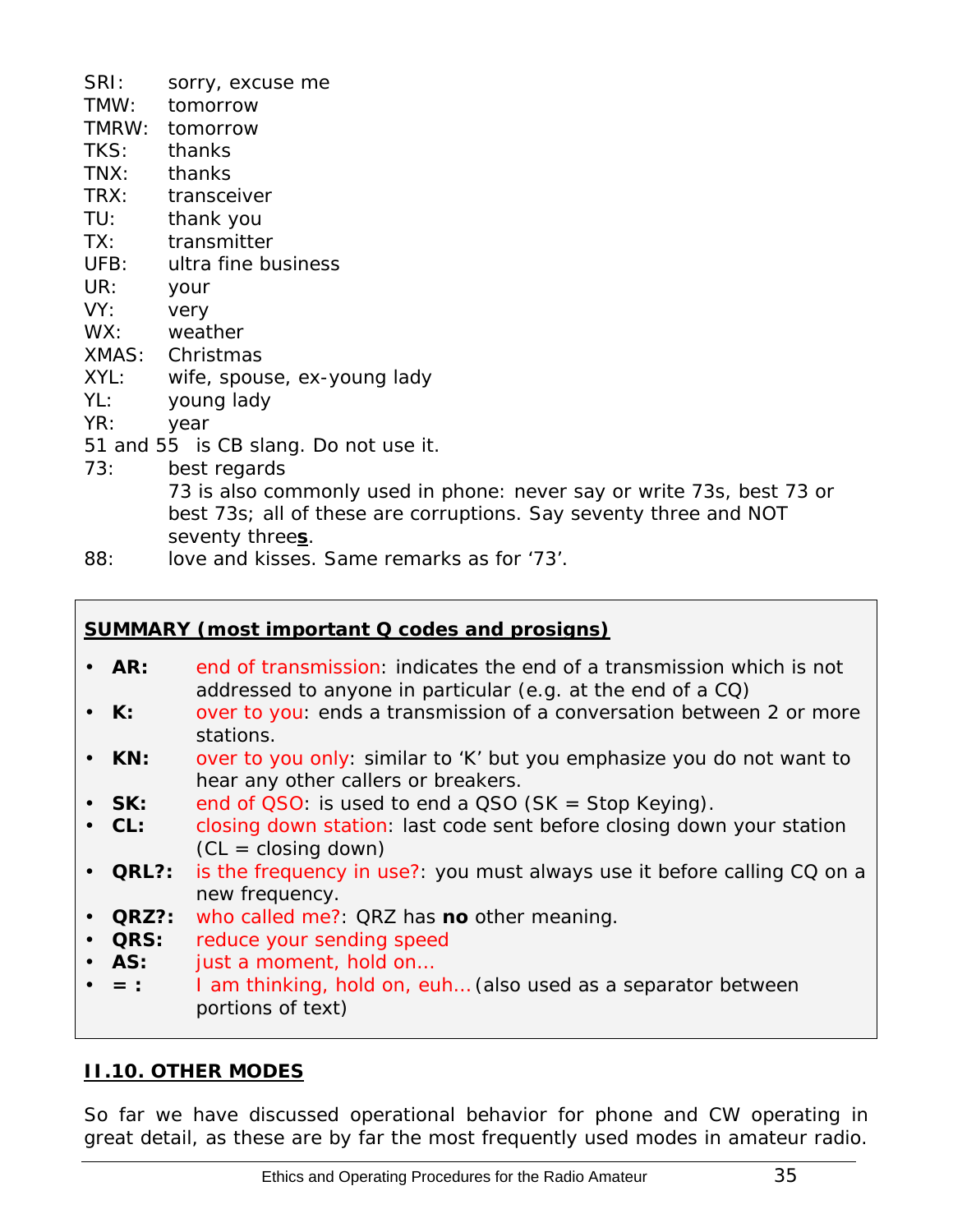<span id="page-35-0"></span>You will have noticed that general operational behavior is very similar in both modes, and differences are mainly due to the use of the Q code, prosigns and other specific terminologies.

The basic procedures as outlined for phone and CW apply to most of the other frequently used modes, such as RTTY, PSK(31), SSTV etc.

Radio amateurs also use highly specialized modes such as Fax, Hell (schreiber), contacts through satellites, EME (moonbounce, Earth Moon Earth), meteor scatter, Aurora, ATV (wideband amateur television), etc., which to a certain extent may call for specific operational procedures.

In the next few pages we will cover some of these *other* modes.

# <span id="page-35-1"></span>**II.10.1. RTTY (Radioteletype)**

#### **II.10.1.1. What is RTTY?**

RTTY is the oldest of the digital modes used by hams, if you exclude CW, which really is also a digital mode. RTTY is used to send and receive text. The code used in RTTY was developed to be generated and decoded by a machine. In the old days (the days of *Telex* machines), these were mechanical machines that generated and decoded the



*Baudot* code; the original teleprinting code invented in 1870! Each character typed on the machine keyboard is converted to a 5 bit code, preceded by a start bit and followed by a stop bit. With 5 bits one can however only obtain 32 possible combinations  $(2^5 = 2x2x2x2x2)$ . As we have 26 letters (in RTTY only uppercase letters are available) plus 10 figures and a number of signs, the Baudot code has given 2 different significations for each 5 bit code, which depend on the state the RTTY machine is in. These states are the so-called *LETTERS* and *FIGURES* states. If the machine is sending letters, and needs to send figures, it will first send a 5 bit code corresponding to *FIGURES*. This code will set the machine (or software) in the *FIGURES* state. If this code is not received, the following figures will be printed as (the equivalent code) letters. This is a frequently occurring error that all RTTY operators are well acquainted with, e.g. while receiving the RST report (*599* is received as *TOO*). Nowadays RTTY is almost exclusively generated using a PC with sound card, using dedicated software.

On the amateur bands the Baudot code is transmitted by FSK (Frequency Shift Keying). The transmitter carrier is shifted 170 Hz between on and off (called **mark** and **space** in RTTY). In the early days of RTTY the shift was 850 Hz. The Baudot code does not contain any error correcting mechanism. The standard speed used on the amateur bands is 45 Baud. Using a 170 Hz shift, the –6dB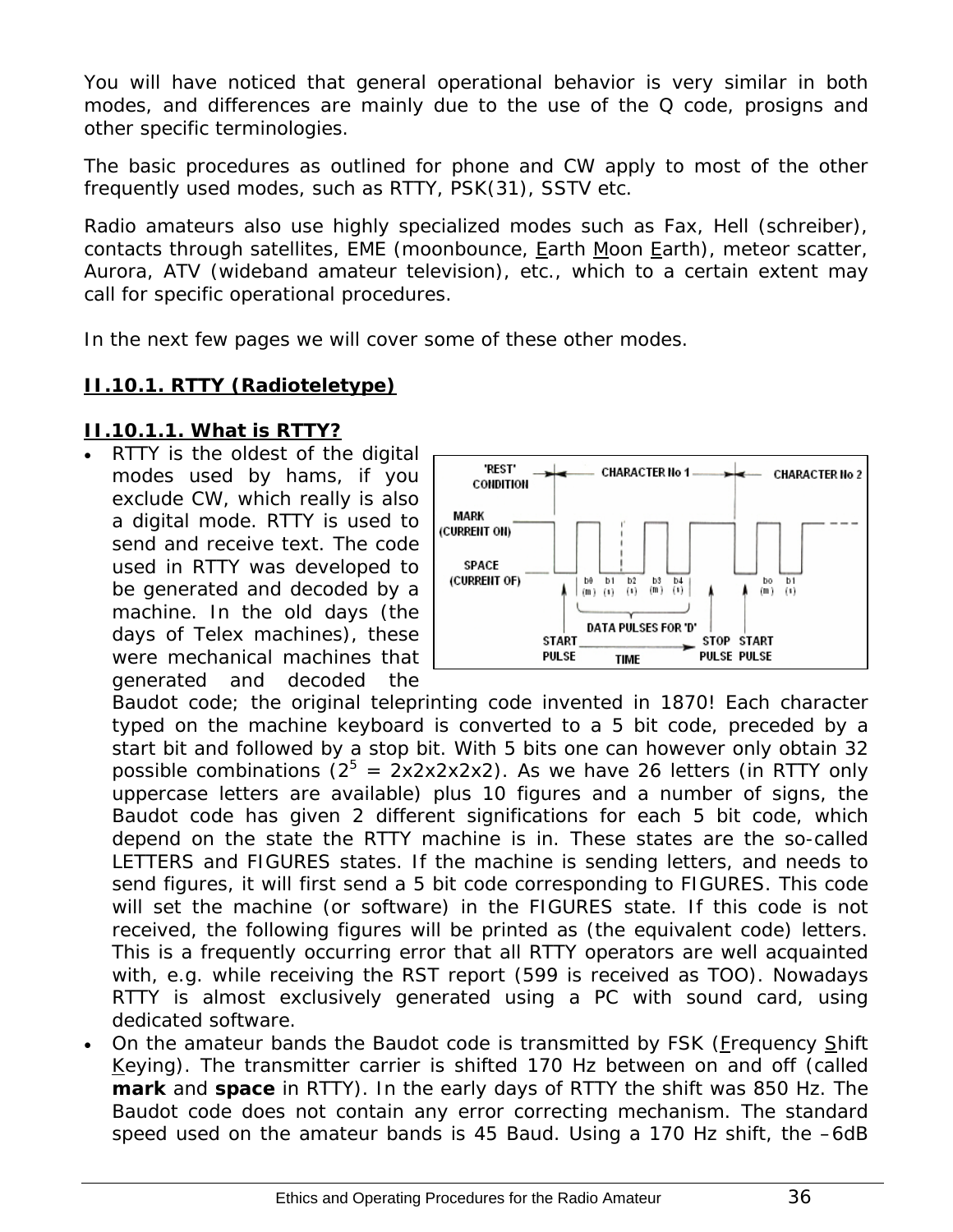bandwidth of the FSK signal is approximately 250 Hz.

• As RTTY is simply the shifting of a (constant) carrier, the *duty cycle* of the transmitted signal is 100% (versus approximately 50% in CW and 30 to 60 % in SSB depending on the degree of speech processing). This means that we shall never push a 100 W transmitter (100 W in SSB or CW) over 50 W output in RTTY (for transmissions lasting longer than a few seconds).

# **II.10.1.2. RTTY frequencies**

- Before 2005, IARU subdivided the various ham bands *by modes* (phone band, CW band, RTTY band etc.). As the Band Plan since 2005 is based on *transmitted signal bandwidth* rather than mode, the Band Plan can be quite confusing for newcomers and old timers alike.
- We therefore have listed the range of frequencies which are most frequently used for each mode. These frequencies may be slightly different from what's in the Band Plan in as far as we can compare modes with bandwidth, which is not always obvious. The table below is not meant to replace the IARU Band Plan.

160m: 1.800 – 1.810 kHz. 80m: 3.580 - 3.600 kHz Japan: 3.525 kHz 40m: 7.035 – 7.045 kHz and 7.080 – 7.100 30m: 10.140 - 10.150 kHz 20m: 14.080 - 14.099 kHz 17m: 18.095 - 18.105 kHz 15m: 21.080 - 21.110 kHz 12m: 24.915 - 24.929 kHz 10m: 28.080 - 28.150 kHz

# **II.10.1.3. Specific operational procedures**

- All standard phone and CW procedures apply.
- RTTY is extremely sensitive to QRM (all kinds of interferences). Pileups must be run in the split frequency mode (see § III.1).
- The Q codes were originally developed for use in CW. Later, hams started using a number of these codes in phone, where they have been widely accepted. One can of course also use these Q codes in the newer digital modes such as RTTY and PSK (See § II.10.2) rather than to develop another set of codes of their own, which would inevitably lead to confusion.
- In the digital modes all computer programs provide the facility to create files with short pre packaged *standard* messages that can be used in a QSO. An example is the so-called *brag tape* that sends endless information about your station and your PC. Please do not send all this detail unless your correspondent asks for it. A brief 'TX 100 W, and dipole' will be sufficient in most cases. Just give information your correspondent could be interested in. Don't end your QSO by sending the time, the number of the QSO in your log etc. This is worthless information. Your correspondent also has a clock and he does not care how many QSOs you have already made. Respect your correspondent's choice, and don't force his to read all that garbage.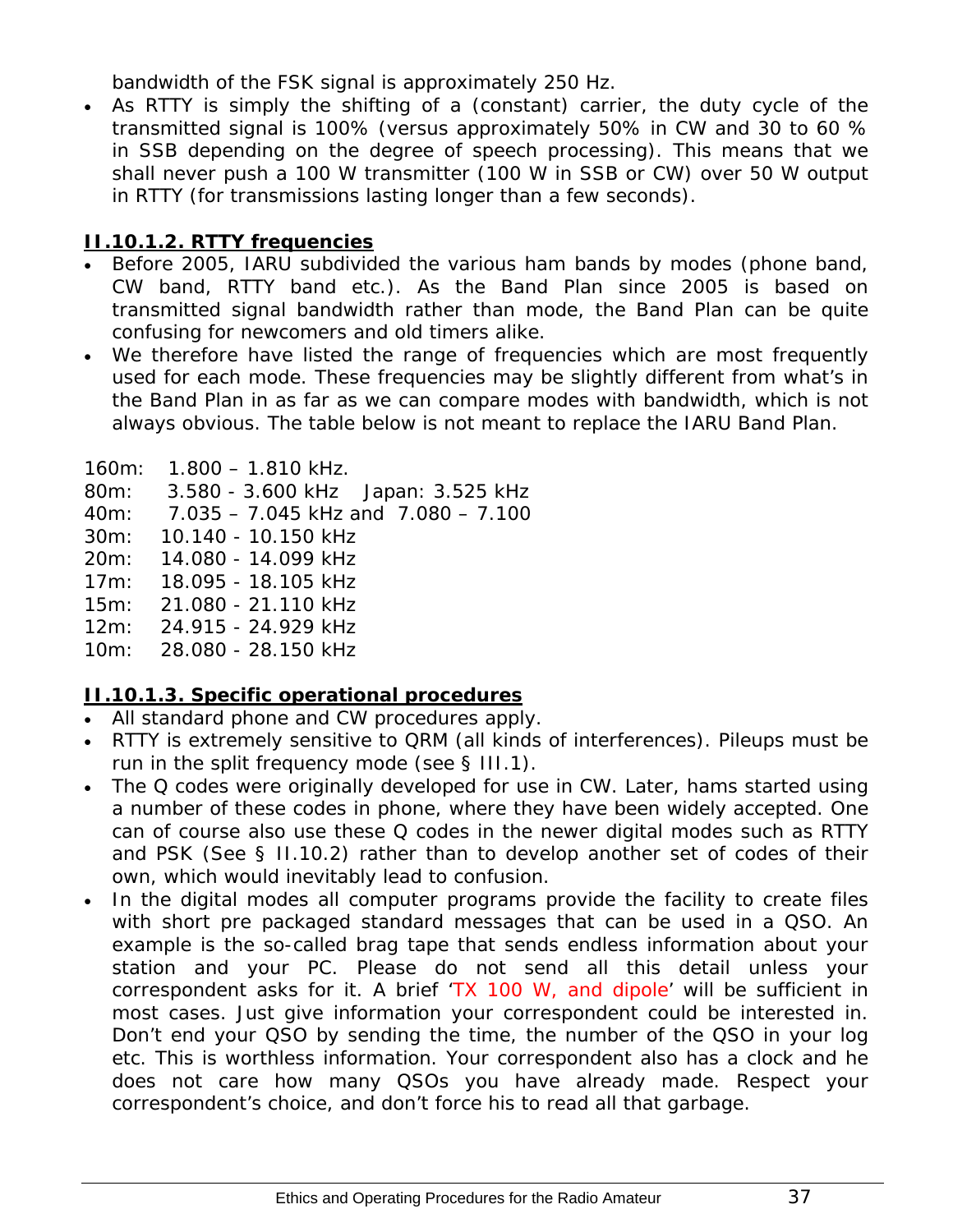# **Typical RTTY QSO:**

QRL? DE K0ZZZ

QRL? DE K0ZZZ

CQ CQ DE K0ZZZ K0ZZZ K0ZZZ AR

K0ZZZ DE N6YY N6YY K

N6YY DE K0ZZZ GA (good afternoon) OM TKS FER CALL UR RST 599 599 NAME BOB BOB OTH MN MN HW CPI? N6YY DE K0777 K

K0ZZZ DE N6YY GA BOB UR RST 599 599 NAME JOHN JOHN QTH CA CA K0ZZZ DE N6YY K

N6YY DE K0ZZZ TKS RPRT JOHN STN 100 W ANT 3 EL YAGI AT 18M WX RAIN PSE QSL MY QSL VIA BUREAU 73 AND CUL N6YY DE K0ZZZ K

K0ZZZ DE N6YY ALL OK BOB QSL VIA BUREAU 73 AND TKS QSO K0ZZZ DE N6YY SK

73 N6YY DE K0ZZZ SK

#### **II.10.1.4. Nominal transmit frequency on RTTY**

- Two definitions were made long time ago:
	- 1. The frequency of the **mark signal** determines the **nominal frequency** of an RTTY signal.
	- 2. The **mark signal** must always be **transmitted** on the **highest frequency**.
- If we listen to an RTTY signal, how can we tell which of the 2 tones is the mark signal? If you receive the signal on USB (upper sideband), the mark signal is the signal that has the higher audio tone. In LSB it is, obviously, the other way around.
- RTTY usually employs one of three methods to be generated in a transmitter:
	- 1. FSK (Frequency Shift Keying): the carrier is shifted according to modulation (mark or space). RTTY is actually FM. All modern transceivers have an FSK position on the mode selector switch. These transceivers all indicate the correct frequency on the digital display (being the mark frequency) provided that the modulating signal (the Baudot code) is of the correct polarity. You can usually invert the logic polarity either in your RTTY program or on your transceiver, or both (positions *normal* and *reverse*). If not set correctly, you will be transmitting *upside down.*
	- 2. **AFSK** (Audio Frequency Shift Keying): in this method the Baudot code modulates a generator which produces two audio tones, one for mark and one for space. These audio tones must fall within the audio passband of the transmitter. Modern RTTY programs on a PC generate these two tones using the soundcard. These tones serve to modulate the transmitter in SSB.

a. on **USB**: in this method the transmitter, in upper sideband position, is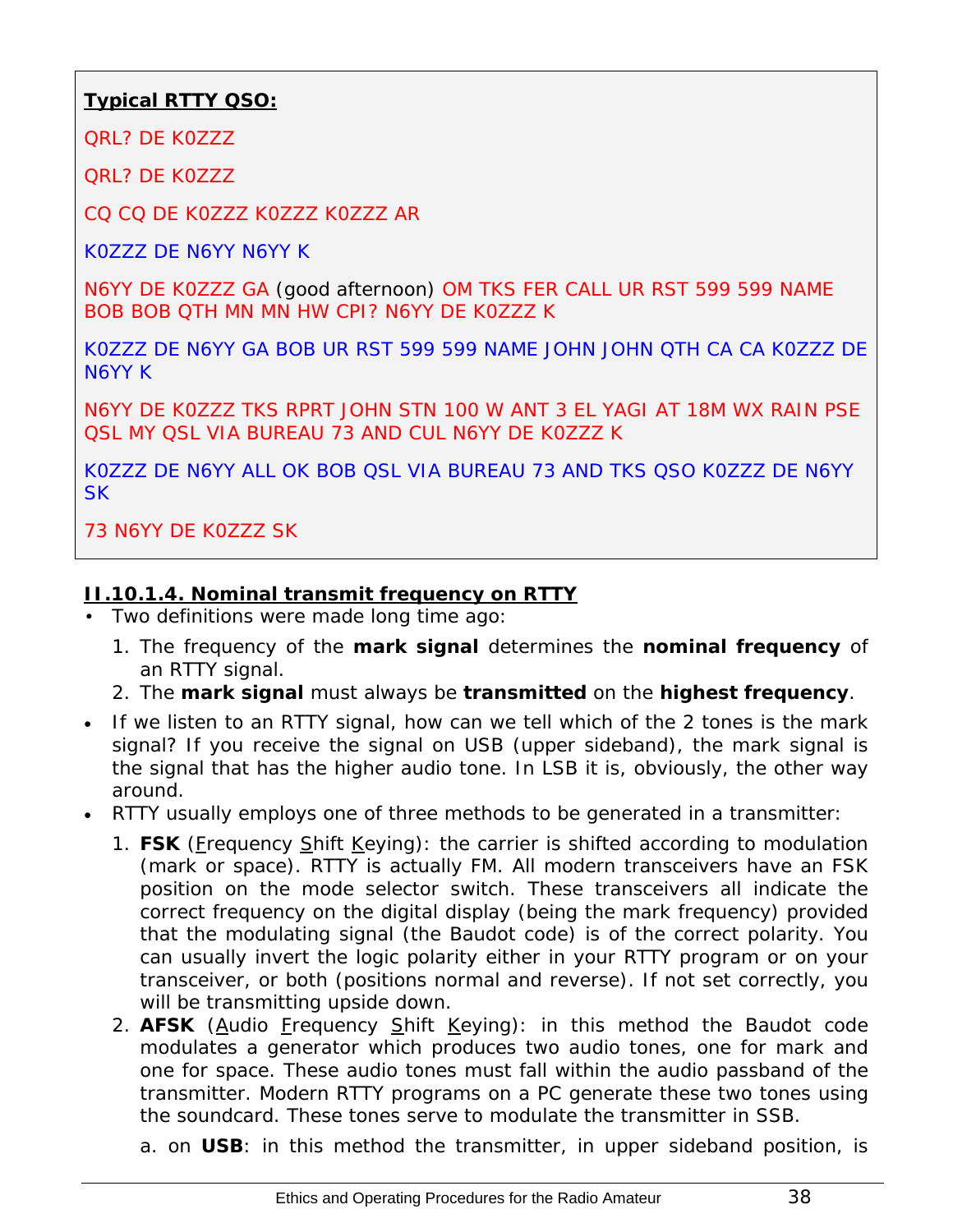<span id="page-38-0"></span>modulated by the AFSK audio tones. Assume you transmit on 14.090 kHz (zero beat frequency or suppressed carrier frequency on SSB). If you modulate your transmitter with two audio tones being e.g. 2295 Hz for mark and 2125 Hz for space, the mark signal will be transmitted on **14.092,295 kHz** and the space signal on 14.092,125 kHz. This agrees with the definition given above (mark  $\rightarrow$  highest frequency). Watch out, your transmitter will indicate 14.090 kHz on its dial! In other words, if properly modulated (tones not inverted) and when using 2.125 Hz (space) and 2295 Hz (mark) as modulation tones, **you simply add 2.295 Hz to the SSB dial reading** (the nominal SSB frequency) of your transceiver to obtain the nominal RTTY frequency.

- b. on **LSB**: same as above but transmitted in LSB. Here the two transmitted frequencies will be below the suppressed carrier frequency. If we use the same frequencies for the mark and space tones as for USB (mark = 2295 Hz and space = 2125 Hz), the **mark signal** will now be on 14.090 – 2,295 = **14.087,705 kHz** and the space signal on 14.087,875 kHz. This does **not** meet the definition that the mark signal always is the signal with the highest frequency. Therefore we have to invert the modulating audio tones on LSB. Note that here too the transmitter dial will indicate 14.090 kHz! In this case (now 2.125 Hz is the mark frequency and 2.295 Hz the space frequency) we shall **subtract the frequency of the mark tone** from the nominal SSB frequency (shown on the dial of the transceiver) to obtain the nominal RTTY frequency. Using the same example: 14.090 – 2,125 = **14.087,875 kHz**.
- Why is it so important to know the correct nominal frequency? Assuming you'd like to spot an RTTY station on a DX Cluster, it is better to give the correct frequency and not something that may be a couple of kHz off.
- Another reason is the need to stay within the frequency ranges of the IARU Band Plan for RTTY. Example: according to the Band Plan 14099-14101 is reserved for beacons (e.g. the NCDXF beacon network). This means that if you use AFSK with 2.125 (space) and 2.295 Hz (mark) as modulating tones in USB, you should never transmit with a **dial reading** on your transmitter higher than  $14.099,000 - 2.295 = 14.096,705$  kHz. Taking into account the effect of the sidebands, it is safe to round off this figure to 14.096,5 kHz.
- Why do we use such high frequencies (2.125 and 2.295 Hz) for the AFSK generator? To achieve extra attenuation of any harmonics of these audio signals, by having all harmonics fall outside the SSB filter passband.
- If at all possible, use your transmitter in FSK rather than AFSK to generate RTTY signals. In most cases the quality of signals generated in FSK is far superior.

#### <span id="page-38-1"></span>**II.10.2. PSK 31 (Phase Shift Keying)**

#### **II.10.2.1. What is PSK31?**

• PSK31 is a digital mode, designed for keyboard-to-keyboard communications via radio. This mode uses the soundcard in your computer to convert your typewritten messages into a modulated audio signal, and to convert received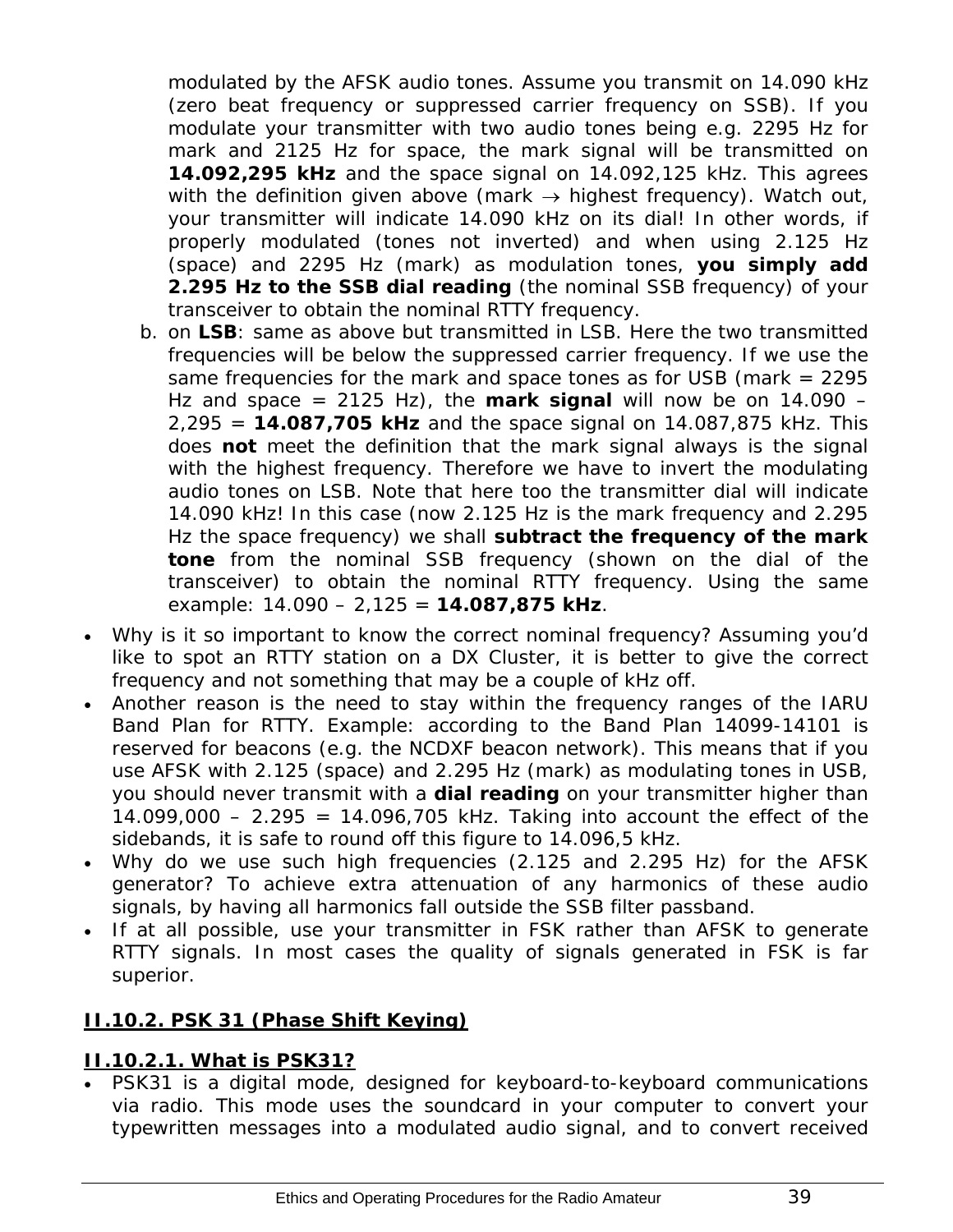PSK-31 audio signals into text.

- The PSK31 signal, operating at 31,25 bauds (which is ample for hand typed messages), has, theoretically, an extremely narrow bandwidth of 31 Hz at – 6dB (in practice bandwidth is approx. 80 Hz). PSK31 does not include an error correcting algorithm. But for S/N ratios greater than 10 dB, PSK31 is virtually error free. At lower S/N ratio's, PSK31 is approximately 5 times better than RTTY.
- Each of the characters of the Baudot code, used in RTTY, uses a binary code composed of a fixed number of 5 bits, which means



that the length of each of those is the same. PSK31 however uses a *varicode*, which means a code of **variable length**. Example: The letter 'q' is coded by not less than 9 bits ('**110111111**') , while the letter 'e' only contains 2 bits ('**11**'). On average a character contains 6.15 bits. Most lowercase PSK31 characters have fewer bits in them than their upper-case equivalents, so it takes less time to transmit lower-case characters.

• Unlike RTTY, the transmission of PSK31 signals does not use a start or a stop bit. Instead of using two frequencies to transmit the code, as is done in RTTY (using FSK), PSK31 uses a single frequency, of which the phase is changed (by 180°) to transmit logic states 1 and 0.

#### **II.10.2.2. PSK31 frequencies**

The table below does not replace the IARU Band Plan, but gives a picture of the various band segments as they are actually being used in PSK31:

| $160m$ :<br>$1.800 -$ | 1.810 kHz |
|-----------------------|-----------|
|-----------------------|-----------|

- 80m: 3.580 3.585 kHz
- 40m: 7.035 7.037 kHz and around 7.080
- 30m: 10.130 10.140 kHz
- 20m: 14.070 14.075 kHz
- 17m: 18.100 18.102 kHz
- 15m: 21.070 21.080 kHz
- 12m: 24.920 24.925 kHz
- 10m: 28.070 28.080 kHz

#### **II.10.2.3. Adjusting the transmitter for PSK31**

PSK31 is a popular digital mode where excellent results can be obtained using fairly low power and simple antennas. Its intrinsic bandwidth is very small, but it is very easy to overmodulate the transmitter, resulting in a very wide signal. Therefore it is very important to adjust the equipment correctly.

A few guidelines:

- Keep audio processing and/or speech processing switched off *at all times*.
- Set the transceiver in USB mode (LSB is also possible but normally USB is used).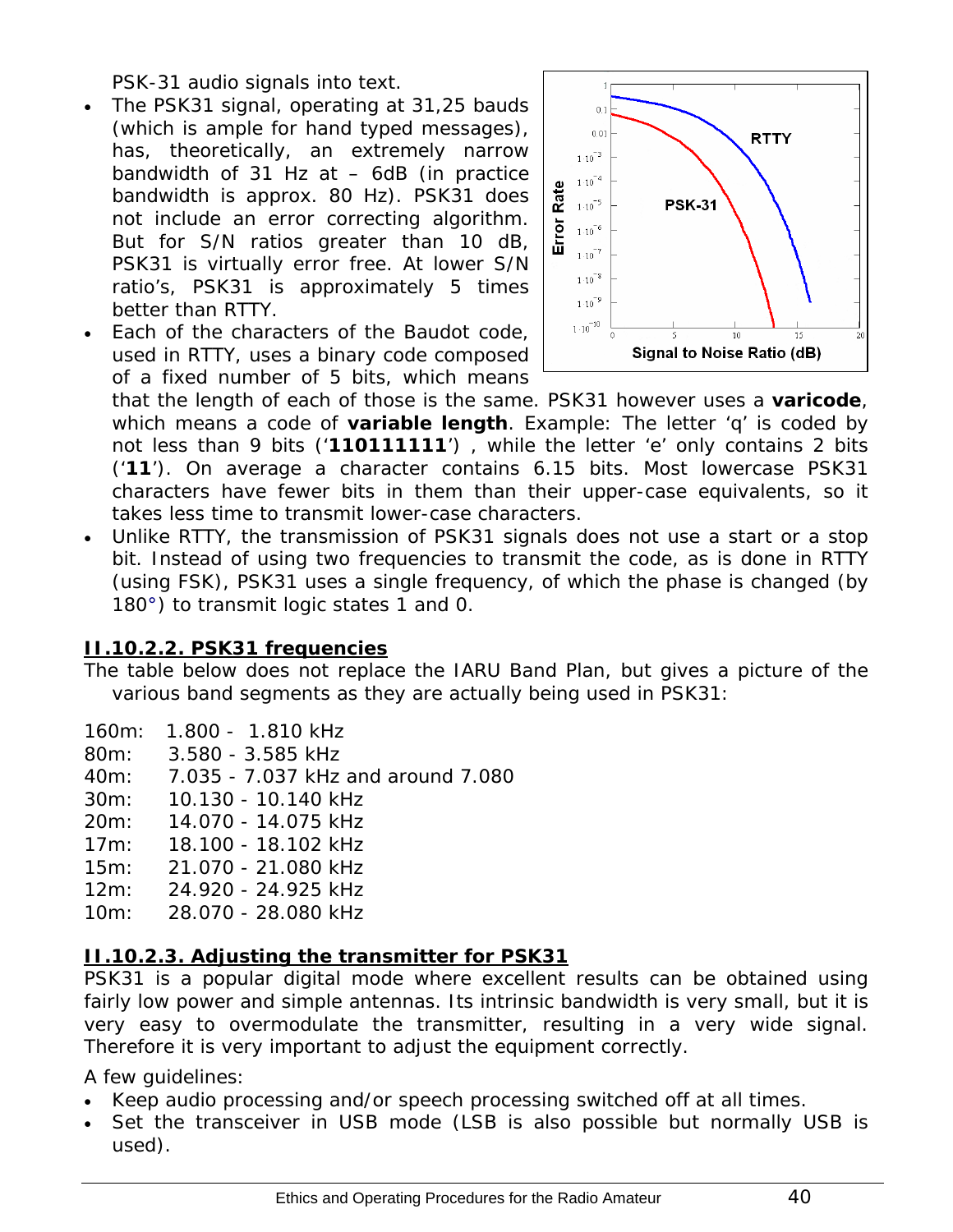- Run as little power as necessary to have a solid QSO.
- Use an oscilloscope to monitor the waveform of your transmitted signal. The picture shows the waveform of a well adjusted PSK31 signal, which resembles the waveform of a two-tone test, used for measuring PEP power in SSB.
- When running 100W PEP, the power meter of the transmitter will indicate 50 W, provided the transmitter is not overmodulated. A 100 W transmitter can be run at 100 W PEP (not average!) for long periods of time (the wattmeter indicating 50 W). The *duty cycle* is 50%.
- Small dedicated test equipment is now also available for monitoring the quality of the outgoing signal, e.g. the PSKMETER by KF6VSG [\(www.ssiserver.com/info/pskmeter/\)](http://www.ssiserver.com/info/pskmeter/) or the IMDmeter by KK7UQ [\(kk7uq.com/html/imdmeter.html](http://kk7uq.com/html/imdmeter.html)). The use of such equipment or an oscilloscope is highly recommended.

#### **II.10.2.4. Receiving PSK31 signals**

- Some software makes it possible to decode dozens of PSK31 signals simultaneously. With such software you can monitor a whole chunk of the spectrum if you use a relatively wide filter in the receiver (e.g. 2,7 kHz). The waterfall spectrum shows all of the signals in that passband and all of these are being decoded on the screen. This is the ideal way of operating in **monitoring** mode or when you go *search and pounce* (hopping back and forth between stations on the band).
- If you want to really dig in the noise or just work stations on one and the same frequency, the narrowest filter in your receiver (e.g. 200 Hz) will give you improved performance (better signal to noise ratio, no reduction of receiver sensitivity due to AGC action triggered by strong adjacent stations within the receive passband, less chance of intermodulation etc.). In this case the waterfall display will only show you one station.



#### **II.10.2.5. Nominal PSK31 frequency**

• If you operate in the wide bandwidth mode with e.g. 2,7 kHz bandwidth, the easiest is to set your transceiver precisely at a *round figure* frequency, e.g. 14.070,000 kHz. When you select a station on the waterfall display (you usually have to click on it), the software will show the nominal audio frequency of the station you selected, e.g. 1.361 Hz. In that case, and assuming you work on

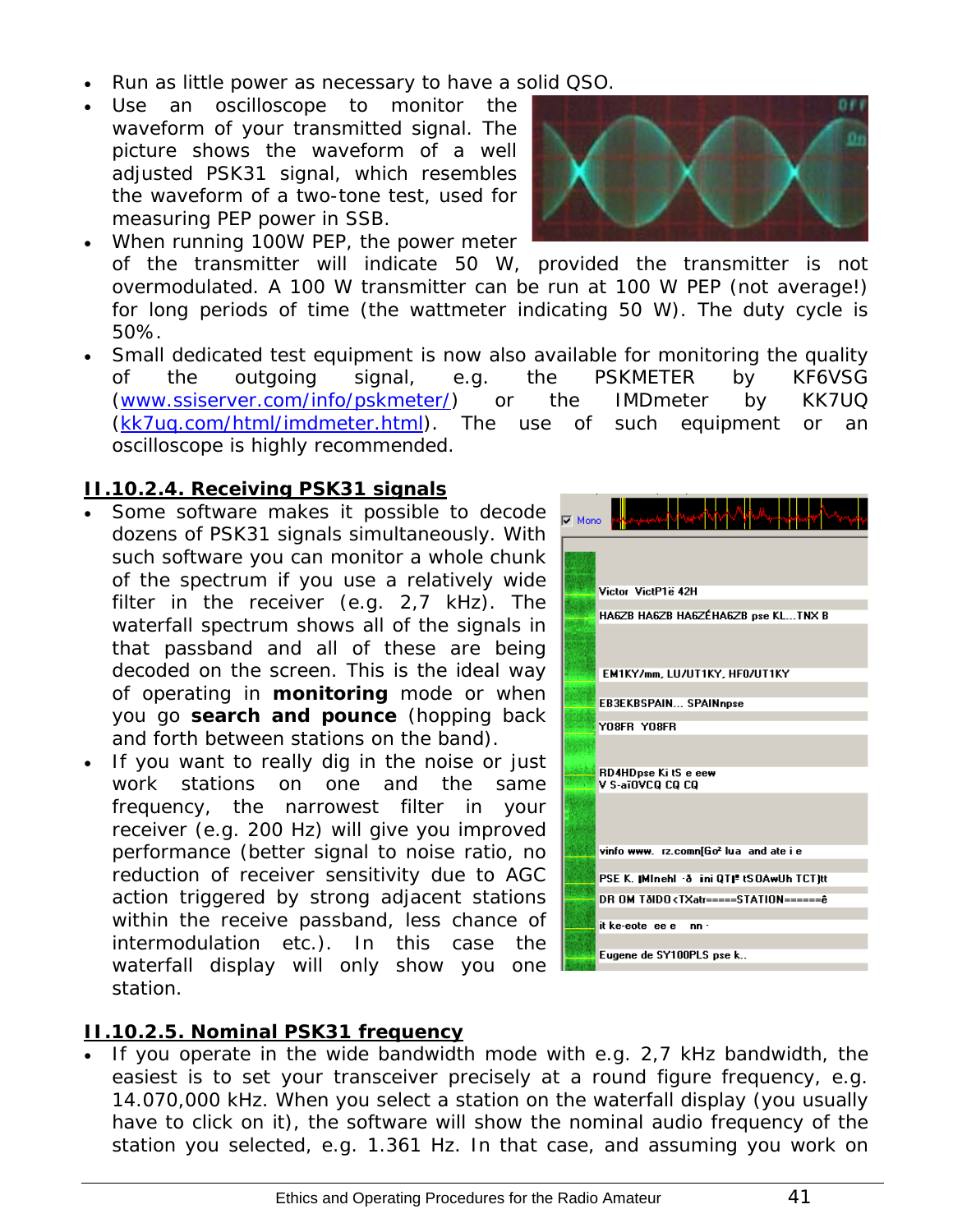<span id="page-41-0"></span>USB, the transmit frequency of that station is 14.070,000 kHz + 1.361 Hz = 14.071,361 kHz.

## <span id="page-41-1"></span>**II.10.3. SLOW SCAN TV (SSTV)**

#### **II.10.3.1. What is SSTV?**

Slow Scan TV is a picture transmission mode, capable of transmitting and receiving static pictures via radio. It is **Narrowband Television**. Broadcast quality TV requires a bandwidth of 5 to 10 MHz and transmits 25 or 30 pictures per second. The maximum bandwidth of SSTV is approx. 2,7 kHz (the bandwidth of an SSB signal). Black is represented by a 1.500 Hz tone and white by a 2.300 Hz tone together with a sync pulse at 1.200 Hz, well below the black level so it is



invisible. The sync pulses that are sent at the end of each line are 5ms in length and at the end of each frame 30ms in length.

- SSTV is **not** a digital mode like RTTY and PSK31. It is an analogue mode like SSB. It uses frequency modulation, whereby every different value of brightness of a spot in the image is represented by a different audio frequency. Color is achieved by sending the brightness of each color component (usually red, green and blue) separately and sequentially. On HF this audio signal is then fed into an SSB transmitter. On VHF, FM modulation is also used. There are 27 different modes of transmission (sometimes called *protocols*), the most popular ones being Scottie One and Martin One. Most software will handle the different modes.
- Nowadays PCs are widely used as SSTV decoders/generators. The SSTV program generates the signal to be transmitted using the soundcard, while on reception the sound of the SSTV signal will be converted in the same soundcard into the digital data to generate a picture through the SSTV software program.
- As SSTV is the transmission of a continuous tone of varying frequency and constant amplitude, it means that the *duty cycle* is 100%. For most commercial transmitters, it means that you will have to run maximum 50% of the peak power the transmitter can run in SSB, just like in RTTY.

#### **II.10.3.2. SSTV frequencies**

The table below does not replace the IARU Band Plan, but gives an overview of the various band segments as they are actually being used in SSTV:

80m: 3.735 +/- 5 kHz in LSB 40m: 7.035 – 7.050 kHz in LSB 30m: very little SSTV (narrow band) 20m: 14.220 -14.235 kHz in USB 17m: very little SSTV (narrow band) 15m: 21330 - 21.346 kHz in USB 12m: very little SSTV (narrow band) 10m: 28.670 - 28.690 in USB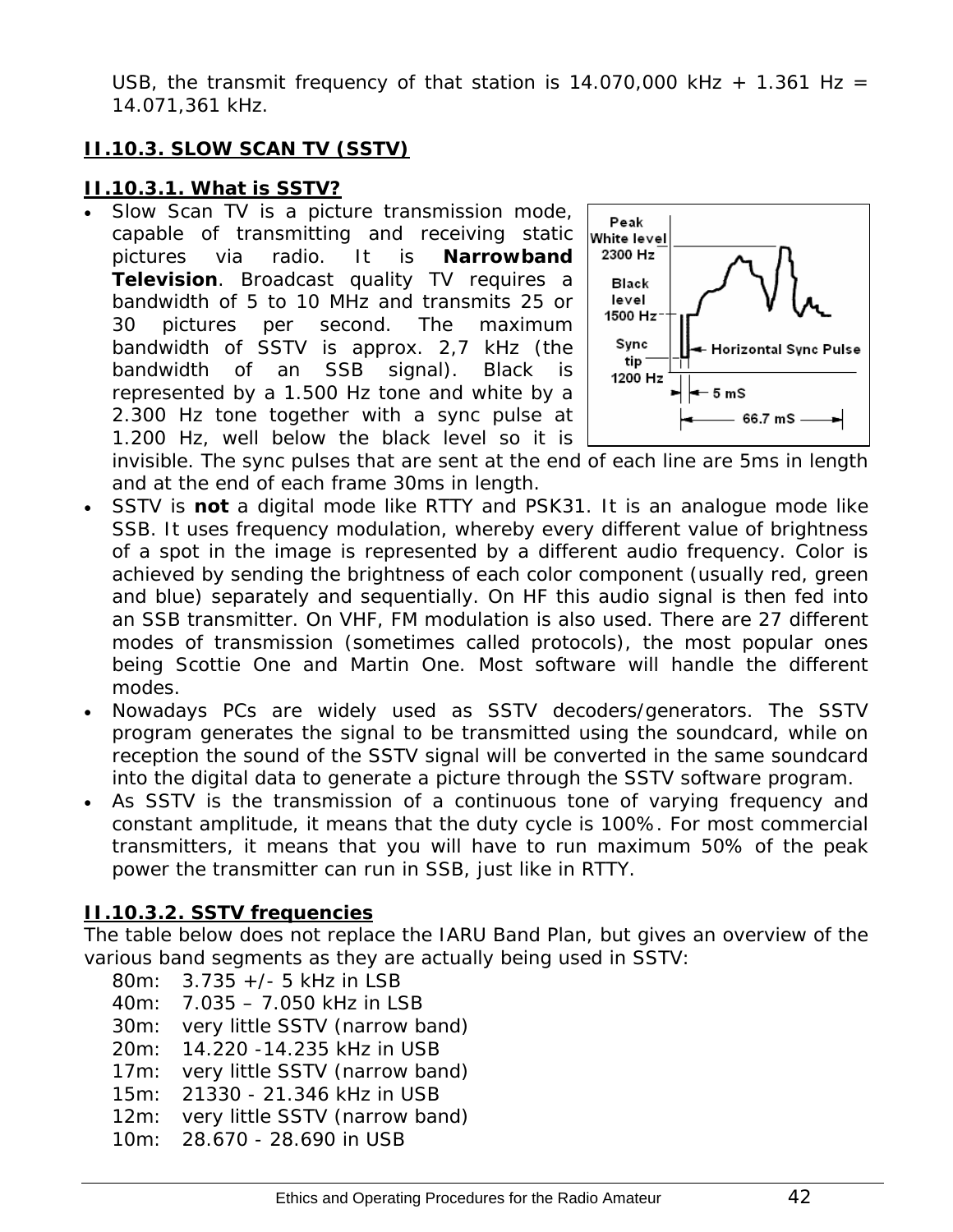# **II.10.3.3. Operating SSTV**

To stay within the limits of the rules and good behavior, we should only transmit images related to our hobby (test pictures, schematics, sketches, as well as pictures of equipment, the station, the operator, the antennas, etc.) or very neutral pictures (landscapes, flowers, QSL card). More generally, the content of the images sent should meet the rules as explained in § II.7.

If you are interested in SSTV, start with spending a lot of time monitoring the SSTV frequencies, and testing the available software.

#### A few operational hints:

- prior to making any CQ call, listen for a while to make sure the frequency you intend to use is clear,
- next, ask a few times 'is this frequency in use?', if no reply make your CQ call;
- it's a good idea always to precede pictures with a phone CQ ('CQ SSTV, this  $is...')$ ; Belgian SSTV DX station ON7GB
- always announce the mode (protocol) of transmission before sending a picture;
- do not break in on a QSO by sending a picture. Use SSB to do so;
- never send a picture to another station without his invitation or OK to do so;
- never transmit a series of pictures one after the other without any reasonable pause. The object of SSTV is to make a QSO and not to put on a slide show;
- always ask the station you want to work if he is ready to copy your picture;



Keerbergen

- DX stations often work from a list, which they have taken previously on the frequency;
- it is nice to show both your call and the call of the station you are working on the image you are sending;
- try to use images with plenty of contrast, and if text is part of it, show it in large, bold letters.

#### **II.10.3.4. The RSV report used in SSTV**

- In SSTV we do not exchange an RS report (phone) nor an RST report (CW), but an **RSV**-report where V stands for **V**ideo and reports the Image Quality.
- R stands for readability (1 to 5) and S for Strength (1 to 9), as used on phone and on CW.

| $V = 1$ | heavy QRM and image deformation, parts of image indiscernible |
|---------|---------------------------------------------------------------|
| $V = 2$ | heavily distorted image, callsign barely readable             |
| $V = 3$ | average quality image                                         |
| $V = 4$ | good image, little deformation, little interference           |
| $V = 5$ | perfect image                                                 |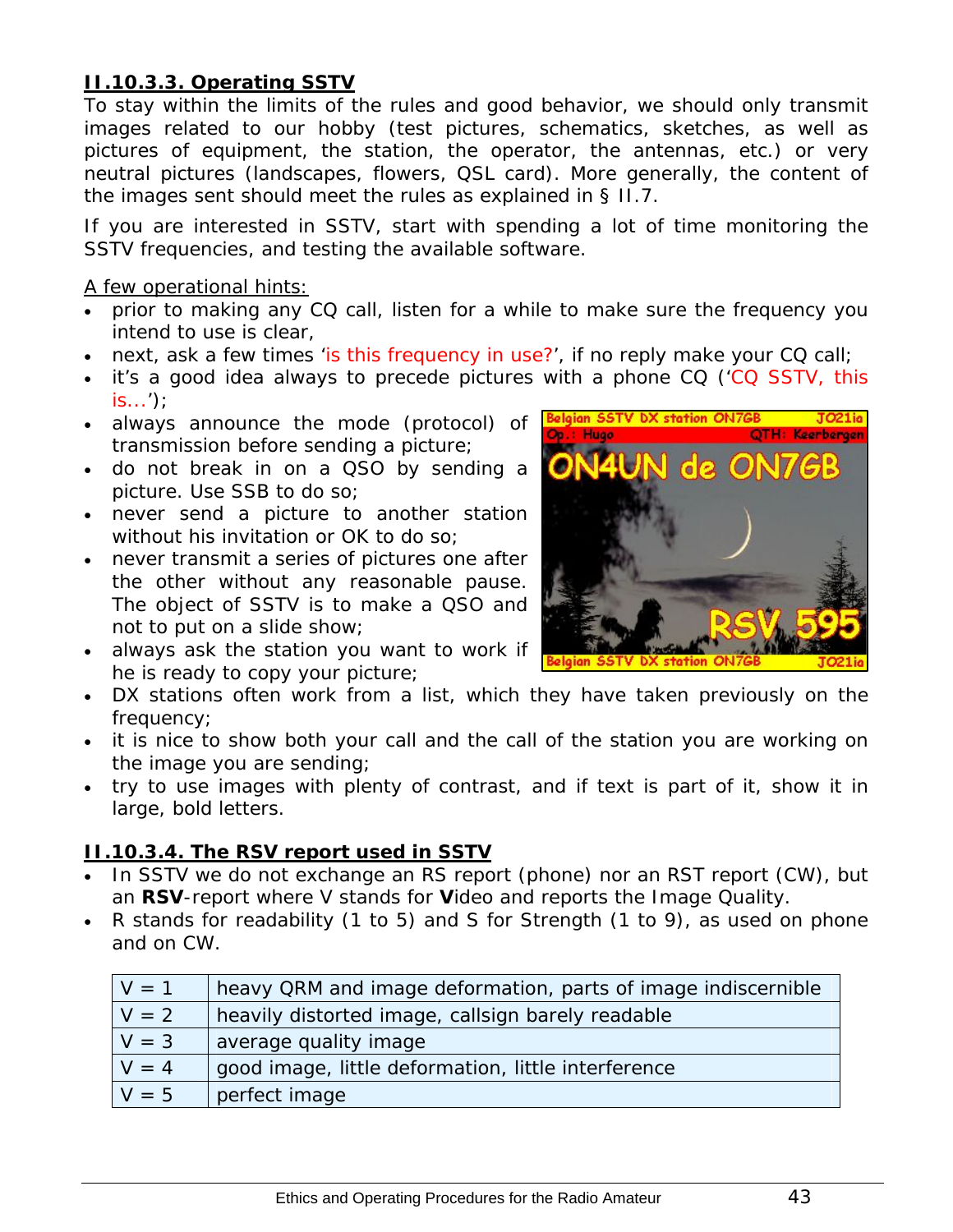# *III. ADVANCED OPERATING*

# <span id="page-43-2"></span><span id="page-43-1"></span><span id="page-43-0"></span>**III.1. PILEUPS**

• Chances are that sooner or later you will be hit by the DX bug, if you have not been yet. In that case you will inevitably be confronted with pileups.

## <span id="page-43-3"></span>**III.1.1. Simplex pileup**

- Both the DX station and the callers are on one and the same frequency.
- The main merit of this method is that it is space conservative (only one frequency being used).
- It is an inefficient method of operating when *many* stations are calling. Depending on the expertise of the DX station, *many* can mean as few as 5 stations. Under such circumstances the QSO rate will be slow.
- What starts as a simplex pileup often evolves into a split pileup.

# <span id="page-43-4"></span>**III.1.2. Split (frequency) pileup**

- Most QSOs are made when both stations transmit on exactly the same frequency.
- When the DX station is confronted by an ever growing simplex pileup, his QSO rate will likely go down for one or more of the following reasons:
	- interference from stations calling one on top of the other;
	- the callers will have difficulty copying the DX station because some (many) of them call while the DX station is transmitting;
	- more and more stations don't hear or do not follow the instructions given by the DX station;
- In order to be heard by the callers, the DX station operator will move the pileup: he will listen on a frequency away from his transmit frequency (often 5 kHz or more). The net result is that the calling stations no longer interfere with the DX station's transmissions, as they are now on separate frequencies.
- The problem however remains that the DX station still has to listen to the *single frequency* pileup in order to pick out stations one by one.
- To maximize his chances of doing so, he will spread out the pileup, and listen over a certain frequency range, e.g. '5 to 10 up'.
- This method of course uses more frequency spectrum than strictly necessary. The spread should be kept as small as possible, to leave room for other stations.
- Out of consideration for other spectrum users (other than those wanting to work the DX station) it is recommended only to use the split frequency method if the pileup has grown too large to be handled successfully using the *simplex* method.

# <span id="page-43-5"></span>**III.1.3. How to behave in a pileup?**

- Never call the DX station if you cannot copy him well enough.
- Make sure your station is properly adjusted before calling.
- Do **not** tune your transmitter on the frequency where the DX station is transmitting.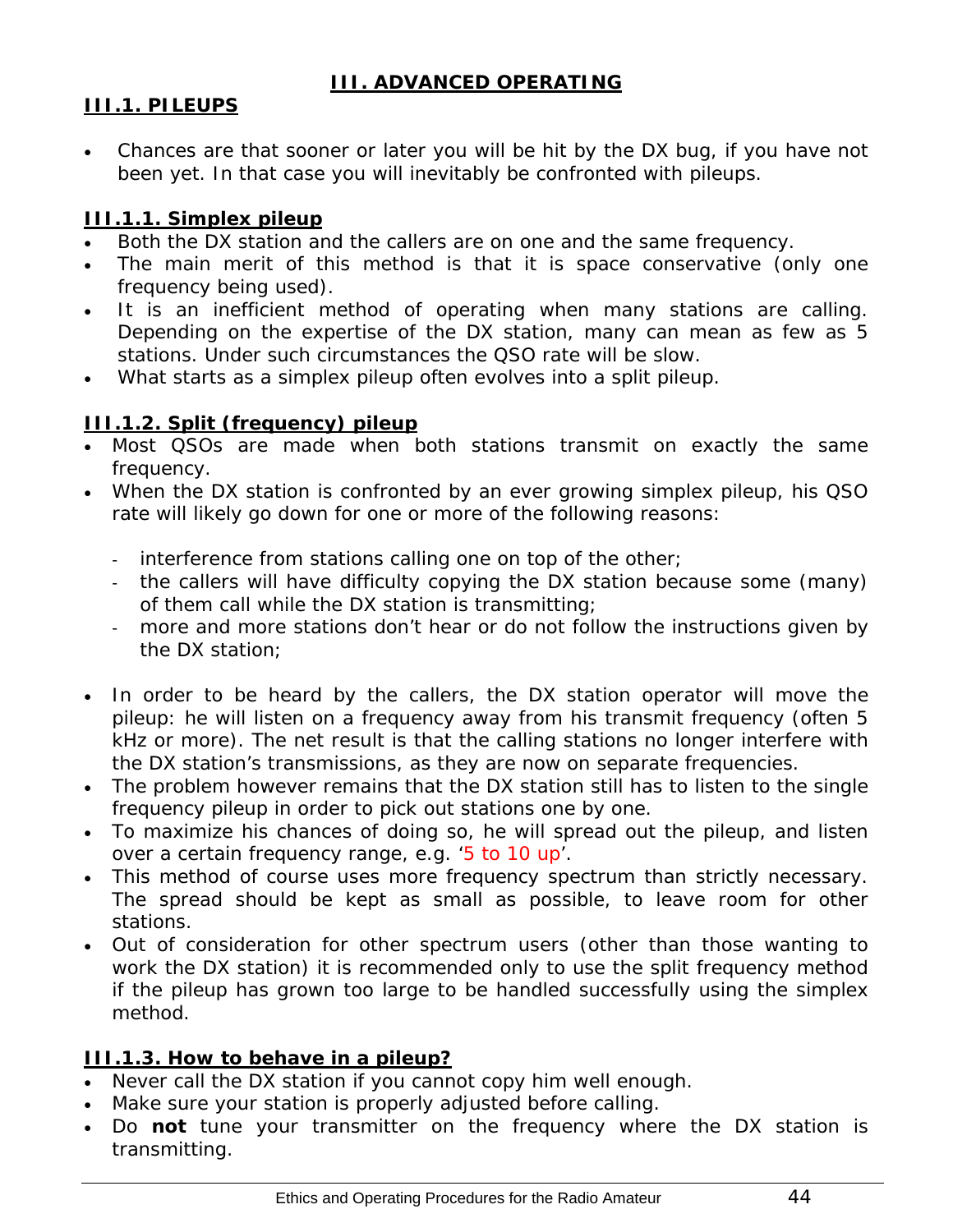- <span id="page-44-0"></span>• Is the antenna in the right direction?
- Have you heard the instructions of the DX station? If not, wait and listen for instructions first!
- Listen.
- Listen.
- Listen and get acquainted with the **operating rhythm** of the DX station.
- If you hear frustrated hams making comments on the DX station's frequency: keep quiet and wait until the chaos has subsided.

Only if all these requirements are met, can you call the DX station!

# <span id="page-44-1"></span>**III.1.4. Simplex pileup in phone**

How do you *break* through a simplex pileup?

- Never call before an ongoing QSO is completely finished. This means: no tailending (see § III.2).
- **Correct timing** is the *key to success*. Do not start calling immediately, rather wait until most of the noise on frequency has died down somewhat and chances of getting through are increased. This is not a competition where you need to be the first and fastest caller! What is important is to call at the right moment. Wait a number of seconds until the most excited callers have stopped calling and the QRM has died down somewhat, before giving your call. This may be several seconds (5 to even 7 seconds).
- How should you call? Never give the call of the DX station you are calling; the DX station certainly knows his own call. Send your full call **just once**. Partial calls are **bad**. Not 'zulu zulu zulu' but 'november three zulu zulu zulu'. Giving just part of your call creates confusion and lengthens the whole procedure.
- Yes, you will hear many stations giving only part of their call. It is bad practice and it is also illegal.
- Do not speak too fast nor too slowly, act normally (don't shout).
- **For spelling, use only the international spelling alphabet** (see attachment 1). No fantasies!
	- In radio traffic the phonetic alphabet (Alpha through Zulu), prescribed by the ITU, serves to avoid mistakes during exchanges of letters and words. To achieve this goal a **unique** phonetic word has been attributed to each letter of the alphabet. Note there is only one such series of words, and not one for each language!
	- A DX station listens for these unique words in the pileup cacophony. His ears are tortured by the chaotic presence of all these words (and figures) and fatigue increases. If we use other words than the standard words of the spelling alphabet, the procedure may become very inefficient because we're using words that the DX station does not expect to hear.
	- Far too often in pileups one can notice that the DX station missed just **that** letter that deviated from the standard alphabet, and consequently he has to ask for a repeat. Example: The spelling word 'Lima' cuts like a razor blade. Often we hear 'London' as an alternative. If your signal is very weak or interfered with, the DX station will probably understand 'Lima' but not 'London'!
	- Not only is the DX station listening for the exact words, he is also expecting certain consonants/sounds in these words and a defined number of syllables.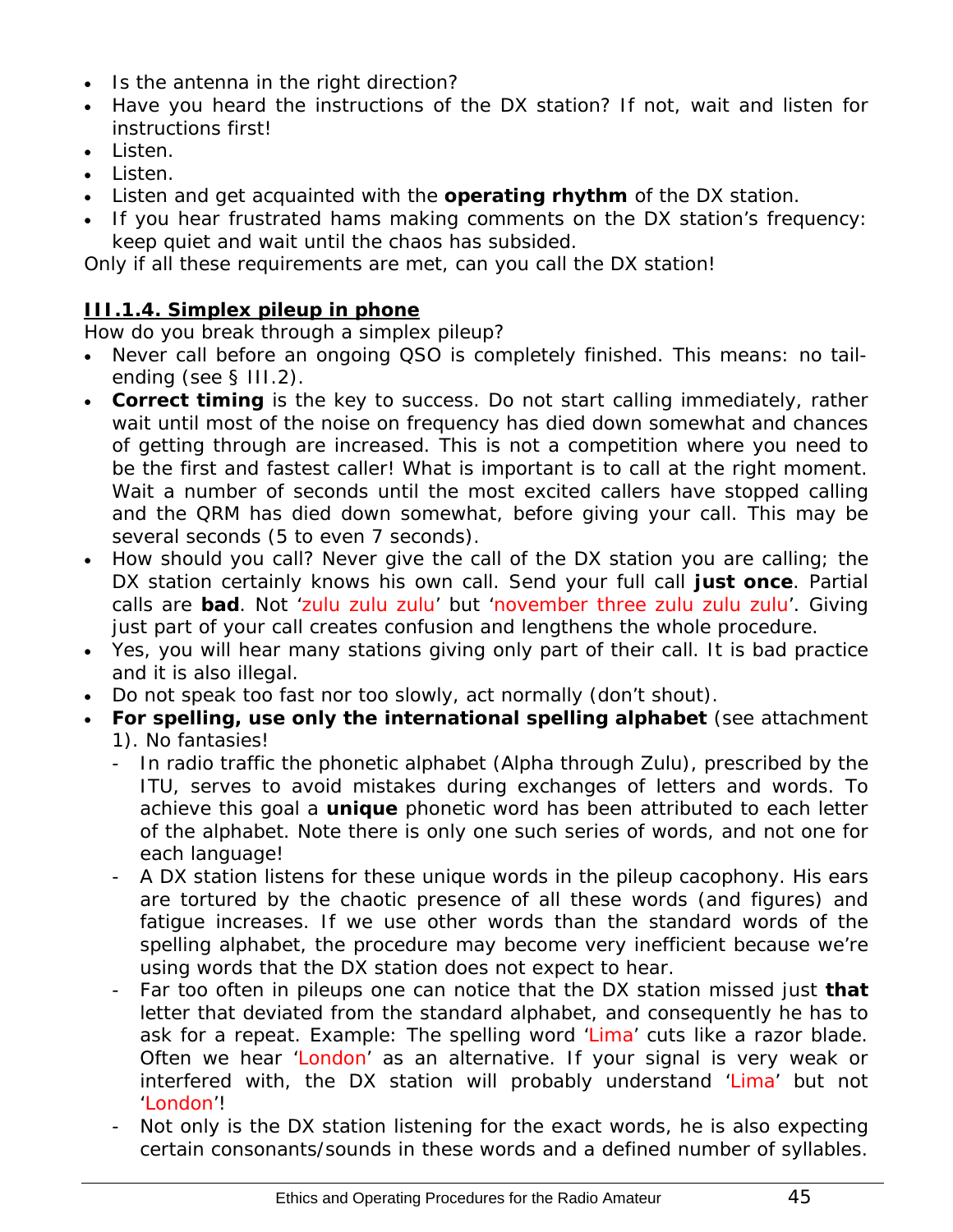If a syllable gets lost due to static (QRN) or QRM, he can often reconstruct the word by completing the missing consonants and/or number of syllables.

- Only use **the correct English pronunciation** for the spelling words**.**  Attachment 1 lists the phonetic pronunciation for each of these words. Of course, when you converse in your native language, which is different from English, you have a little more leeway.
- The DX station caught only a part of your call and says: '3ZZZ you're 59, QSL?'. This means: *the station with the call ending in 3ZZZ, you are 59, copy?*
- In your reply you should now emphasize the missing part of your call: 'this is \_november three, \_ november three zulu zulu zulu, 59 QSL?' ( \_ indicates a little extra pause).
- Normally the DX station should answer 'N3ZZZ thanks' whereby he confirms your call and ends the QSO. If he did not confirm the correction of your callsign, call again and ask: 'please confirm my call, N3ZZZ over'. Keep insisting for a confirmation, to avoid being incorrectly logged. If he does not confirm your call, there is no reason not to call him again, until you have heard the DX station say your call correctly.
- If the DX station returns with an error in your callsign, repeat a few times the part of your call where the error occurred. Example: he says 'N3ZZW 59'. Go back to him with: 'this is N3ZZZ zulu zulu zulu N3ZZZ 59 over'. Normally he will then answer 'N3ZZZ thanks' or something similar. Make sure you have a confirmation of the correction as explained above.
- If the DX station returns with a partial call which does not resemble your call, or if he comes back to another station, then **keep quiet and listen.** If you keep calling it's likely that one of the following scenarios will happen:
	- The DX station notices you are not following his instructions and you end up on his *black list*, which means you will not be able work him in the next few (many) minutes because of your *bad behaviour* (the DX station would love to work, but does not appreciate being willingly or unwillingly disturbed by you!).
	- Alternatively the DX station may call you and give you a RS '00' report, by which you have been identified as an *offender* and displayed as such.
- If you keep calling out of turn while the DX station is trying to work another station, you are only causing QRM to that station, and you are slowing down the whole process. Not only will that station suffer from it, but eventually you as well, if nothing else.
- If the DX station calls '1ABC **only**, you are 59, over', this means he has a problem with undisciplined stations calling out of turn.
- Listen carefully to see if the DX station is not calling for particular geographic areas. 'Japan only' means that all stations from other countries but Japan should refrain from calling. **Keep quiet**, unless you are located in Japan.
- Perhaps he is calling *by numbers* (also sometimes called *by call areas*): 'listening for sixes only' means that only stations having a number 6 in their call are invited to call him. Others: **wait, keep quiet**.
- If you are a low power station (QRP), do not call as 'N3ZZZ stroke QRP'. The DX station has problems enough with the pileup, he does not need the extra ballast from the 'stroke QRP'. Don't forget, in many countries using 'stroke QRP' as a call suffix, is illegal.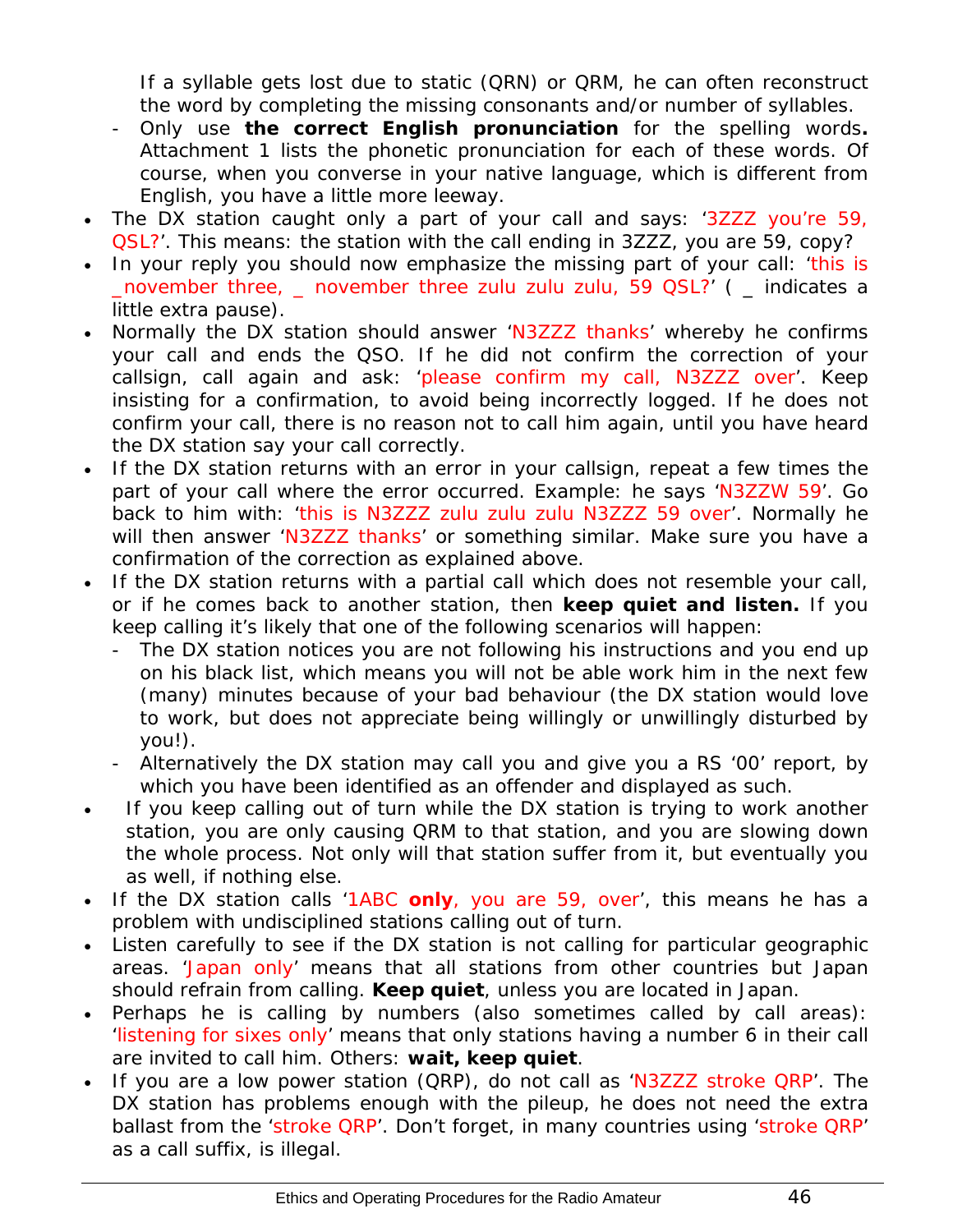<span id="page-46-0"></span>• When the DX station comes back to you with a report ('N3ZZZ 59'), return with a short confirmation and report 'thanks, 59 also' (or '59 thanks'), and nothing else. There are many other stations waiting to make a QSO.

# <span id="page-46-1"></span>**III.1.5. Simplex pileup in CW**

- The general rules and procedures as explained above, obviously also apply to contacts on CW.
- Never call with 'DE W9ZZZ'. The word *DE* is superfluous and contains no information. The letters *DE* could also be the first 2 letters of a German callsign and lead to confusion.
- Never end your call with a 'K' at the end  $(K$  as invitation to send). This can cause confusion. If you send 'K' after your call (maybe after too short a space), the DX station may think that it is the last letter of your callsign. So: no 'K'.
- Listen to the pileup to determine the sending speed you should use. Does the DX station work the slower or the faster stations? Don't show off by sending too fast, like we sometimes hear… This is bound to be counter productive.
- In CW, 'KN' at the end of a transmission means 'over to you only'. When the DX station sends: '…W1Z? KN' (or 'W1Z KN'), he wants to hear only the station with the callsign containing the characters *W1Z*. All others should stand by.
- If the DX station sends 'CQ NA' or 'QRZ NA', it means that he is looking for stations from North America only ( $NA = North America$ ,  $SA = South America$ ,  $AF = Africa, AS = Asia, PAC = Oceania / Pacific, EU = Europe, JA = Japan, USA$ = United States of America). So, follow the instructions.

# <span id="page-46-2"></span>**III.1.6. Split frequency pileup in phone**

If too many stations are calling on the DX station's frequency, the DX station will have to switch to **split frequency** operating, which will allow him to increase his QSO rate. How is this done? What do you need to know and to do, to be among the first ones to work the DX station in a split frequency pileup?

- Start by listening. Next, listen more!
- There are a few things you should know before you start calling:
	- Where is he listening? Is he listening on just one frequency or on a frequency range?
	- Is he listening for stations at random?
	- … or for certain areas of the world?
	- … or by numbers (the figure in your callsign)?
	- How does the DX station indicate where he is listening? He says e.g. 'up', 'down', 'up 5', 'down 10', 'listening between 200 and 210' etc.
	- The better DX operator will indicate his listening frequency **after each QSO**; don't however expect this is always being done. If the pileup is very big, the DX station operator may think he can increase his QSO rate (gain 1 second every contact) by *not* telling the crowd after each QSO where he is listening. Not good practice though and it makes the people who just arrived on the scene, nervous. They have heard the DX station making a number of contacts without giving its call.
- Make sure you have well understood the listening range as specified.
- If he indicated a **specific area** he is listening for in which you are not located,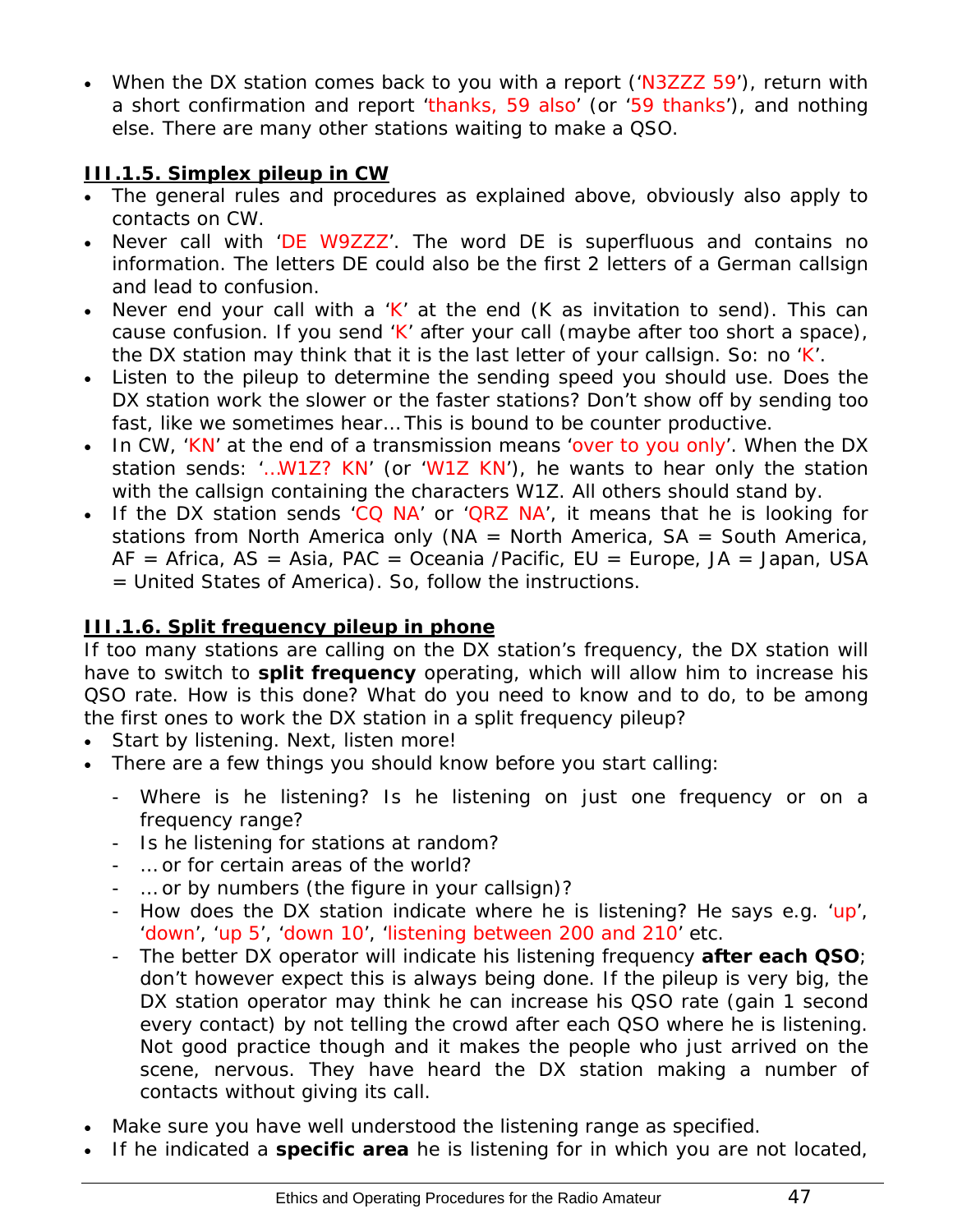relax, get yourself a drink, and listen!

- <span id="page-47-0"></span>• Maybe he is listening **by numbers**. If the number he specified does not match the number in your callsign, sit back and keep cool…
- If he specifies 'listening 14200 to 14225', it is almost like playing roulette unless you know where exactly he is listening. Therefore, keep listening and try finding out the exact frequency where the stations operate that he works. Most DX stations move slowly up and down in that range. Some just jump around like a kangaroo… In general you will have the best chance to catch the DX station by calling slightly above or under the frequency where he worked his last station.
- Try to know as much as you can about the DX station's way of operating. Is he the kangaroo type or the slow moving type? The more you know about his *modus operandi*, the better your chances are to catch him quickly.
- Make sure you get the **rhythm** and the **pattern** of the DX station. A good DX station operator uses a fixed QSO pattern. Know the last words he sends before listening (usually either his call or 'thank you' or '5 UP' etc.).
- Before making any transmission, make sure all controls on your radio are set correctly. Is your transceiver set for split frequency work, and is your transmit frequency set correctly? Double check!
- If you found where he made his last QSO, adapt your strategy to his operating pattern and give your call **just once** and listen.
- If he did not come back to you within 1 or 2 seconds, call again on the same frequency. Repeat this procedure until you hear the DX station coming back to someone (hopefully you!).
- If he comes back to another station, **stop calling** and start looking where that station is transmitting. It's a little bit like a cat and mouse game, only there is one big cat, and many little mice of which you are but one…
- Unfortunately you will always hear stations that keep endlessly throwing in their call even while the DX station is working someone. It often sounds like that's the way the majority of the stations do it. Reality is that, by doing so, these stations cause QRM and make progress much slower than what it could be with a little discipline.
- Operators who indulge in such procedures quickly make a non-enviable reputation for themselves. This procedure is the best guarantee for stations to be in there calling for a long time. It is clearly an example of how not to do it.
- Maybe the DX station operator will identify them as poor operators by replying to these offending perpetual callers and giving them an RS '00' report. Let's hope they understand what that means…

# <span id="page-47-1"></span>**III.1.7. Split (frequency) pileup in CW**

- In general the rules and procedures as explained for split operation in phone and for CW simplex remain applicable.
- How does the DX station indicate it is working split? At the end of each contact it will send e.g.: 'UP', 'DWN', 'UP 5' 'DWN 10', 'QSX 3515', 'UP 10/20'. A simple 'UP' or 'DWN' usually means that the DX station will listen 1 to 2 kHz up or down from its transmit frequency.
- It would be ideal to be able to transmit and listen at the same time, which we can approximate by operating **full break-in** (also called **QSK**). In full break-in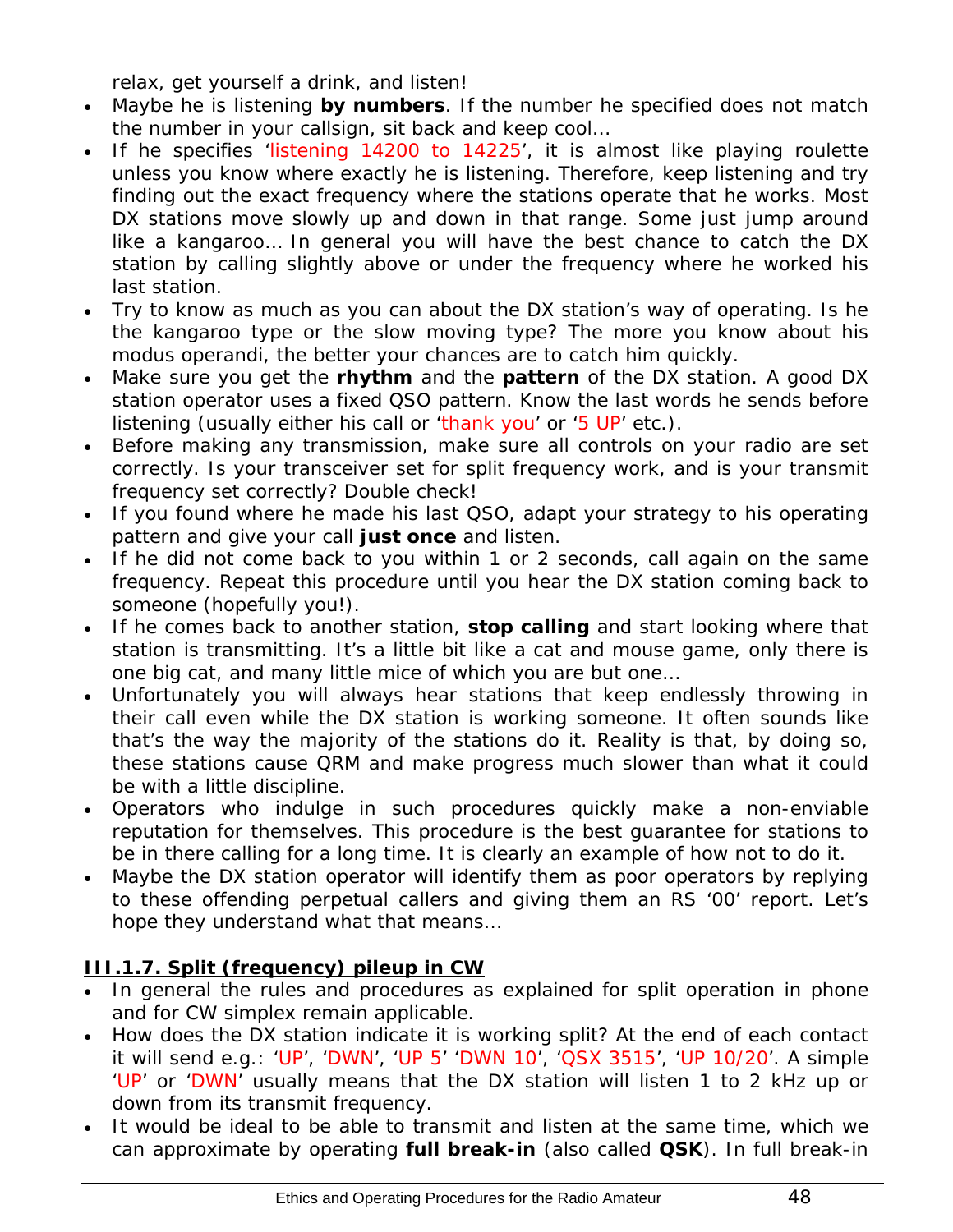<span id="page-48-0"></span>we can listen between the *DITs* and *DAHs* of our own transmission. This means that we can hear the DX station the same split second he starts transmitting. Not all transmitters (and amplifiers) however are equipped for QSK. You can also work **semi break-in** (*slower break-in*), where the equipment switches from transmit to receive and vice versa between words or even letters. The delay time is usually adjustable to suit one's preference. Full break-in is an unmistakable advantage when calling in a split frequency pileup. It can prevent from ever transmitting while the DX station is on the air. After all we want to hear what the DX station is sending, don't we?

#### **THE ENDLESS CALLERS.**

Yes they exist, and there are many, many of them. They just want to work the new rare one, **whatever means it takes**. They have not the slightest consideration for other stations. They transmit their call just like a broadcast station, and hardly listen at all. Often one can hear the DX station coming back to them, two or three times, but to no avail. They don't hear the DX station because they (almost) never listen, and maybe because they have a typical 'alligator' station. Calling the DX station seems to be their hobby, not working the DX.

All of this would not be so bad and sad if, by this shameful practice, they did not cause a lot of QRM to other stations. What they do is pure and simple intentional jamming.

This endless calling is an **ultimate proof of egoistic behaviour**; shame on those who practice it.

#### <span id="page-48-1"></span>**III.2. TAIL ENDING**

- What is **tail ending**? A tail ender tries to outrun the competition by being *faster than his shadow*. He is listening to the station being worked by the DX station, and a split second before that station turns it over to the DX station, he throws in his call, usually half on top of that station… He is literally *stepping on its tail.*
- Strictly speaking, tail ending is even illegal as you are intentionally transmitting on top of another station, and hence causing interference to that station.
- In many cases it's not only the tail they step on, but more or less the entire beast…
- This operating procedure is not very polite and rather aggressive. The consensus is: don't do it.

#### <span id="page-48-2"></span>**III.3. DXPEDITIONS**

- Many hams chase DX stations or chase *rare* countries or entities with hardly any ham population or any population at all.
- What counts for a *country* or better an *entity*, has been established by the DXCC (DX Century Club), the organization which issues the much coveted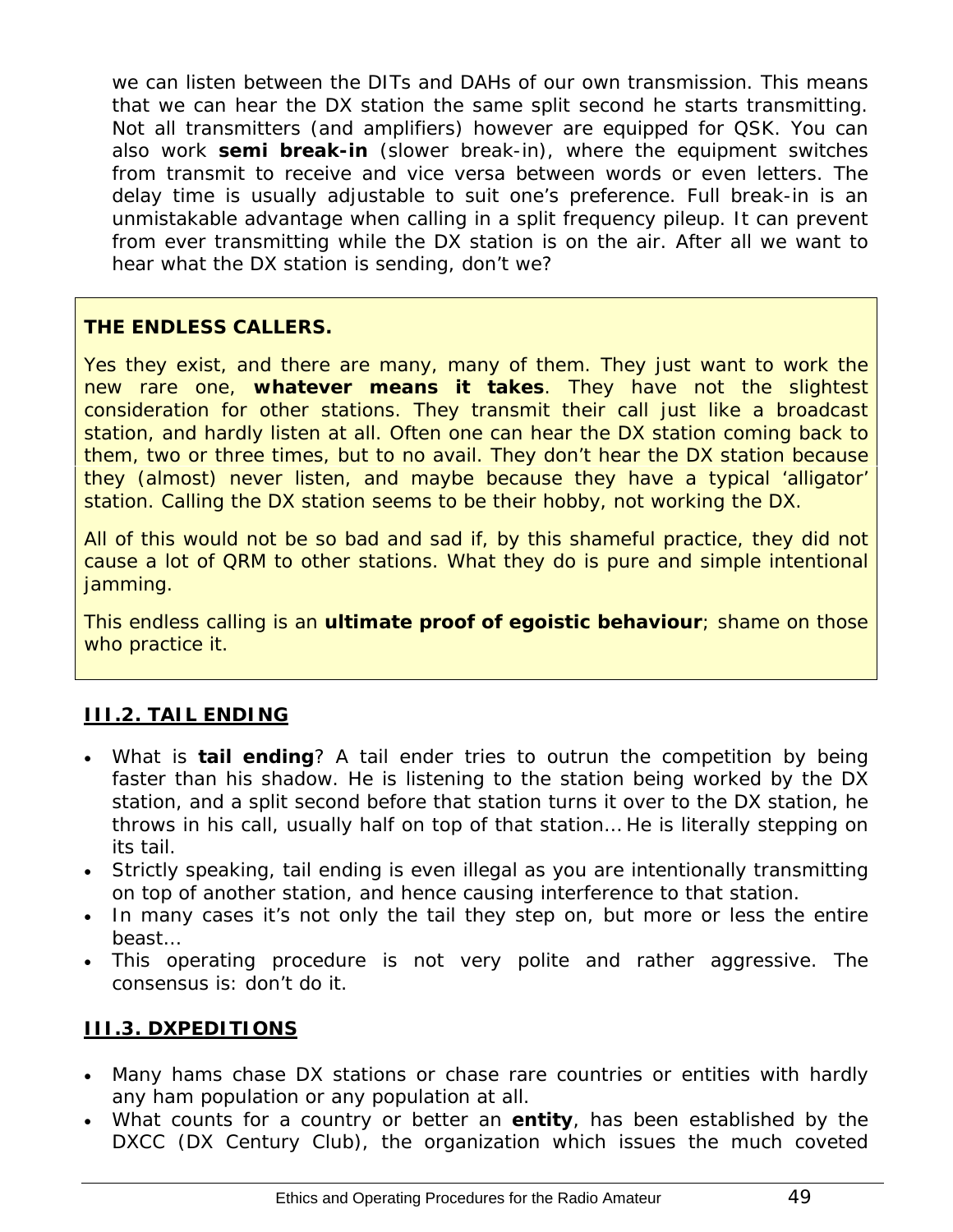DXCC award. See [www.arrl.org/awards/dxcc/.](http://www.arrl.org/awards/dxcc/)

- <span id="page-49-0"></span>• Hams chasing DX try to work (= make a QSO with) a station operating from each one of these entities (almost 340 at present), and preferably on different bands and on different modes. This is the sport called **DXing** or **DX chasing**.
- To make it possible to work the rarest entities, hams organize expeditions to such rare spots. These are called **DXpeditions**. Larger DXpeditions are organized by groups of hams, sometimes comprising a dozen operators which will make the rare country available day and night and sometimes for weeks on end.
- The larger DXpeditions manage to make over 100,000 contacts in just one or 2 weeks! In most multi-operator DXpeditions multiple stations are simultaneously active on several of the amateur radio bands and modes.
- If you want to know about the DXpeditions that are currently active, and about the planned ones and the past ones, check [ng3k.com/Misc/adxo.html.](http://ng3k.com/Misc/adxo.html)
- During DXpeditions it can be very crowded in certain portions of the (HF) ham bands. DXpeditions should always take into account other users of the bands, and not invade major parts of the bands for an activity not all hams are involved in.
- Contacts with these DXpeditions are usually as short as contacts during a contest: only the call and a quick report are exchanged.
- Just about all contacts with DXpeditions are made in split mode
- The quality and the expertise of DXpedition operators are often judged by the amount of spectrum they require to work a split pileup.
- When important DXpeditions are active, a number of hams act like if they were called upon to complete a sacred mission to play *frequency cop*. Don't be tempted to become a frequency cop, we have too many of them already (see § III.10).
- Others, mainly frustrated minds, seem to enjoy making deliberate interference to such expeditions. If you witness this, do not react, just ignore it, they will go away if they have no audience to interact with. It is sometimes difficult to keep quiet but making comments only makes the chaos worse.
- If you need any information about a DXpedition, do not ask for it on the DXpedition's frequency. Check the DXpedition's website or one of the *DX bulletins* where you can find all details: QSL address, operating frequencies, operators, and if applicable, the calls of possible *pilot station*(s).
- **Pilot stations** are the public relations managers as well as contact persons for a DXpedition. If you need to know something which you cannot find on the DXpedition's website, send an e-mail to the pilot station. He may be able to help you.
- Never ask on the DXpedition's frequency questions like 'QSL MGR?' or 'PSE SSB' or 'QSY 20M' etc. Better yet, don't ever transmit on their frequency (assuming we're talking split frequency operation)!

# <span id="page-49-1"></span>**III.4. DX NETS**

• Before the Internet was introduced to the ham community, a number of *DX Information Nets* were run on different amateur HF bands. Daily broadcasts gave information about recent as well as planned DX activities. For a number of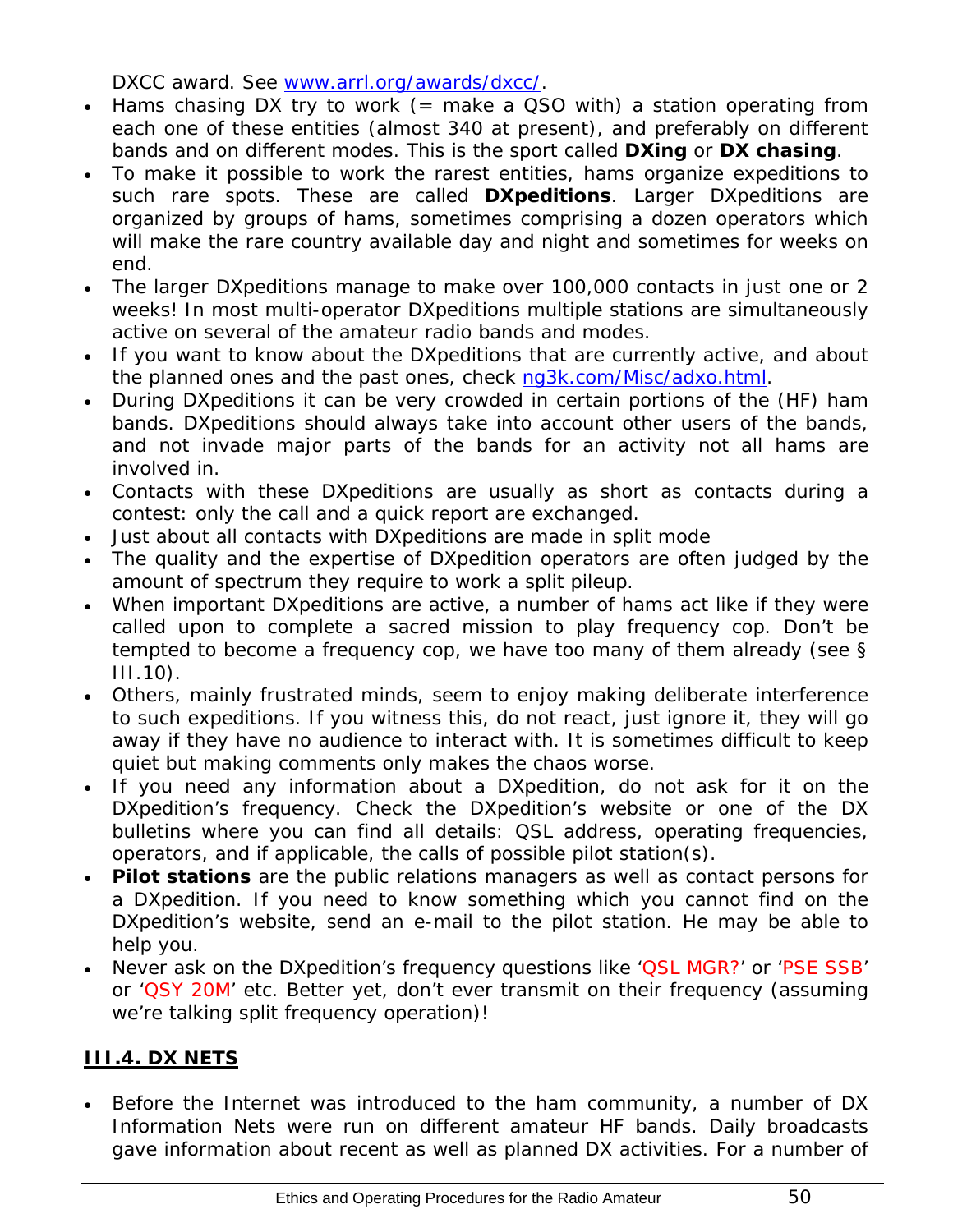years now, these nets have been replaced by different information systems, available via packet radio and the Internet.

- Besides these valuable DX nets, there is another form of DX net, aimed at *helping* stations to work DX. Working DX on DX nets, is like working DX in the *assisted category* (= with assistance).
- Many DX nets exist mainly to boost the ego of the net control operators.



- Here is how it usually works:
	- A net control station or *Master of Ceremony* calls for stations wanting to work a DX station who's waiting on the net's frequency.
	- In most cases, the MC will request stations to check in with only the last letters of their callsign, which is an illegal way of identifying in most countries. The MC makes a list of those callers. When the list is compiled, he will feed the stations one by one to the DX station. If a QSO is not succeeding immediately, the MC will be glad to assist (from '…SS station, call again…' up to giving half of the report: '…you have the readability correct, but the signal strength is better than what you said…'). Often the MC is making half of the QSO… Not surprising that we sometimes hear comments like 'make one more guess…'.
	- It is obvious that all of this has little to see with the **real sport** of DXing! Both serious DXers as well as experienced DX stations will stay away from such DX nets if at all possible.
	- Such DX nets are not the place where you will learn the sport of DXing, neither learn how to improve your station nor your operating capabilities.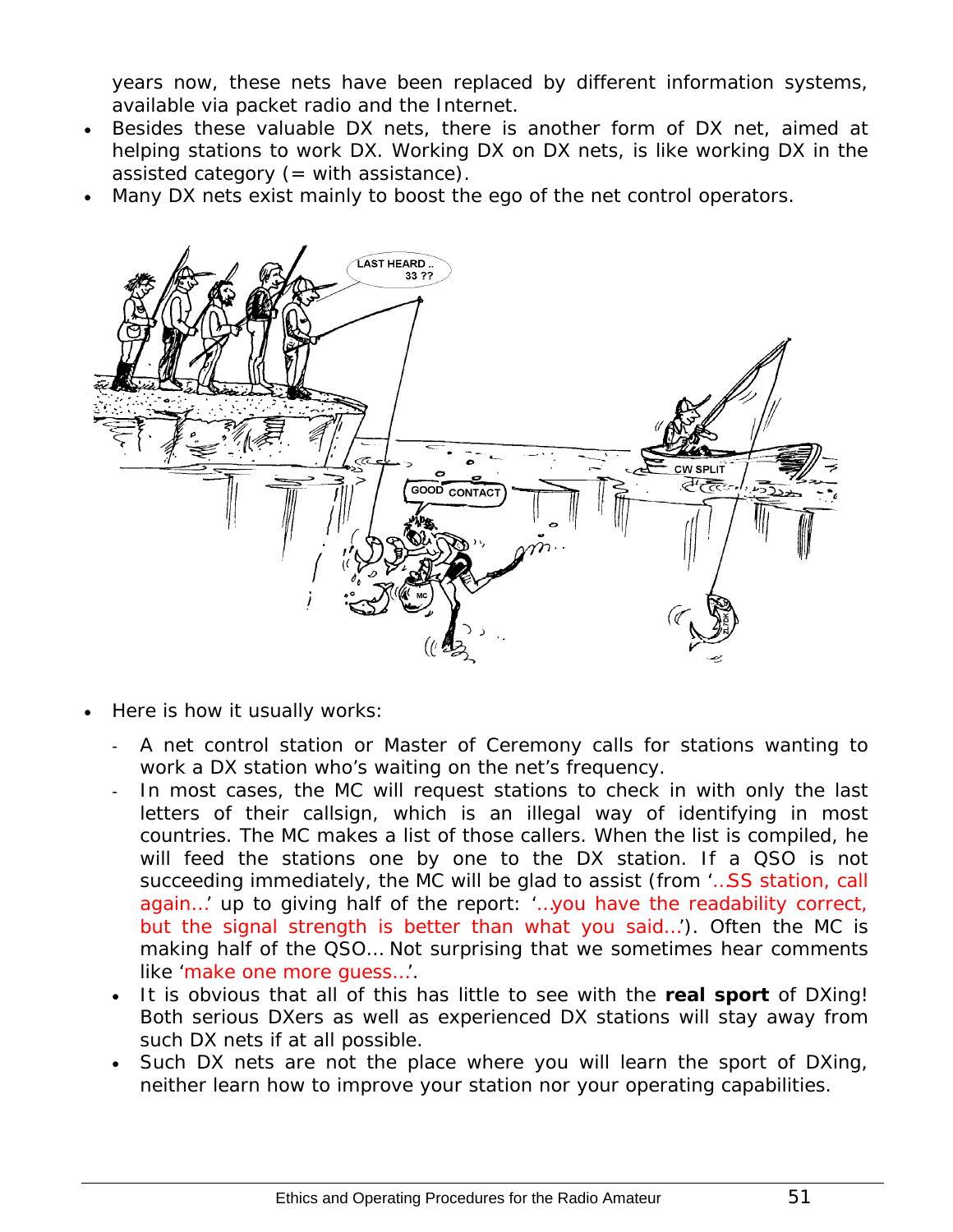# <span id="page-51-1"></span><span id="page-51-0"></span>**III.5. THE USE OF PARTIAL CALLS**

We have touched upon this subject before, and as it is such a bad habit and outspoken proof of poor operating practice, we come back to this subject:

- In most DX-nets the callers are invited by the *MC* to call with only the last 2 letters of their call. It is ineffective and in addition illegal in most countries (you should always identify with the full callsign as received from the administration).
- Net control stations use as an argument that they do not want to know the full callsign of the stations calling, so that they would not give it on the air whereby the DX station would copy the call via the control station. Noble thought, but it does not make sense.
- The *MC* can ask the calling stations to check in correctly, which means by their full callsign. If the DX station at that time already copies the station checking in, the better for him.
- If later in the procedure the *MC* calls the stations that have checked in, **he** can call them by the last 2 letters of their call, which is quite legal. The rules say how you have to identify yourself, not how you call another station. Example:
	- The MC says: 'stations for ZK1DX, check in please'
	- K9ZZZ gives his (full) call: 'K9ZZZ'
	- If later in the procedure the MC calls OH9ZZZ, he simply says 'station with ZZ at the end of the call, make your call'
	- N3ZZZ now calls the DX station: 'this is K9ZZZ, kilo nine zulu zulu zulu calling ZK1DX, you are 55 over'
	- etc.
	- It could not be simpler, and every step in this procedure is legal.
- Some have even started using this 2-letter procedure off the DX nets, e.g. in DX pileups.
- In addition to being illegal it is inefficient. Why?
	- Some simple mathematics will tell you: assume your call has 6 characters. If you only send 2 letters, the chance that at least part of your call will be copied is 3 times smaller than if you had given all 6 characters.
	- Your call is unique; two letters from your call are far from unique. This means that this procedure will often lead to confusion (several stations with those 2 letters calling simultaneously).
	- If the DX station copied your two letters (hopefully you're the only one using those 2 letters to call) he will still have to ask for the rest of your call. It is a pure waste of time. If he could copy two letters, there's a good chance he could have copied all 6 characters! All of this takes time, creates confusion and increases the chances of QRM.

Conclusion: never send just a part of your call. Are you ashamed of your call? Always send your full call, **be proud of it**! If, under whatever circumstances, someone asks you to identify by 2 letters of your call, identify by your full call and perhaps tell him you cannot do what he asks because it is illegal.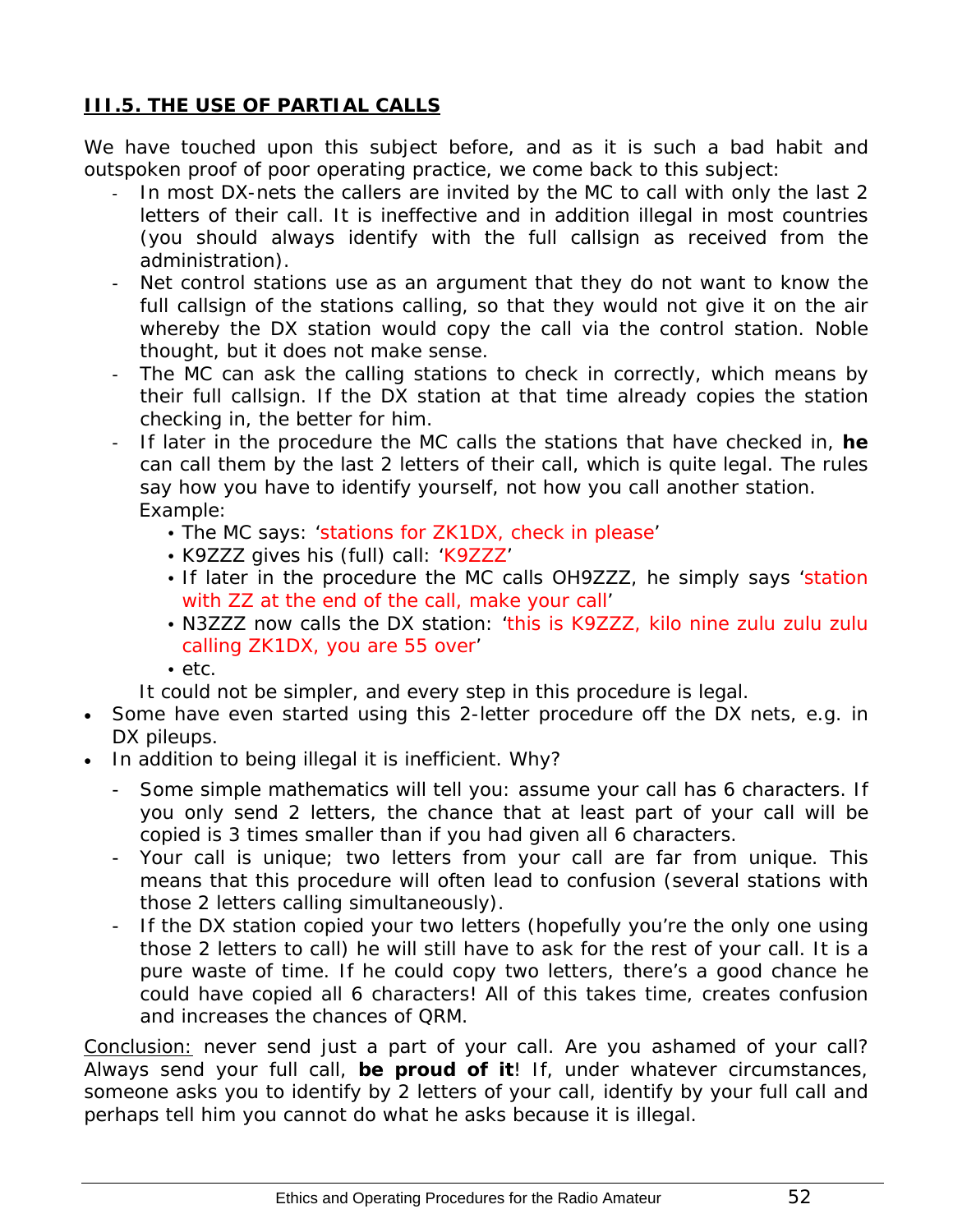# <span id="page-52-1"></span><span id="page-52-0"></span>**III.6. DX CLUSTERS**

**DX Clusters** have largely replaced the local and international *DX information nets* of yesteryear.

# <span id="page-52-2"></span>**III.6.1. Main Purpose**

- Which DX stations are active *now* and on *which frequency*?
- DX Clusters are part of a global (worldwide) network, spreading *real time* information.
- It's a two-way system:
	- Spotting: entering interesting DX information to be used by others.
	- Using spots: you use DX information that's interesting for you.

#### <span id="page-52-3"></span>**III.6.2. Who do you spot?**

- Rare DX-stations that are of interest to DX chasers. An example: *14025 ZK1DX QSX UP5.*
- Do not send spots that have no added value. Do not spot *common* stations, e.g. all stations from countries where there is plenty of activity such as W, F, G, ON etc., unless there is a good reason for it that makes your spot valuable. You can e.g. spot W6RJ on 160m from Europe, as we don't work W6's every day from Europe on 160m.
- Before spotting a DX station, first check if no one else has just spotted that same call.
- Watch out for typos! Wrong calls can sometimes be found in logs because the operator worked a station without even having heard its callsign, blindly having copied a busted (incorrect) call from the DX Cluster.

#### <span id="page-52-4"></span>**III.6.3. Which information is available, how to retrieve it**

- **Activity info:** the DX spots. The spots come automatically on your screen in **chronological** order. You can retrieve **spots by band** (e.g. *sh/dx on 20m* gives you the last 10 spots on 20m , *sh/dx 25 on 20m* shows you the last 25 spots on 20m), **by call** (e.g. *sh/dx ZK1DX*, or *sh/dx ZK1DX 20*) or by **combination of band and call** (e.g. *sh/dx ZK1DX 20 on 15m*).
- **WWV** (see [en.wikipedia.org/wiki/WWV\\_\(radio\\_station\)\)](http://en.wikipedia.org/wiki/WWV_(radio_station))**, Solar Flux Index:**  common commands are *sh/wwv* and *sh/wcy*.
- **QSL info:** on most DX Clusters you can retrieve QSL info using *SH/QSL cal*. If this function does not exist, type *SH/DX call 25*. Now you get the last 25 spots for that station, and chances are that one of the spots has the QSL info in the commentary field. A third possibility is to type *SH/DX call QSL*. This will list the last 10 spots for that station where the word *QSL* or *via* appears in the commentary field.
	- Some DX clusters may not have all of these commands, in which case you can find the QSL info via an Internet search engine.
	- It is not good practice to spot the station for which you need the QSL info by typing *QSL info please* in the commentary field. The purpose of this field is to provide additional useful information regarding the DX station. It is not the place to ask questions.
	- Depending on the DX Cluster's software, the abovementioned commands may vary somewhat. See your DX Cluster's help file.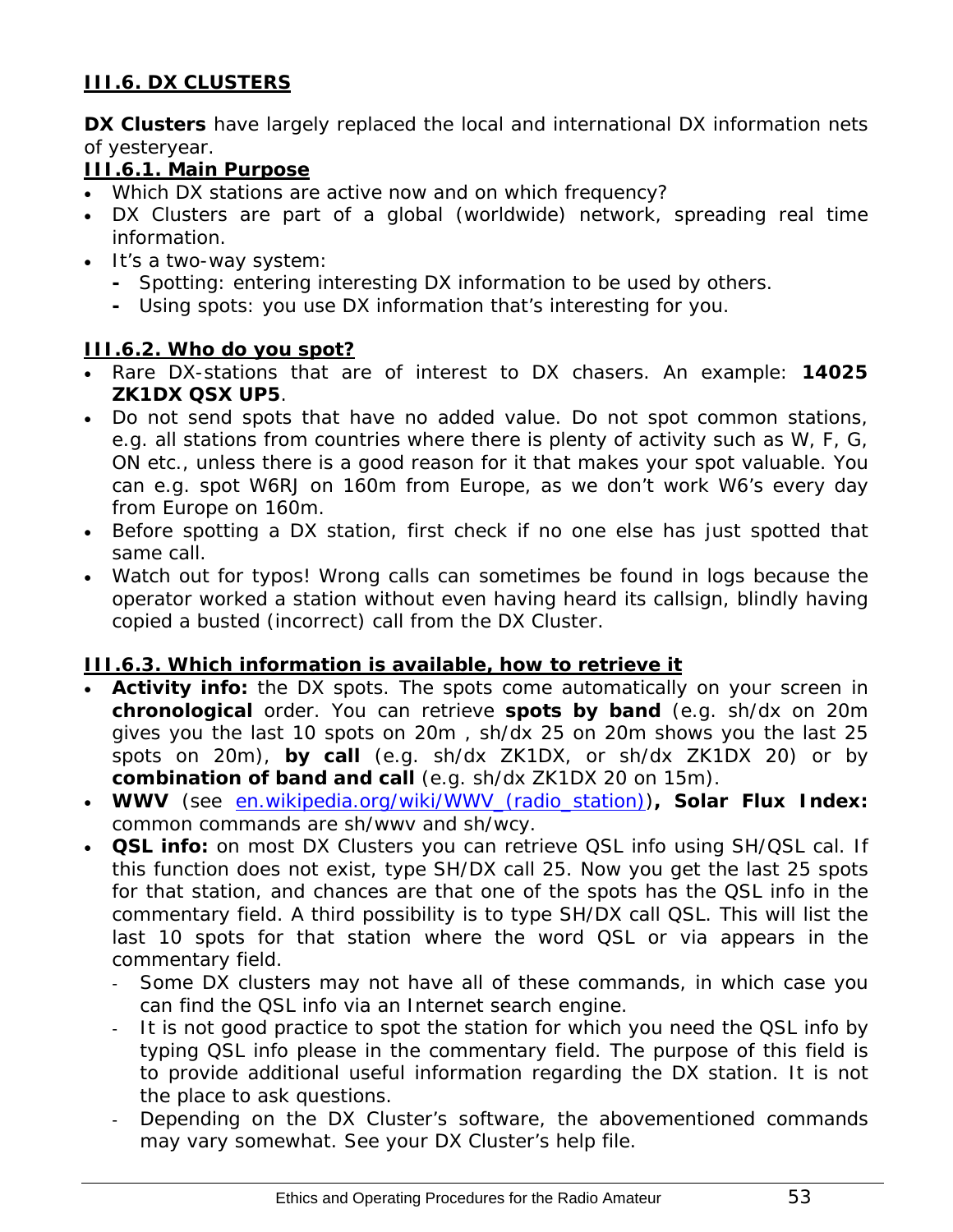### <span id="page-53-1"></span><span id="page-53-0"></span>**III.6.4. A spot appears: a new country for you. What now?**

- Do not start calling the DX station blindly.
- Make sure you copy the station well enough, verify if the spotted callsign is correct.
- Make sure you have heard the DX station's instructions before calling (his listening frequency, is he working *everybody* or working by numbers or by geographical areas?).
- Apply the quidelines as explained in § III.1. (Pileups). Good luck!

#### <span id="page-53-2"></span>**III.6.5. Things not to do on a DX Cluster**

# • **Self spotting**

- − What's that? It's a personal advertisement to the whole world, saying: *Here I am, on this frequency, please call me*.
- − It needs no explanation that this is just not done in Ham Radio. If you want to make QSOs, call CQ or reply to stations calling CQ.
- − Self spotting leads to disqualification in contests.

# • **Disguised self spotting**

An example: you work a nice DX station that came back to your CQ. When you finish your QSO you spot the call of the DX station, which was there but went off the frequency after finishing the contact. This spot has zero added value for the DX community, as the DX station is gone, but at the same time you attract a bunch of DXers to your frequency, hoping that this will help you work some other DX stations. This practice makes DXers nervous.

#### • **Bragging**

− A spot is not for telling the world how great you are: don't spot a DX station (that's been spotted several times anyhow) with a remark: *I finally did it…*. In such a case you are not announcing the DX station, you're just bragging and telling the world how great you are… Modesty is a nice virtue.

#### • **Spotting a friend**

A good friend of yours is calling CQ repeatedly, without reply. You want to give him a little push and you spot him, though he is not at all a DX station. Don't do it. Neither your friend nor you will gain respect in the eyes of the ham community by doing so.

#### • **Asking a friend to spot you**

- Is self spotting, using a cover up. Self spotting is not done, so do not you ask your buddy to spot you.

#### • **Being a cheerleader:**

- Those who continuously spot their favorite contest station during a contest. It's like the supporters pushing bike racers during a race in the mountains. It isn't fair and it's unsportsmanlike.

# • **Send a spot which actually is a private message**

− We need to realize that each spot, each message on a DX Cluster is sent to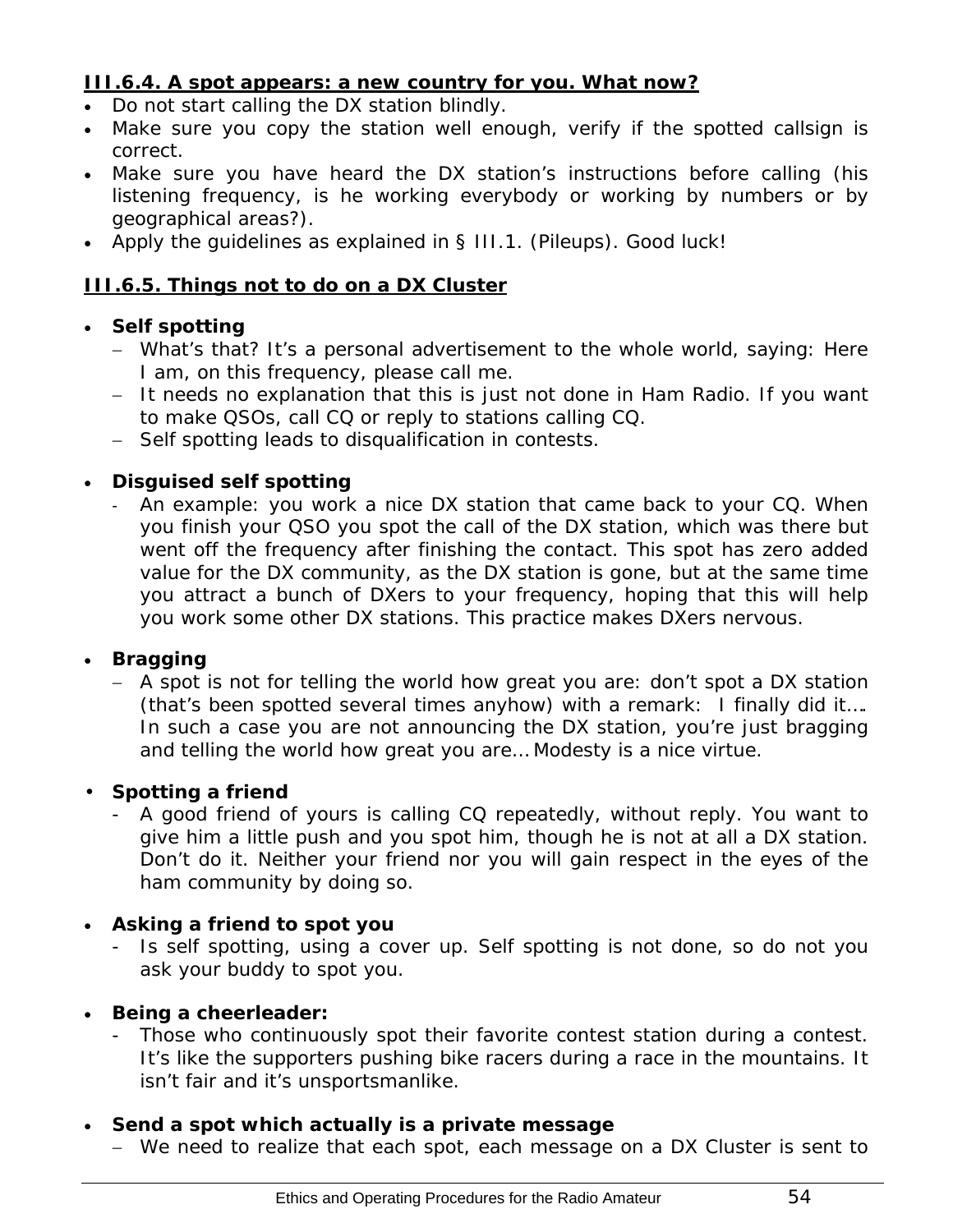<span id="page-54-0"></span>many thousand of hams all around the world. DX Clusters have been connected through the internet for some years and your local DX Cluster is no longer local but part of a global network.

- − Unfortunately some spots are private messages, like in this example: HA7xx sends a spot: *VK3IO on 1827*, with as comment *QRV???*, which obviously is not a spot but a private message (typed in the commentary field).
- − Another example: *UA0xxx spots ZL2yyy on 3.505 kHz* and adds *ur 339, my RST 449? Pse confirm*. This guy is making a fool of himself. His reputation amongst DXers is destroyed!

#### • **Using the DX Clusters as a worldwide chat channel**

- − With the **TALK** function you can send individual messages to another ham on your local DX Cluster. Some DX Clusters have a similar talk function where you can chat privately to a user on another DX Cluster, of course provided these clusters are linked (by e.g. a radio link or internet).
- − The **Announce Full** (**To All**) function is a totally different story. Any message sent using this function will be sent to the users of all world wide linked clusters, and that may be many thousands at any given time. Be **very careful** when using this function. Most *To All* announcements are actually intended for one particular person, where 9,999 others are forced to read a message which is of no value to them. Example: a To All message from ON7xxx reads like *ON4xx, good morning Frans*. Another example, To All de DF0xx: *wir warten auf K3714*. Whatever that means. And there are, unfortunately, thousands more similar examples.

 **Do not ever use the** *Announce Full* **function as a chat channel.** Also, never use this function to settle an argument or to insult someone. The world is watching you!

 Only send messages that are of interest to a vast majority of the DXers. Example: you could announce that the DXpedition has just moved band, or frequency, or that they will be on such and such a frequency at such and such a time. Etc.

The general rule is: *To All* messages should indeed be of interest *to all*. If a message is not of interest to all (or a vast majority of them), don't send it via the *To All* function.

#### • **Using someone else's callsign on the DX Cluster**

It appears that some disturbed minds check into a DX Cluster with other people's callsign, and do totally unacceptable things. This is even worse than anonymous transmissions, as in addition the call of an ignorant ham is being defamed.

Never react on the DX Cluster if you are confronted with a similar situation.

# <span id="page-54-1"></span>**III.7. DX WINDOWS**

- The IARU Band Plan is a worldwide accepted *gentlemen's agreement* that 99 % of the radio amateurs adhere to.
- This Band Plan lists a couple of formal DX windows, where it has been agreed upon to give full priority to long distance work (DX contacts).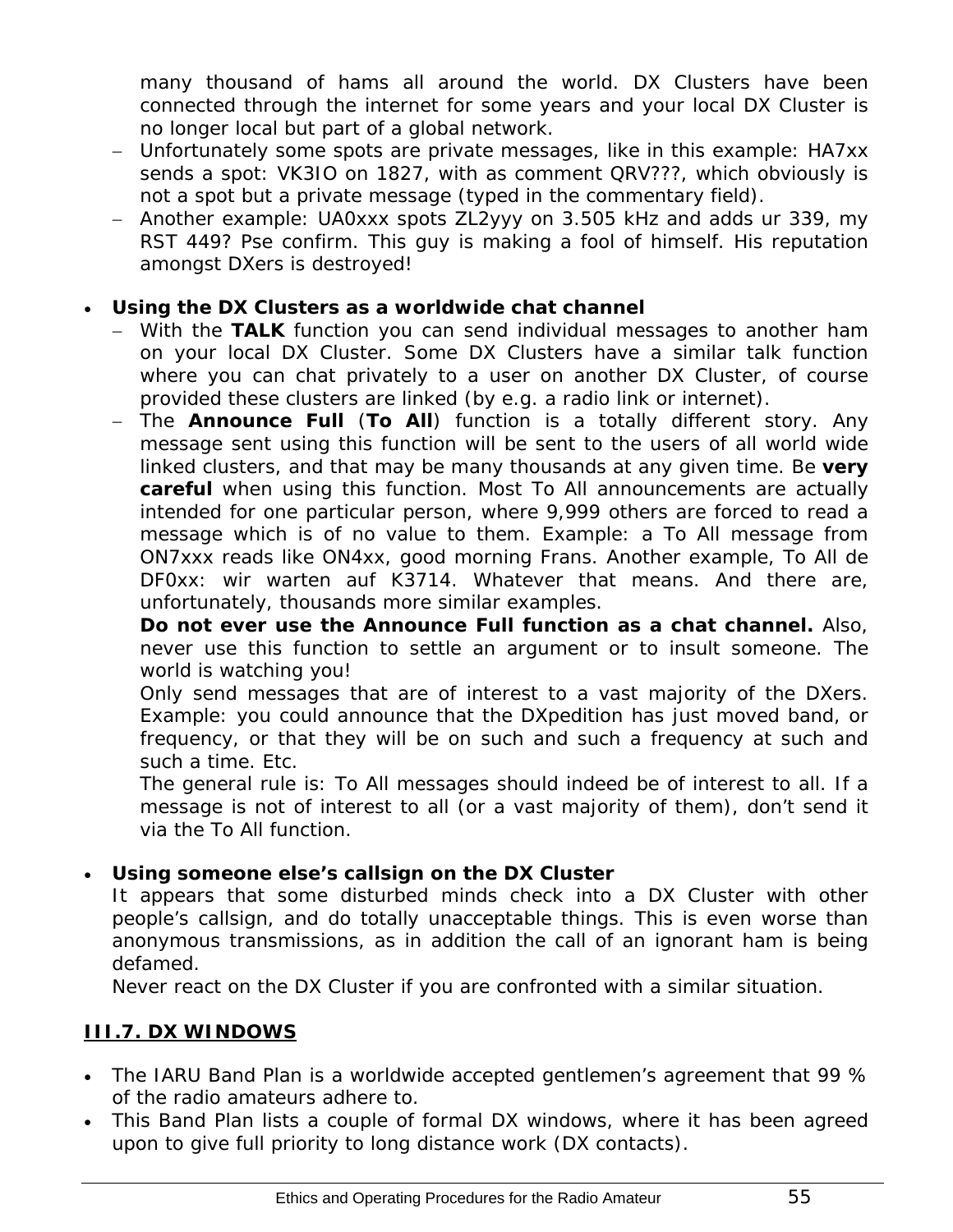### <span id="page-55-1"></span><span id="page-55-0"></span>**III.7.1. DX windows on the HF bands**

- Presently there are 5 such windows in **IARU R2** (North and South America): **1.830-1.840** kHz (CW), **1.840-1.850 kHz** (SSB), **3500-3510 kHz** (CW), **3775-3800 kHz** (SSB), **7.000-7.025 kHz** (CW) and **14.000–14.025 kHz**  $(CW)$ .
- The DX windows on 80m: in the middle of the day these frequencies can be used for *local* traffic, as there is no long distance propagation at that time. But we should be aware that even shortly after noon (and until shortly before noon), local contacts in the DX windows of this band can cause problems to stations that are 1000 to 2000 km in the direction of the *terminator* (the line that separates the dark hemisphere from the lit hemisphere). Conclusion: stay out of these windows at all times, unless you are trying to work DX yourself.
- In addition to these *formal* windows, there are a number of *de facto* DX windows:
	- In SSB: 28.490-28.500, 21.290-21.300, 18.145, 14.190-14.200 and 7.045 kHz
	- In CW: the first 5 kHz of each band (others than those mentioned above), and also: 28.020-28.025, 24.895, 21.020-21.025, 18.075,
	- In RTTY:  $\pm$  28.080,  $\pm$ 21.080 and  $\pm$  14.080 kHz

Avoid making local contacts in those windows. These are the frequency ranges where you can look for interesting DX stations.

# <span id="page-55-2"></span>**III.7.2. On VHF-UHF**

See the official IARU Band Plan: [www.iaru.org/iaru-soc.html](http://www.iaru.org/iaru-soc.html)

# <span id="page-55-3"></span>**III.8. SPECIFIC OPERATIONAL PROCEDURES FOR VHF AND HIGHER**

- These are based on the same principles that apply to the HF bands.
- For QSOs via tropospheric propagation (local, or via temperature inversion) on the 50, 144 and 430 MHz bands, the procedures are exactly the same as on HF. The only difference is that often calling frequencies are used to initiate a contact. Once a contact is established, the stations will move to another frequency.
- QTH-locator: on VHF and higher, station locations are usually specified by using the QTH-locator, also called Maidenhead locator. The QTH-locator is a set of simplified coordinates (e.g. JO11) which allows the user to quickly judge the direction and the distance to the station he is working.
- There are specific operational procedures applicable to some very specific modes, mostly used on VHF and higher, such as:
	- Contacts via satellite.
	- EME QSOs (reflection via the moon).
	- Meteor scatter QSOs.
	- Aurora QSOs: reflection near the poles during Aurora.
	- ATV (wideband amateur television).
- It is outside the scope of this manual to enter into detail on these subjects. In all cases, operational behaviour remains based on the principles as explained in § I.2.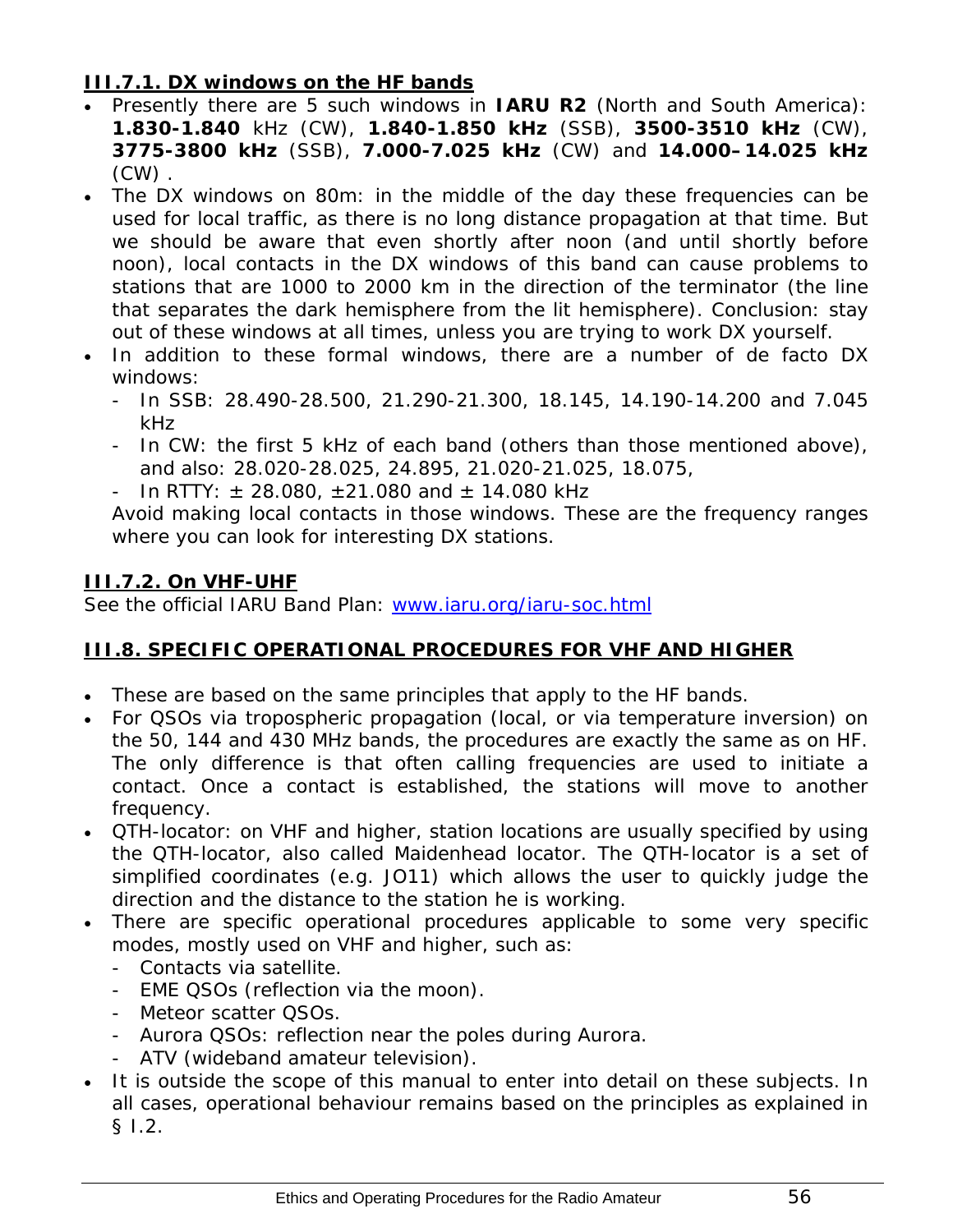# <span id="page-56-1"></span><span id="page-56-0"></span>**III.9. CONFLICT SITUATIONS**

As explained in § I.2, the fact that we all (we're several hundred thousand hams in the world) *play* our hobby on one and the same field, the ether, will inevitably sometimes lead to conflicts. How do we handle these, that is the question!

Our behaviour on the bands should be based on **common sense, good manners** and **mutual respect**.

- Rule # 1: **never do or say what you would not want your nor best friend nor any one else in the world to know about.**
- A problem is that radio transmissions can be made **anonymously.** A person making unidentified transmissions with malicious intentions is not worth being a radio amateur.
- Never ever contemplate **jamming** the transmissions from another station. As jamming can be done anonymously, it is the utmost expression of cowardliness.
- There simply is no excuse for such behavior, even if you think that the station deserves to be jammed.
- So, maybe there is a situation which in your opinion needs to be corrected? Perhaps rightfully so, but think twice what will be the **added value** to our hobby, to YOUR hobby, to your reputation, before you start doing or saying anything.
- Don't start **discussions** on the air. Chances are that others will join in and in no time what maybe started as a more or less friendly discussion, may degenerate. Keep personal conflicts off the air. Settle your arguments on the telephone, the Internet or in person.

# <span id="page-56-2"></span>**III.10. COPS (FREQUENCY POLICE)**

- Cops are self appointed would-be *frequency policemen* who think they need to correct other hams making an error, on the air and on the spot.
- Sometimes it is indeed necessary that a continuous *offender* (e.g. someone keeps calling on the transmit frequency of a DX station working split) gets told that he is causing a problem. But there are ways of telling…
- Time after time we note that the intervening cops cause a lot more havoc than the station they want to correct.

#### <span id="page-56-3"></span>**III.10.1. Types of 'cops'**

- Most *cops* have good intentions and are not using foul language. They remain polite and are often successful in their attempt to keep the frequency of a DX station clear.
- Some *cops* also have good intentions but by using bad language and manners they don't achieve their goal to clear a frequency. These *cops* create chaos instead of calm.
- A third category consists of those using foul language with the objective of creating chaos. Their bad language and manners attract comments from colleague *cops*, with a resulting total chaos!
- Do not react if you hear one of those would-be cops in action. Keep your distance and ignore them completely. This is the only way to stop them.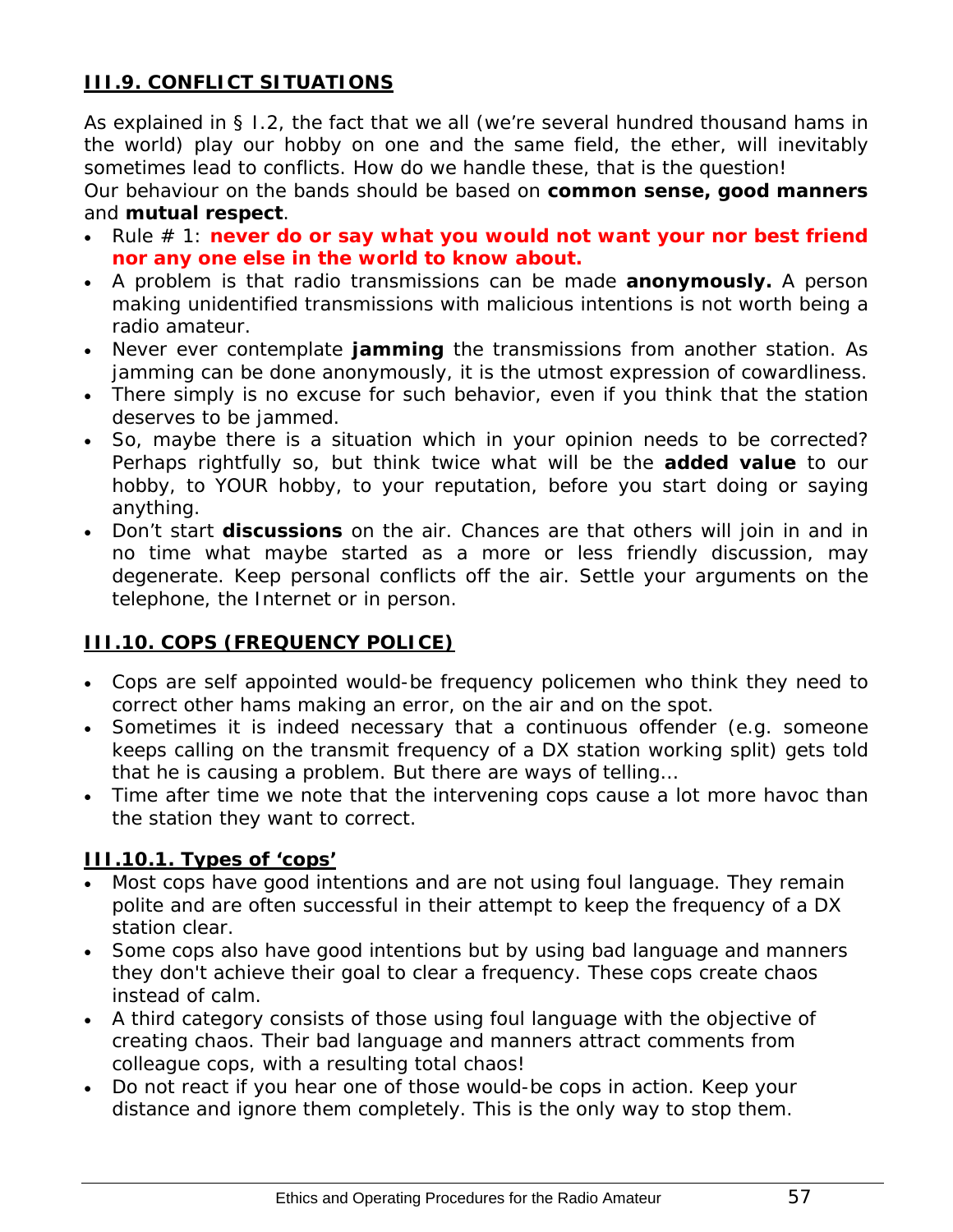# <span id="page-57-1"></span><span id="page-57-0"></span>**III.10.2. What makes the cops appear?**

- *Cops* mostly appear on a rare DX station/DXpedition's frequency, usually when this station is working in split mode.
- The trigger for their appearance is when an operator forgets to activate the split function on his transceiver and starts calling the DX station on its transmit frequency. This is the time for *cops* to start shooting/shouting.

# <span id="page-57-2"></span>**III.10.3. The good sinners …**

- Quite a number of hams just don't know the proper way of operating under all possible circumstances. Not that they don't want to be good operators, but they just don't know how. They have to learn the trade by falling down and getting up. The reason is they were never taught. These are the *good sinners*.
- *Errare humanum est* (*to err is human*): even so called experts make mistakes. No single human being is perfect. Everyone has on occasion transmitted on the wrong VFO (which means on the transmit frequency of a DX station working split). Maybe because we did not pay enough attention. Maybe we were tired or distracted; after all, we are only human.
- The first thing to consider in a situation where someone's error **needs** to be *corrected* is **how to pass the message**.
- When one gets called to order by a cop shouting 'up you idiot', it is sometimes difficult to refrain from answering on the spot 'have you never made a mistake, you arrogant cop?'.
- Don't however react in such a case, it will always be counterproductive.
- This is how chaos usually sets in.

#### <span id="page-57-3"></span>**III.10.4. … and the bad sinners**

- Some hams however seem to delight in using very poor operating habits. In this case *Perseverare diabolicum* (*to persist is devilish*) applies.
- There appear to be more and more *disturbed characters* that literally enjoy making life difficult for the well behaved operators. These are the sorts that try to disturb DXers with all means at their disposal. In some cases these are frustrated hams who, due to lack of knowledge and wisdom, are not successful in contacting the DX station, and who vent their frustration on their more successful colleagues.
- Sometimes we witness the most blatant use of vulgarity and obscenities from these characters.
- All they want is to make others react so that chaos erupts on the frequency.
- Some good advice: **never react** when you witness such an act. If nobody reacts, these characters will go away by lack of an audience.
- Do not react either via the DX Cluster. Rest assured they are watching the DX Clusters as well.

#### <span id="page-57-4"></span>**III.10.5. Do you really want to be another cop?**

- When you hear someone making a big or repetitive mistake, remember that you too have made errors in the past, haven't you? Be tolerant and forgiving!
- If you really need to say something (to correct a repetitive error), say it in a friendly and positive way, without insulting or sounding patronizing. If ON9XYZ by error repeatedly transmits on the wrong VFO, say '9xyz up please', not 'up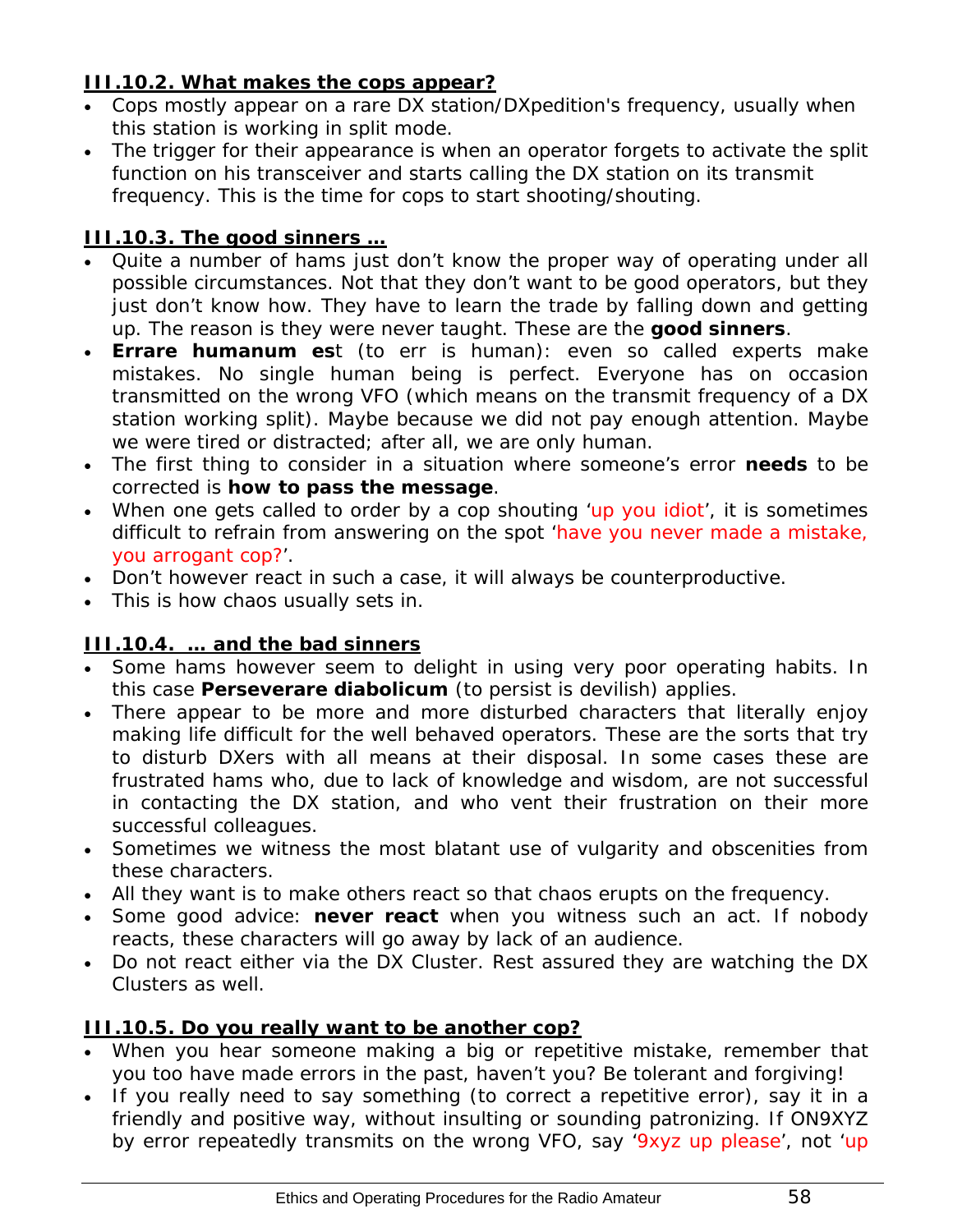<span id="page-58-0"></span>you idiot'. The insult brings no added value to the message. It only tells us something about the person making the insult.

- Realize that your intervention may cause more interference than the actual error you try to correct!
- Before playing cop, think twice in which way your act will have a positive added value. If you still think it needs to be done, twist your tongue three times before going ahead.
- Always be polite and constructive.
- If you need to tell someone he's transmitting on the wrong VFO, always add a part of that station's call. How else can he know that your message is addressed to him? Say '9XYZ up please' not just 'up please' nor 'up up up up'.
- If you happen to be the 9xyz station, do not feel too embarrassed, *errare* only *humanum est*, and your apology will just cause more QRM.
- Don't forget that every cop, by acting as a cop, is doing something illegal: have you heard many frequency cops identifying as required?
- Another thought: one good cop can be a blessing, two cops are a crowd.

#### <span id="page-58-1"></span>**III.10.6. How to behave in the middle of a cop parade?**

Being a DXer you will quickly grasp that you accomplish more by not reacting to cops at all. Try to swing something negative into something positive. Keep on **listening** (here's the magic word again) through the tumult to the DX station and in many cases you will be able to log the DX station while the cops are having a *jolly good time*.

#### <span id="page-58-2"></span>**III.11. TIPS FOR DX STATIONS AND DXPEDITION OPERATORS**

Maybe sooner or later you will be operating at the other side of a pileup. Maybe you will be operator on a DXpedition, a dream of many hams. For the serious operator there are a number of guidelines and procedures to be applied as well, if he wants to be a successful operator. Here are a few tips:

- Give your callsign after **every** QSO. If you have a very long call (e.g. SV9/N3ZZZ/P), give it at least every few QSOs.
- If you work simplex and you cannot sort out the calls well enough (because too many stations call simultaneously on the same frequency), switch to split frequency mode and spread out the callers. Don't forget that, especially on the low bands where signals from far away DX stations can be very weak, you will be totally covered by the calling stations which are easily 50 dB stronger than you. For a rare DX station *split* is the way to operate.
- Before changing to split mode, check if the frequencies you want to use for listening are clear
- If you work split, mention it **after each QSO**. For example in CW: 'UP 5, UP5/10, QSX 1820' etc. In SSB: 'listening 5 up, listening 5 to 10 up, listening on 14237, up 5, down 12', etc.
- In CW split, listen **at least 2 kHz** above (or below) your transmit frequency, to avoid interference to your signal from key clicks generated by callers. A split of only 1 kHz, as is done regularly, is not enough.
- In SSB, this should be **at least 5, preferably 10 kHz**. Some signals of calling stations can be very wide and cause a lot of splatter on your transmit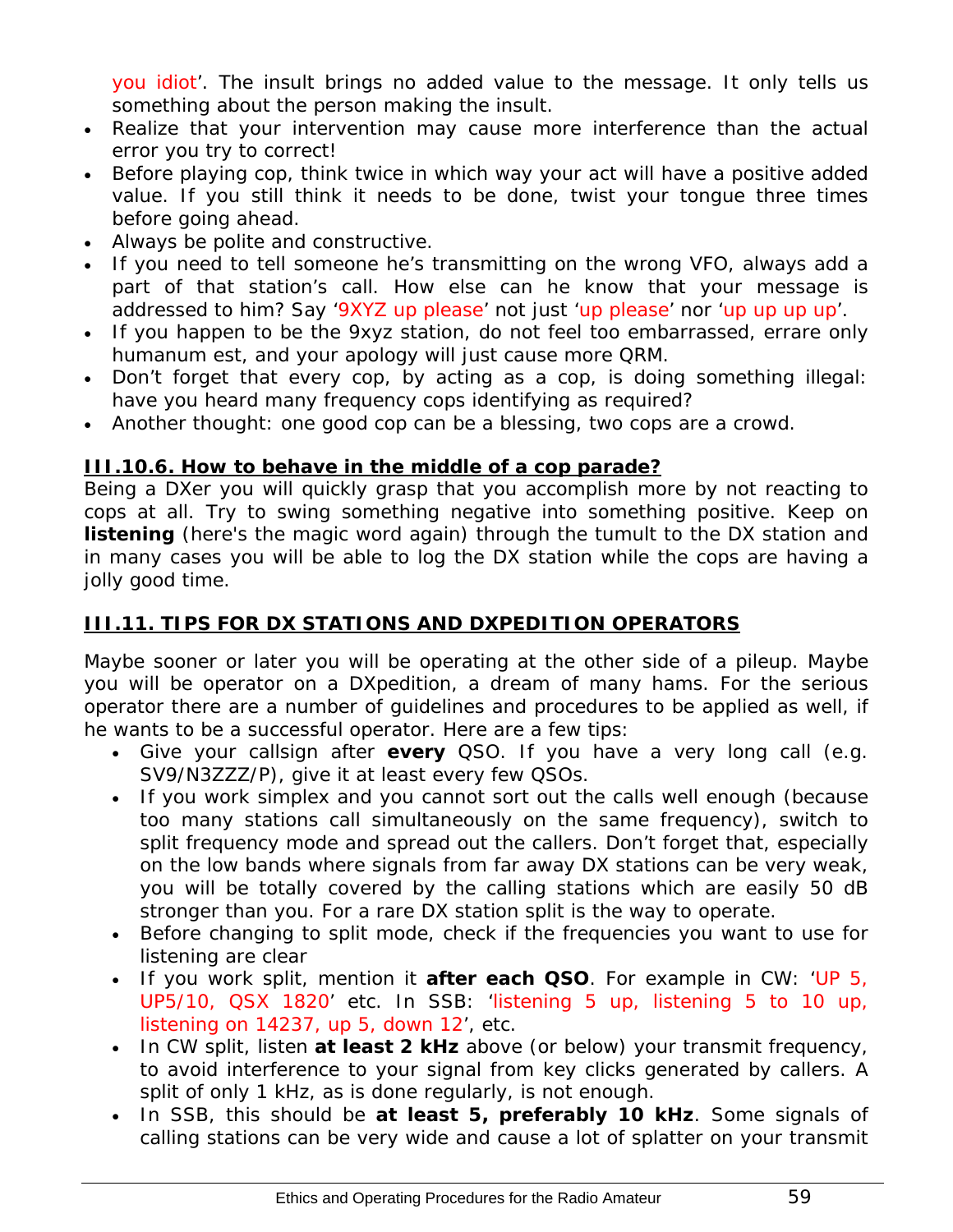frequency.

- If, as a DX station, you operate split in the DX window of 80m  $(3.5 5.51)$ MHz on CW or 3.775 - 3.8 MHz on phone), **listen for the pileup outside the DX window**. If you transmit e.g. on 3.795 MHz, listen below 3.775 MHz for the pileup (in CW above 3.51 MHz).
- Keep your listening window as narrow as possible to avoid interference to other band users.
- If in SSB you copied only part of a callsign, reply with that partial call plus a report, e.g. 'yankee oscar 59'. Do **not** say 'yankee oscar, again please'. Guaranteed this will attract a whole range of yankee oscars! If you have added a 59 report, you already made half of the QSO and there will be fewer disorderly callers.
- In CW, in a similar case, never send a question mark if you copied a partial call (e.g. 3TA). A question mark will trigger half of the pileup to start calling you. Send '3TA 599', and **not**: '?3TA 599'. Never send question marks in a pileup situation.
- The following applies to all modes: if at first you copied only a partial call, always repeat the full call once you have it, so the station that called you is sure he worked you and can put you in his log. Example: assume you first copied a partial: '3TA'. Send '3TA 599' (in phone say '3TA 59'). He confirms: 'TU DE OH, OH3TA 599' (in phone: 'oscar hotel, oscar hotel three tango alpha you're 59 QSL?'). If you now confirm with 'QSL TU' (in phone: 'QSL thank you'), there is no way OH3TA can tell you worked him. Therefore, confirm with: 'OH3TA TU' (in phone: 'OH3TA thanks').
- Once you returned to a partial call with a report, stick to that station, and do not let him be overpowered by other callers. You're the boss on the frequency, show it. You decide who gets in the log, no one else. The pileup can be quite undisciplined, but often this is due to a lack of authority from the operator of the DX station. If the crowd notices that you stick to the original partial call, and that their out of turn calling is to no avail, they will eventually give up, and show more discipline.
- If you give up on the original partial call and just pick up one of the loud undisciplined callers, you admit the wild callers are in charge of the frequency. Now you're in trouble. In many cases, chaos is a result of the DX operator not showing authority or not living by his own rules.
- If the partial call you originally came back to disappeared, do not just pick up the call of one of the strong undisciplined callers who's been giving you a hard time the last several minutes. Just call a CQ again and listen a few kHz higher or lower. **Never give the impression you are now calling one of the undisciplined callers**. Show them that their undisciplined calling was useless.
- You have returned for a particular station in the pileup (e.g. JA1ZZZ) and you have put him in the log. However he keeps calling you again, obviously because he did not hear you give him his report. Do **not** go back to him with 'JA1ZZ you are in the log' (on phone) or 'JA1ZZZ QSL' (CW) but **call him again and give his report again**. He obviously wants to hear his report!
- Always follow a **standard pattern** in your transmissions. Example (you are ZK1DX):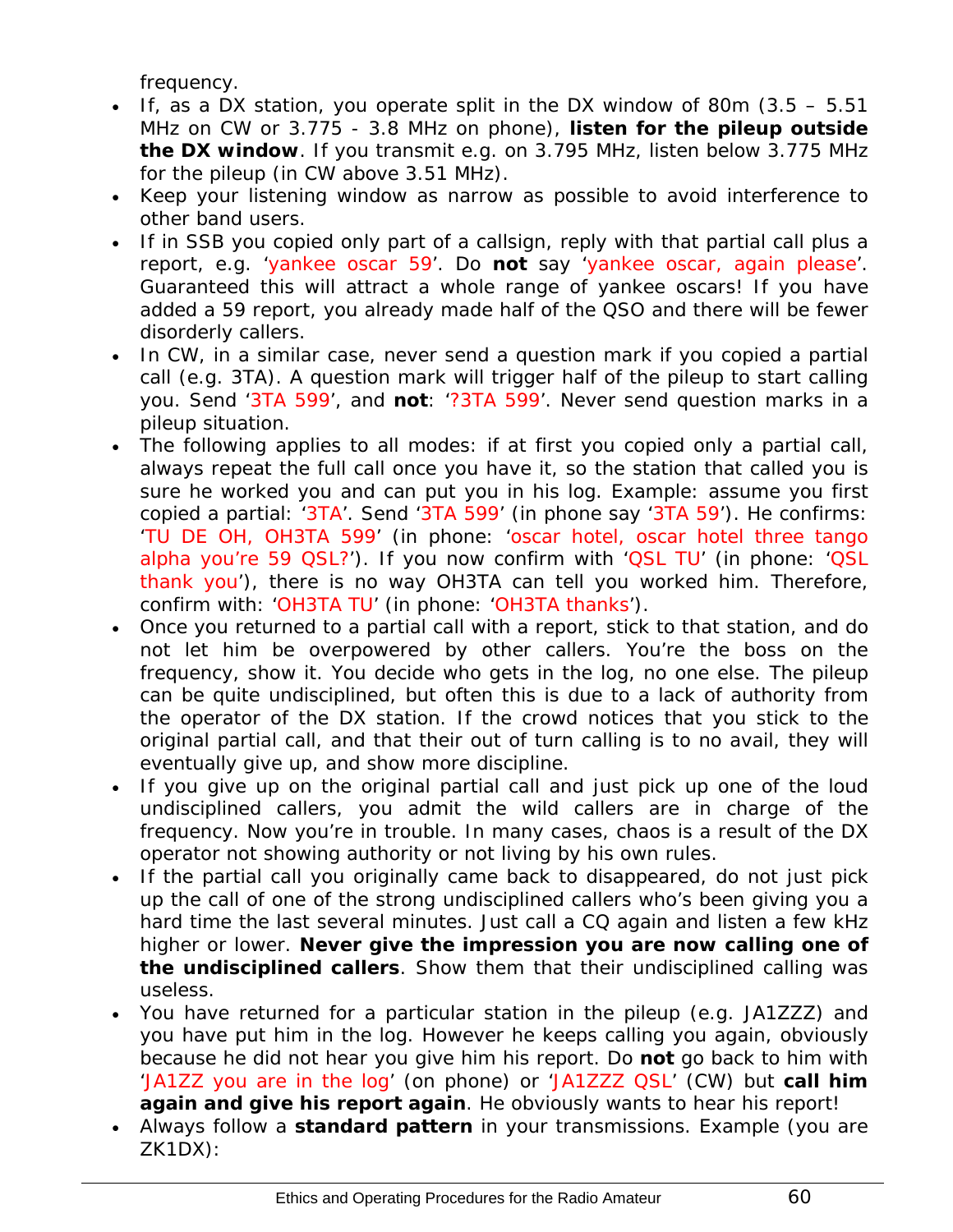ZK1DX 5 to 10 up  $\rightarrow$  you hear N4XYZ calling

 $N4XYZ$  59  $\rightarrow$  you give his report

QSL ZK1DX 5 to 10 up  $\rightarrow$  you confirm, identify and call again

- If you keep following that same pattern, the pileup will know that when you say '5 to 10 up', you are listening again for new callers. Always maintain this same pattern, the same speed, the **same rhythm**. This way everyone will know exactly when to call. Should be like clockwork.
- If the pileup remains undisciplined, do not get too excited about it. If the situation does not improve, just move to another mode or band, but let the pileup know.
- Always stay cool, don't start insulting the pileup. All you can and must do is to firmly show the pileup that you are in charge, and that you set the rules. It is important that you emanate authority.
- Do not work so-called two-letter calls. If you hear such stations, tell them you want to hear 'full calls only'.
- If in split mode it appears that many of the calling stations are not copying you well, it is likely that your transmitting frequency suffers from interference. If this situation persists, in SSB try changing your transmit frequency 5 kHz, and tell the pileup about your move. In CW, moving 0.5 kHz will usually suffice.
- On CW, 40 WPM is about the maximum speed to be used during a smoothly ongoing pileup. On the lower HF bands (40-160m) it's better to use a little lower sending speed (20-30 WPM, depending on circumstances).
- Always keep the pileup abreast of your plans. When you go QRT, tell them. When you need a pit stop, tell them: 'QRX 5' ('QRX 5 minutes', 'standby'). If you move to another band, inform the crowd.
- If you want to keep the pileup calm and more or less disciplined, and keep your transmit frequency clear, the most effective way of doing so is to keep the callers happy. Let them know what you are doing. Know that they all (with one or two exceptions) want to work you. You are hot!
- The DX station operator sometimes works by numbers or call areas. This means that he will only reply to stations having the number he specified in their prefix. Statistically the pileup should be 10 times thinner!
- Avoid as much as possible working by numbers, it's not a very good system.
- If you want to apply this method, apply the following rules:
- Once you started working by numbers, go through all numbers at least once. If you go QRT in the middle of a sequence, or start working random numbers all of a sudden in the middle of a numbering sequence, you are going to create commotion.
- Never forget, when you work by numbers that 90% of the DXers are idling, biting their fingernails! They keep a close eye on you and carefully count how many stations you work of each number, and you can be sure some operators will lose control if you do not soon reach *their* number.
- Always start a sequence with 0, and move up in numbers one by one. No frills. Keep it simple.
- Do not specify numbers at random: first 0's, then 5's, then 8's, then 1's etc... It will drive the pileup mad. If you follow a logical sequence, the pileup can more or less predict when it will be their turn. A random system will make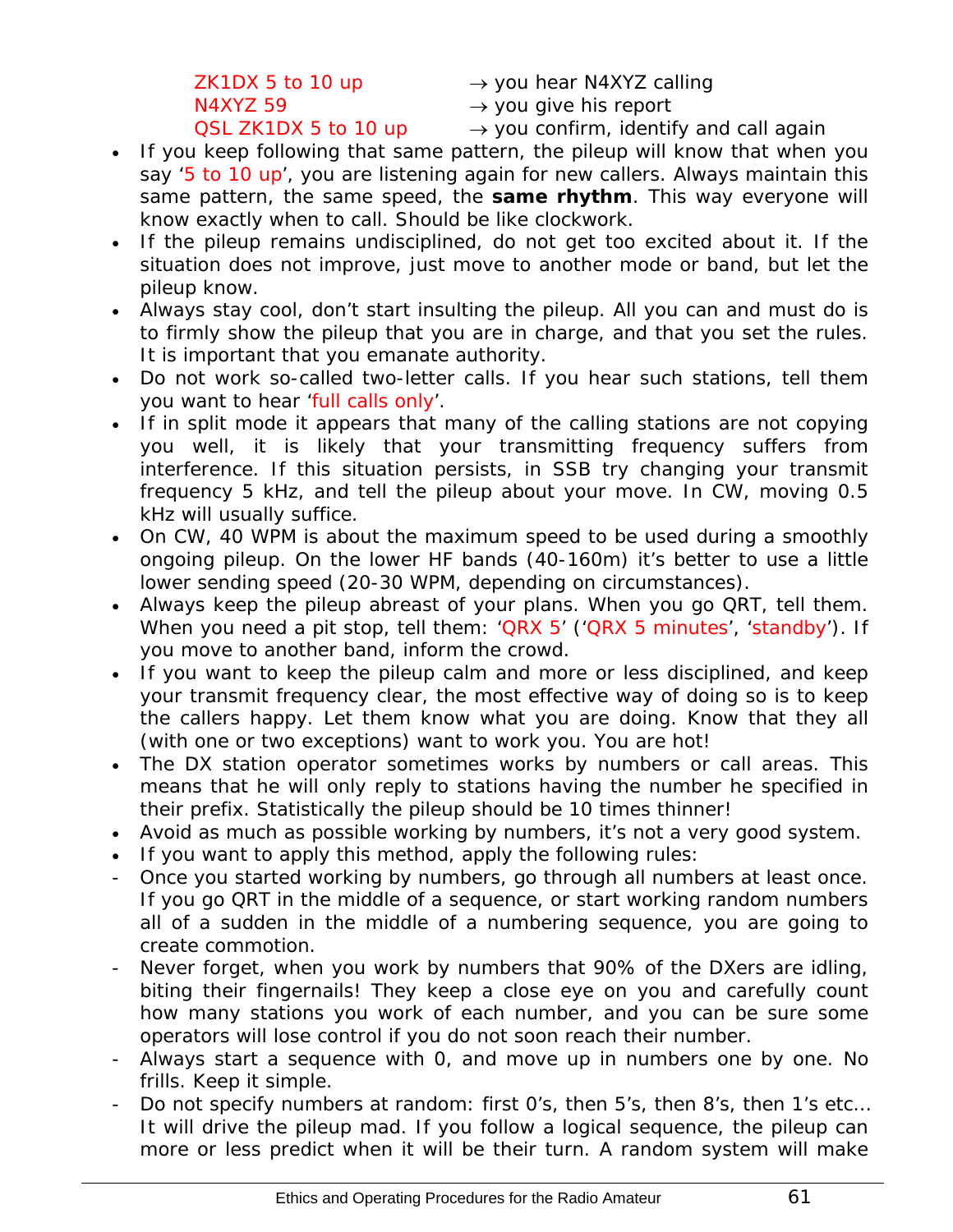them utterly nervous.

- Work maximum 10 stations of each number. Make sure you work approximately the same total of stations per number. If you manage to work 5 stations a minute, it will still take you 20 minutes to complete the circle. This means some stations will have to wait and sit idle for almost 20 minutes, which is a long time. On average the waiting time is 10 minutes. Don't forget propagation conditions can change a lot in 20 or even 10 minutes!
- Always tell the pileup how many stations you will work from each number and repeat that information every time you increment the number in the callsign.
- The method of calling by numbers is seldom used on CW.
- A better technique to make the pileup a little thinner is to work by continents or geographical areas. This also gives a better chance to remote regions of the world, where signals are often weak and openings shorter.
- In this case you will specify a continent, which means you insist that only stations from that area should call you. Example: if you want to work only North American stations, call 'CQ North America ONLY' or on CW: 'CQ NA'.
- Use this technique primarily to reach those areas of the world that have poor propagation or short openings to you.
- If you use this technique because the pileup is too dense, rotate quickly between the continents or areas. A good rule of thumb is that one should not stay with the same area for longer than 15 to max. 30 minutes.
- Inform the pileup of your plans, tell them exactly how you will rotate between areas, and follow your planning.
- Switch back to working all areas/continents as soon as conditions permit.
- Both abovementioned techniques should be avoided as much as possible, with one exception, where you look for difficult to reach areas.
- The main problem with these selective methods is that a large majority of hams is sitting idle, and getting nervous. Nervous DXers can easily change into aggressive cops. If you go QRT or change bands just before their number was supposed to come up, rest assured you will be called names on your transmit frequency.
- We have witnessed some DX operators trying to work by country. This must be avoided at all times for obvious reasons: now you have set 99% of the DXers wanting to work you, *on hold*. This way of operating guarantees chaos in no time.
- Watch out when using a preferential treatment for your friends or for stations from your home country. Do it very discretely and make sure it happens *invisibly.* Better yet, don't do it.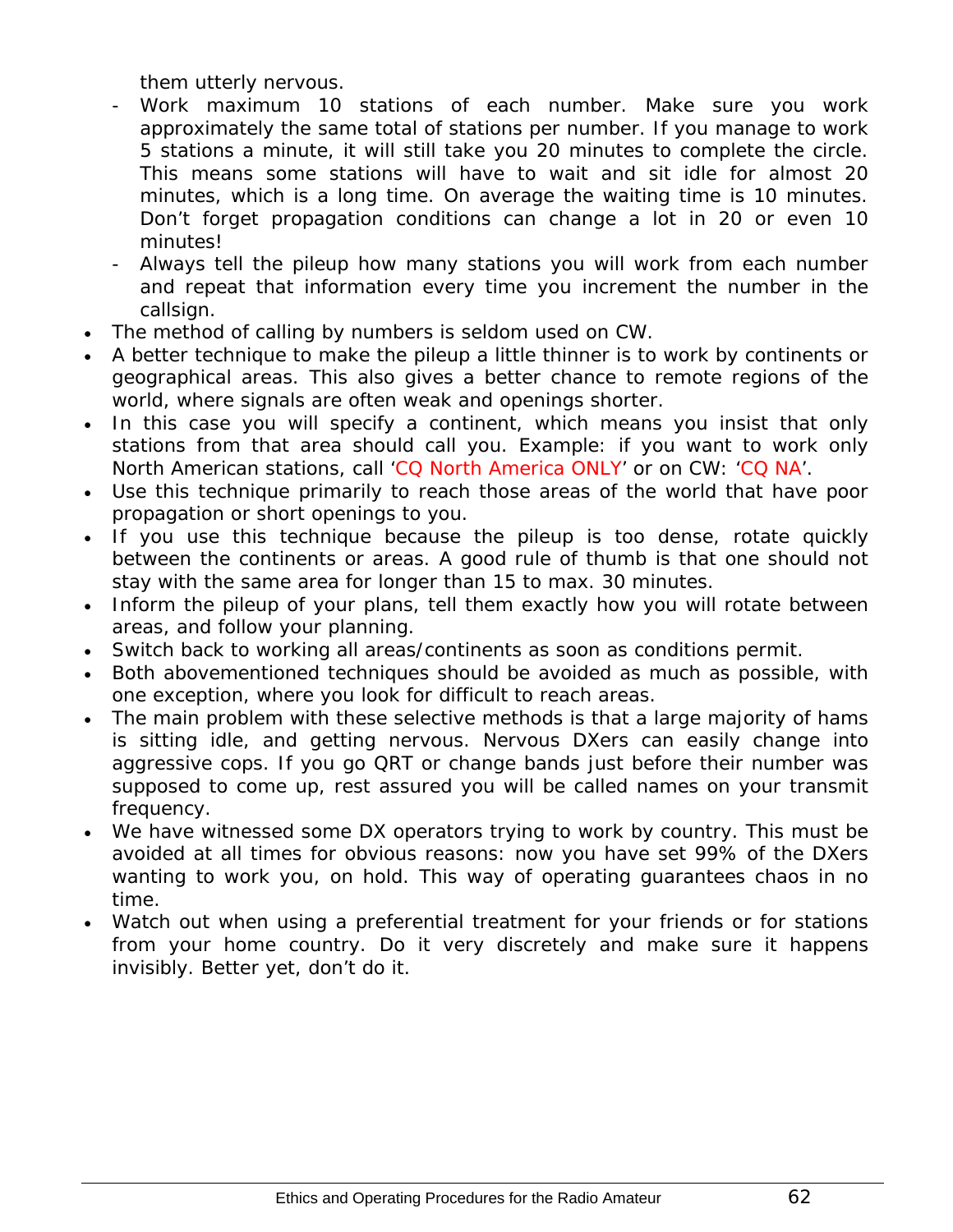#### **LEGALLY BINDING?**

Are all the procedures as outlined in this document legally binding? Most of them are not. A few examples: in most countries one should identify every 5 (in some 10) minutes. This rule exists for the monitoring stations and control authorities to be able to identify transmissions. These 5 minutes are a legal minimum, but good practice and sound customs as well as search for efficiency and good manners, in one word 'correct operating practice' tells us to also identify at each QSO, especially if these are short contacts as e.g. during a contest or when working a pileup. These operating procedures must make it possible for the entire amateur radio community to be able to enjoy the hobby in best understanding.

A similar example concerns the IARU Band Plan which has no binding legal character in most countries, but clearly serves at making living together on the crowded bands more enjoyable.

Neglecting to apply the operating procedures as outlined in this document will probably not send you to jail, but it will certainly result in inferior operating practice from your side.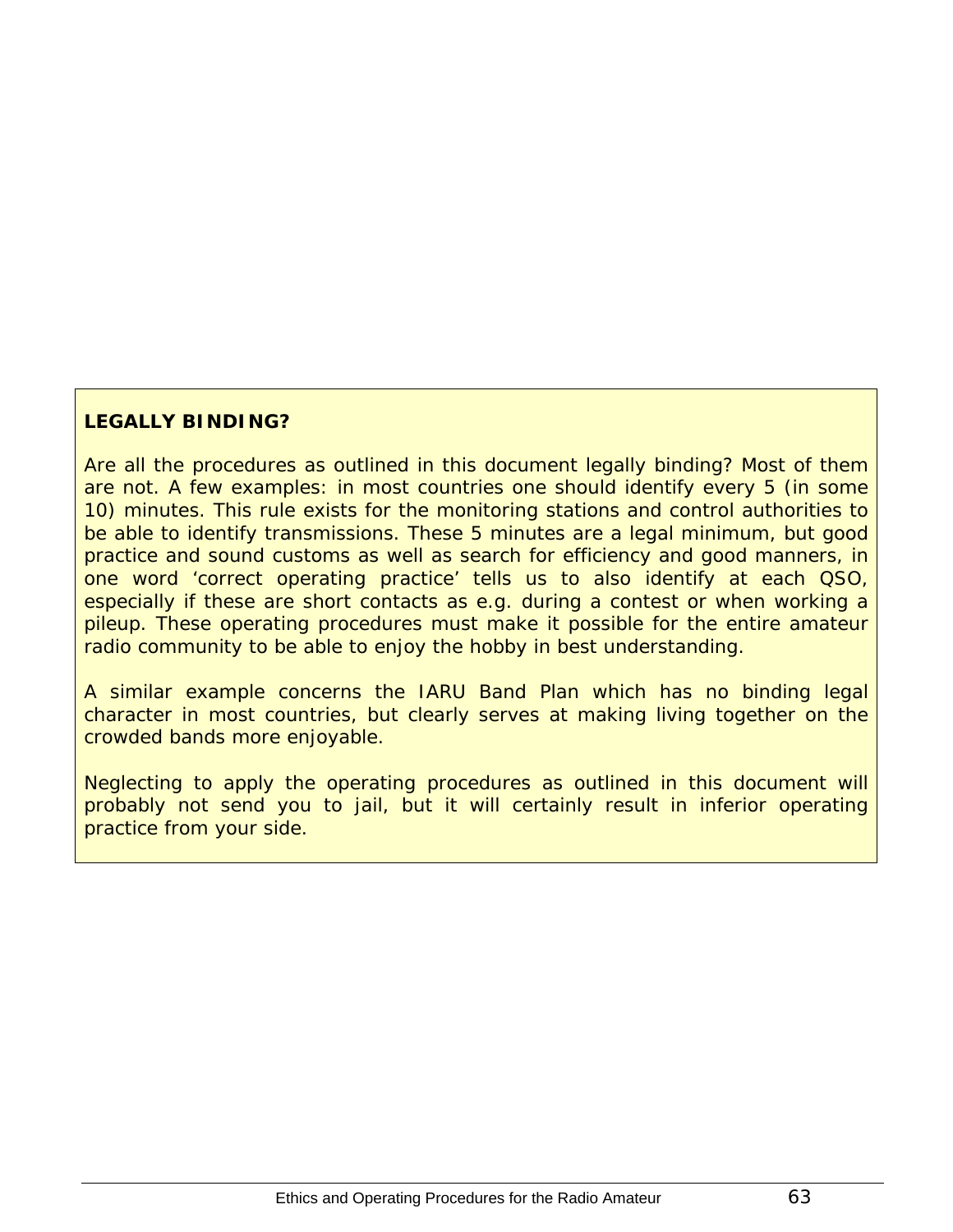<span id="page-63-1"></span><span id="page-63-0"></span>

| Letter       | <b>Phonetic</b> | <b>Pronunciation</b> | <b>Letter</b> | <b>Phonetic</b> | <b>Pronunciation</b>      |
|--------------|-----------------|----------------------|---------------|-----------------|---------------------------|
|              | word            |                      |               | word            |                           |
| $\mathsf{A}$ | Alpha           | al fah               | N             | November        | no vemm ber               |
| B.           | <b>Bravo</b>    | bra vo               | O             | Oscar           | oss kar                   |
| $\mathsf{C}$ | <b>Charlie</b>  | tchar li or char li  | $\mathsf{P}$  | Papa            | pah pah                   |
| D            | <b>Delta</b>    | del tha              | Q             | Quebec          | kwe bek                   |
| E.           | Echo            | ek o                 | $\mathsf{R}$  | Romeo           | ro me o                   |
| F.           | Foxtrot         | fox trott            | S             | <b>Sierra</b>   | si er rah                 |
| G            | Golf            | qolf                 |               | Tango           | tang go                   |
| H            | <b>Hotel</b>    | ho tell              | $\mathsf{U}$  | <b>Uniform</b>  | you ni form or ou ni form |
|              | India           | in di ah             | $\vee$        | <b>Victor</b>   | vik tor                   |
|              | <b>Juliette</b> | djou li ett          | W             | Whiskey         | ouiss ki                  |
| K            | <b>Kilo</b>     | ki lo                | $\times$      | X-ray           | ekss re                   |
|              | Lima            | li mah               | Y             | Yankee          | yang ki                   |
| M            | <b>Mike</b>     | ma ik                | Z             | Zulu            | zou lou                   |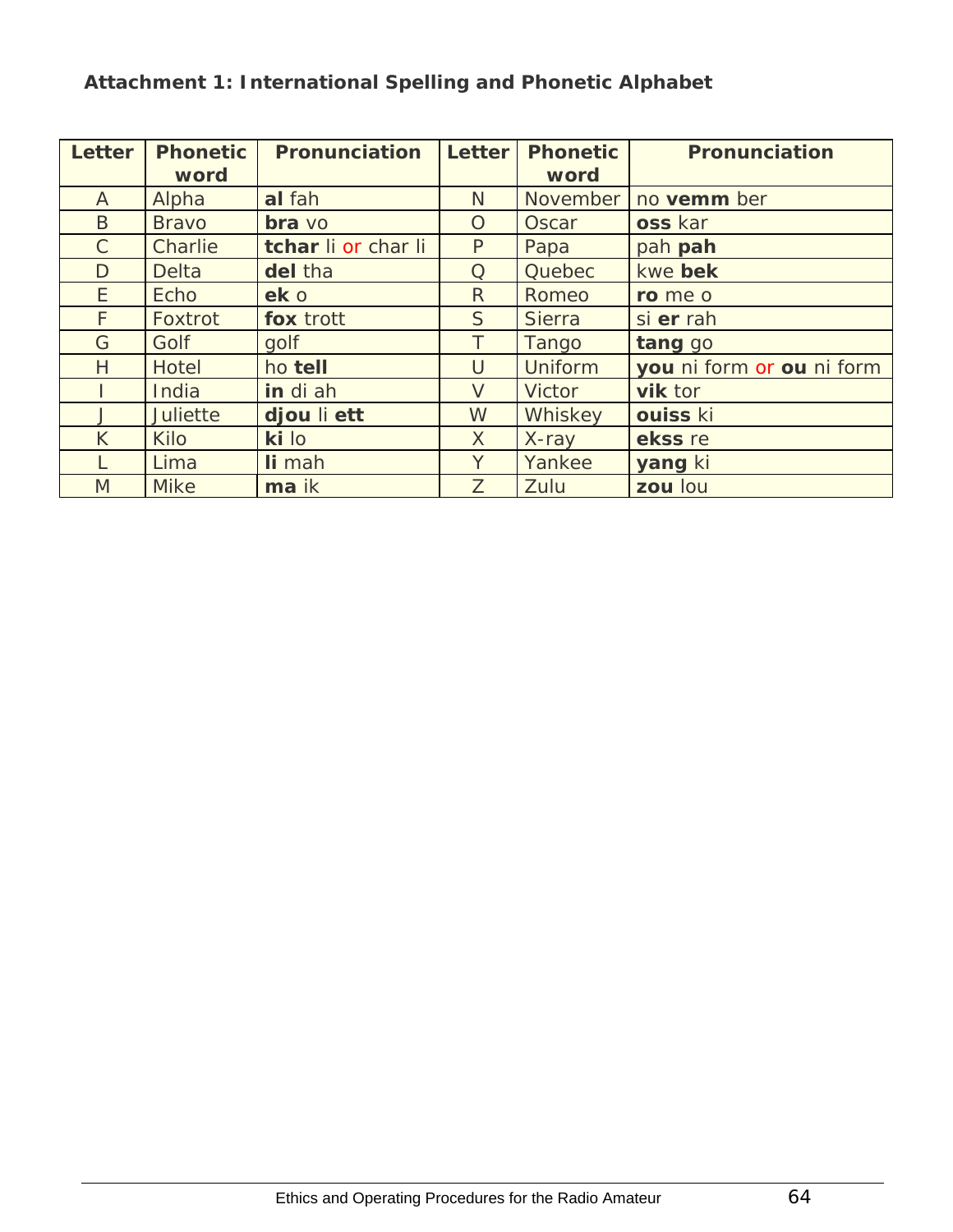| <b>CODE</b> | <b>QUESTION</b>                                                                  | <b>ANSWER OR MESSAGE</b>                                                                                                   |  |  |
|-------------|----------------------------------------------------------------------------------|----------------------------------------------------------------------------------------------------------------------------|--|--|
| <b>QRG</b>  | What is the exact frequency?                                                     | The exact frequency is                                                                                                     |  |  |
| <b>QRK</b>  | What is the readability of my<br>signals?                                        | The readability of your signals is: 1: bad,<br>2: Fairly bad, 3: Reasonably good, 4:<br>Good, 5: Excellent.                |  |  |
| <b>QRL</b>  | Are you busy? Is the frequency<br>in use?                                        | I am busy. The frequency is in use.                                                                                        |  |  |
| <b>QRM</b>  | Are you interfered with?                                                         | I am interfered with. 1: I am not at all<br>interfered with, 2: Slightly, 3: Moderately,<br>4: Strongly, 5: Very strongly. |  |  |
| <b>QRN</b>  | Are you bothered by<br>atmospherics?                                             | I am bothered by atmospherics. 1, Not at<br>all, 2. Slightly, 3. Moderately, 4. Strongly,<br>5. Very strongly.             |  |  |
| QRO         | Should I increase power?                                                         | Increase your power.                                                                                                       |  |  |
| <b>QRP</b>  | Should I decrease my power?                                                      | Decrease your power.                                                                                                       |  |  |
| <b>QRS</b>  | Should I decrease my sending<br>speed?                                           | Decrease your sending speed.                                                                                               |  |  |
| <b>QRT</b>  | Should I stop my<br>transmission?                                                | Stop your transmission.                                                                                                    |  |  |
| QRU         | Do you have anything for me?                                                     | I have nothing for you.                                                                                                    |  |  |
| QRV         | Are you ready?                                                                   | I am ready.                                                                                                                |  |  |
| <b>QRX</b>  | When will you call me back?                                                      | I will call you back at<br>Also: wait, standby                                                                             |  |  |
| QRZ         | Who was calling me?                                                              | You are called by                                                                                                          |  |  |
| <b>QSA</b>  | What is the strength of my<br>signals?                                           | The strength of your signals is: 1. Bad, 2.<br>fairly bad, 3. Reasonably good, 4. Good, 5.<br>Excellent.                   |  |  |
| <b>QSB</b>  | Is my signal fading?                                                             | Your signal is fading.                                                                                                     |  |  |
| <b>QSL</b>  | Can you confirm reception?                                                       | I confirm reception.                                                                                                       |  |  |
| <b>QSO</b>  | Can you make contact with<br>(me)?                                               | I can make contact with  (you).                                                                                            |  |  |
| <b>QSX</b>  | Can you listen on ?                                                              | Listen on                                                                                                                  |  |  |
| <b>QSY</b>  | Shall I start transmitting on                                                    | Start transmitting on                                                                                                      |  |  |
| <b>QTC</b>  | another frequency?<br>Do you have a message for<br>me?                           | Also: change frequency (to )<br>I have a message for you.                                                                  |  |  |
| <b>QTH</b>  | What is your location (latitude<br>and longitude or by name of<br>the location)? | My location is  latitude and  longitude<br>or : my location is                                                             |  |  |
| <b>QTR</b>  | What is the exact time?                                                          | The exact time is                                                                                                          |  |  |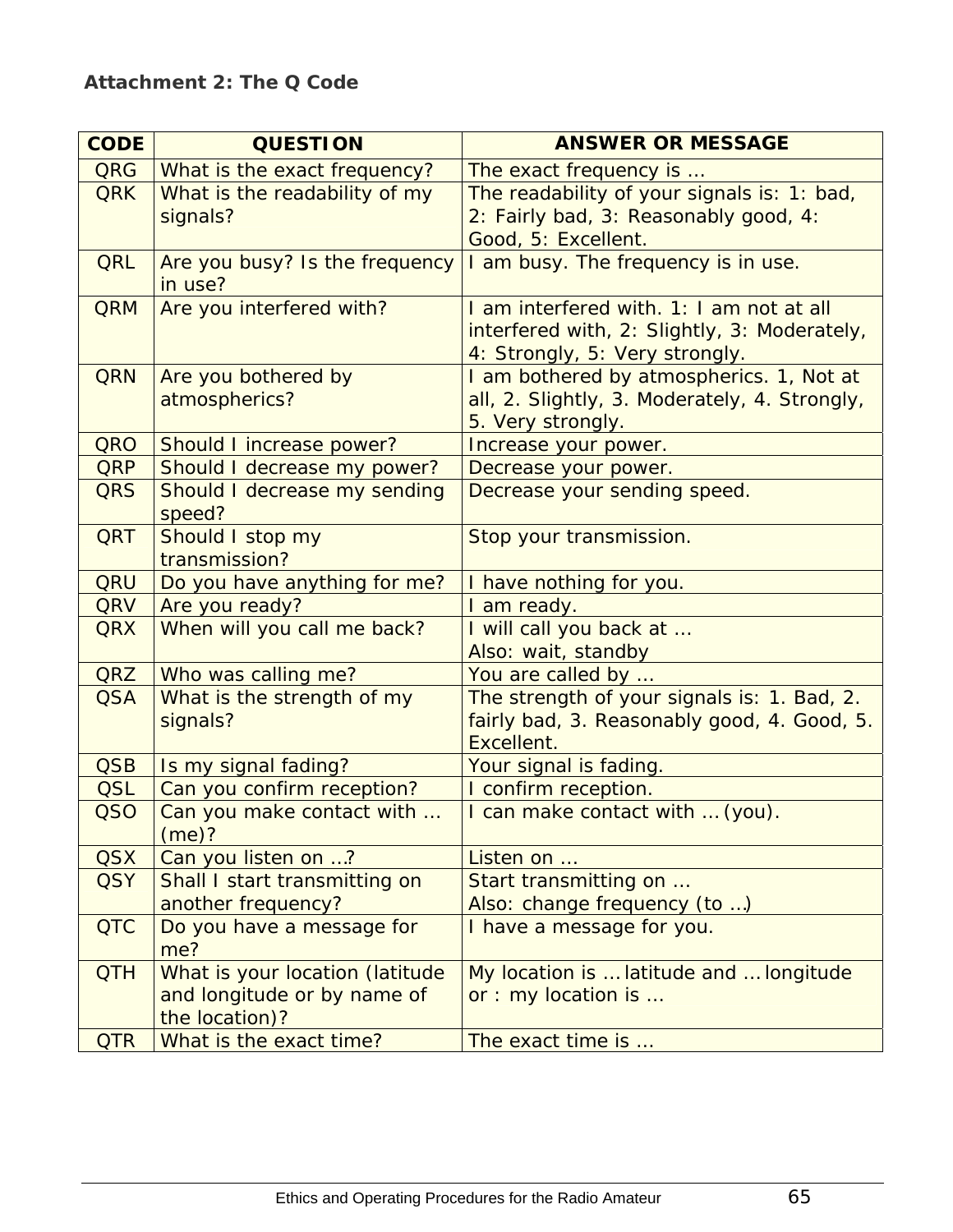#### <span id="page-65-0"></span>**THE AUTHORS**

<span id="page-65-1"></span>

John **ON4UN** was introduced to the wonderful world of amateur radio by his uncle Gaston ON4GV. John was merely 10 years old. Ten years later he obtained the call ON4UN. John's interest in technology and science led him to become an engineer and his entire professional career was spent in the telecom world. All along he remained active on the bands which has resulted in nearly half a million contacts in his logs. In 1962, 1 year after he received his callsign, he took part in his first contest, the UBA CW contest, which he won. This was the

beginning of a near 50 year long amateur radio career in which contesting and DXing especially on the lower HF bands have played a major role. On 80 meters John has the highest number of DXCC countries confirmed worldwide (he is holder of the DXCC 80m award #1 with over 355 countries confirmed) and on 160m he has the highest country total outside the US with over 300 countries confirmed. John also was the first station world wide to obtain the prestigious 5B-WAZ award.

In 1996, ON4UN represented Belgium at WRTC (World Radio Team Championship) in San Francisco together with his friend Harry ON9CIB. WRTC is commonly called *the Olympic Games of Radio Contesting*.

A highlight in John's amateur radio career was undoubtedly his induction into the *CQ Contest Hall of Fame* in 1997 and into the *CQ DX Hall of Fame* in 2008, honors which until then had been bestowed upon only a handful of non-American hams.

John wrote a number of technical books concerning our hobby, most of which are published by the ARRL (the American IARU Society). These covered mainly antennas, propagation and operational aspects concerning the lower HF bands. He also wrote technical software on the subject of antennae, including mechanical design of antennas and towers. Together with Rik ON7YD, he is the co-author of the UBA handbook for the HAREC-license. Already in 1963, as a very young ham, he got involved in Amateur Radio society affairs and became HF Manager for the UBA for a short period. More recently John served as President of the UBA between 1998 and 2007.

John combined his experience and expertise with that of his friend Mark ON4WW, to write this unique handbook *Ethics and Operational Procedures for the Radio Amateur*. A trigger to write this book was the enormous success of ON4WW's article *Operating Practice*, which was incorporated in the UBA HAREC handbook. *Operating Practice* is available in more than 15 languages on Mark's website, and has been published worldwide in a large number of ham radio magazines.